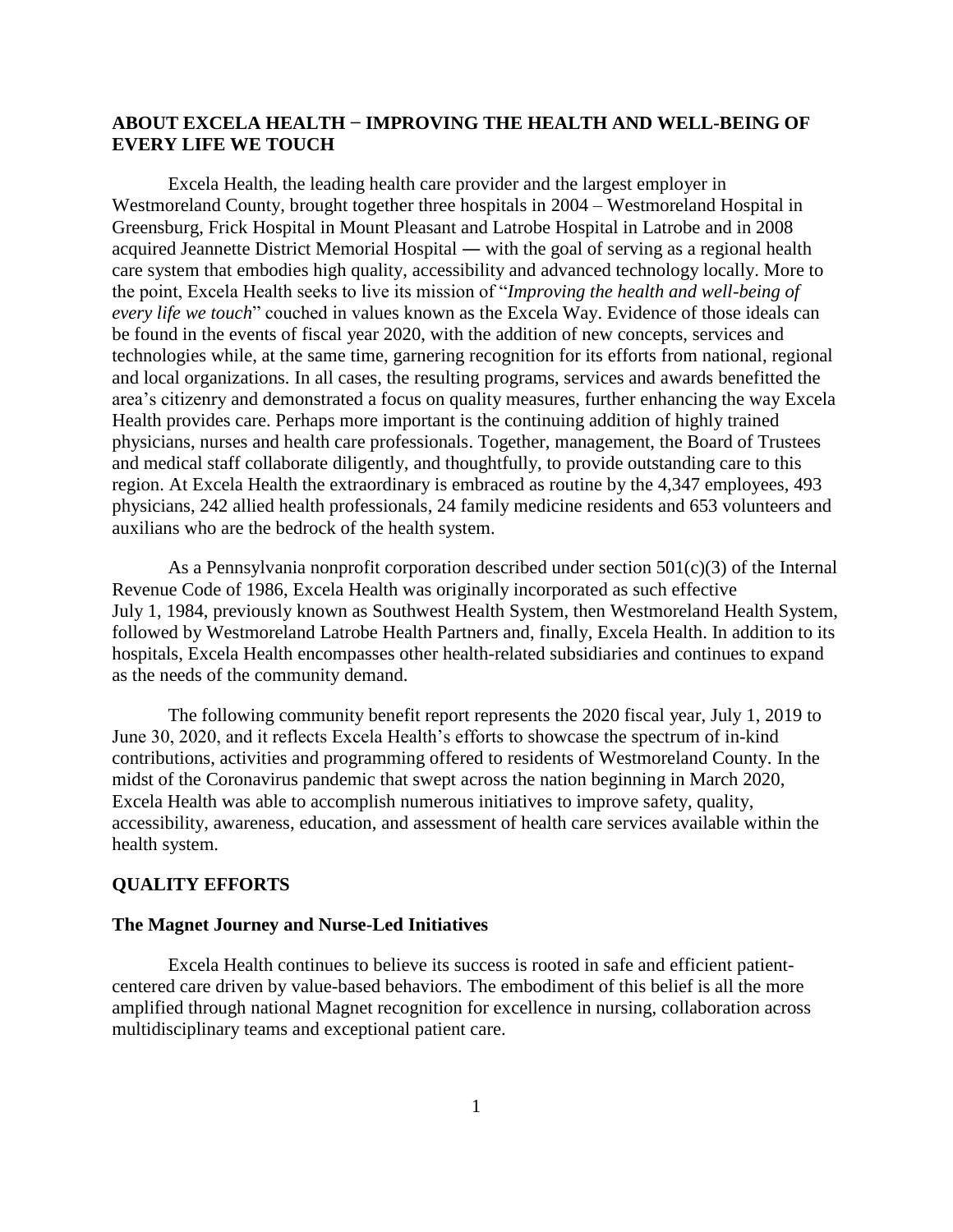Excela Health has traveled the long road to Magnet status for years, and in 2019 the health system was informed that the countless hours, efforts and commitment from its health care staff resulted in the ultimate achievement: Excela Health is officially accredited and recognized as a Magnet-designated health care organization by the American Nurses Credentialing Center (ANCC). This designation recognized that the organization is among the very best in the country, outperforming national benchmarks in quality and safety. The designation also confirmed that as an interprofessional team, Excela Health is one of only eight percent of the nation's 6,300 hospitals to carry the prestigious recognition. Furthermore, Excela Health is also the final health care system to be grandfathered into system recognition upon initial application for Magnet recognition. Excela Health Westmoreland, Latrobe and Frick hospitals will have the opportunity to apply for credentialing every four years to maintain Magnet accreditation.

The Commission on Magnet also identified several exemplars from written narratives. An exemplar is "a concept, practice or program worthy of imitation".

**#1** CLINICAL NURSE INVOLVEMENT IN COMMUNITY HEALTH CARE OUTREACH:

**FOOD BACKPACKS** | Nurses serving on the Professional Image Committee at Excela Health established a program to provide backpacks of food to hungry children in a local school district. This program provides food for 52 percent of the children in the community. Each backpack contains \$30 worth of food. Annually, the organization supports 900 nursing hours to pack the bags, which amounts to approximately \$23,400 per year.

**RAISING FUNDS FOR PANCREATIC CANCER | Eight nurses on the GI/Endo unit held** fundraising events raising \$50,000 over the course of five years for pancreatic cancer research in memory of a colleague who died of pancreatic cancer.

**EXCELA'S FAMILY ADDITIONS MATERNITY CENTER | Forty-two Excela registered** nurses volunteered over three years in collaboration with the Westmoreland/Frick Hospital Foundation to raise funds on behalf of the health system's Family Additions Maternity Center. As Planning Committee members, the nurses worked to host Black Tie events, which raised \$270,000 for the purchase of resources. Their efforts also provided an opportunity to showcase the Center and its Special Care Nursery to more than 1,000 community guests and supporters of the events.

**#2** NURSES PARTNER WITH PATIENTS AND FAMILIES TO DEVELOP AN INDIVIDUALIZED PLAN OF CARE TO BENEFIT THE PATIENT:

**REHAB** | The discussion of rehabilitation placement for an elderly gentleman post cerebrovascular accident (CVA) transpired between the patient, rounding team and patient's wife.

**GROCERIES** In preparing for discharge, nurses bought a two-week supply of groceries for an elderly gentleman with limited resources and sent them home with him in a transport vehicle.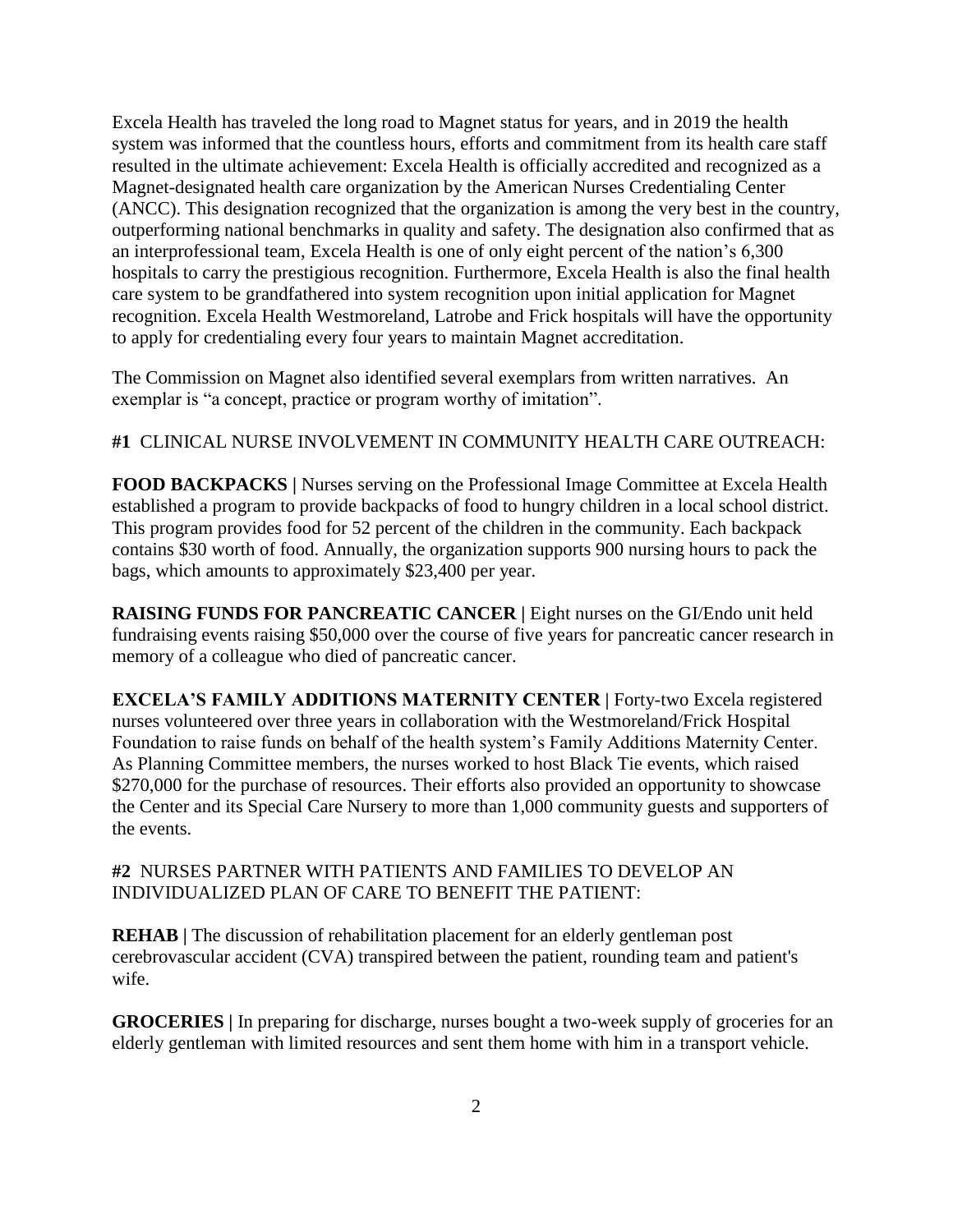**PACEMAKER** | An elderly woman in the Pacemaker Clinic had extreme difficulty setting up her device. A nurse went to her home and helped her personally and left written instructions.

AMA | Patients were leaving the hospital against medical advice (AMA) due to concerns for their pets. Nurses worked with a local animal shelter to create "Hospaws", a program providing care for pets while owners are hospitalized.

**#3** AN IMPROVEMENT THAT RESULTED FROM AN INNOVATION IN NURSING:

**NURSING PROFESSIONAL PRACTICE EVALUATION COMMITTEE |** The creation of a committee to oversee the process of promoting professional education and professional development without punitive implications assures the evaluation actually occurs. The Nursing Professional Practice Evaluation (NPPE) Committee process was designed to support nurse autonomy and accountability with a goal of tracking, trending and improving adverse patient safety events. The NPPE Committee is courageous, cutting edge and effective in improving outcomes. Each case reviewed provides an opportunity for the Committee to impact patient outcomes. Nurses were empowered to provide evidence-based practice solutions while collaborating with interdisciplinary colleagues. The NPPE Committee is unique and has not been adopted by other organizations in Pennsylvania or the nation. Committee members presented the steps to formation and implementation at the American Organization of Nurse Executives, and they are in the process of publishing. Between 2014 and 2018, the NPPE Committee reviewed 1,713 events -- top three themes were medication errors, (n=534, 39.4 percent), protocol deviations (n=366, 27 percent) and clinical practice deviations (n=210, 15.5 percent). An innovative, impressive and effective process, the NPPE Committee drives improved outcomes.

The Magnet journey and successful designation resulted in a shift in nursing focus from structure and process to one that put, at the forefront, indicators for clinical quality, patient satisfaction and the overall nursing environment. We no longer simply examine "what we do." Now, we ask, "What difference have we made?"

Magnet designation is a road map for nursing excellence. It is not a "prize" or an "award." Rather, it is a performance-driven recognition credential that was earned only after participating in a rigorous and lengthy review process that demonstrated qualitative and quantitative evidence regarding patient care and outcomes.

Prior to and following the December 2019 Magnet designation, Excela Health nurses continued on the path toward continuous improvements and excellence through focused efforts in evidencebased practice and improvements in clinical outcomes and measures to enhance patient satisfaction. Nursing teams led research initiatives to advance not only the standards of nursing care at Excela Health but also to advance the profession of nursing.

1. Excela Health Home Care & Hospice provided access to a continuing education course in July 2019 called *Defining Hope*. This educational series provided information on the rapidly aging population, incalculable challenges and end-of-life care needs that health care and individuals face in the palliative/hospice setting to help bridge the ethical gaps in patient-centered care.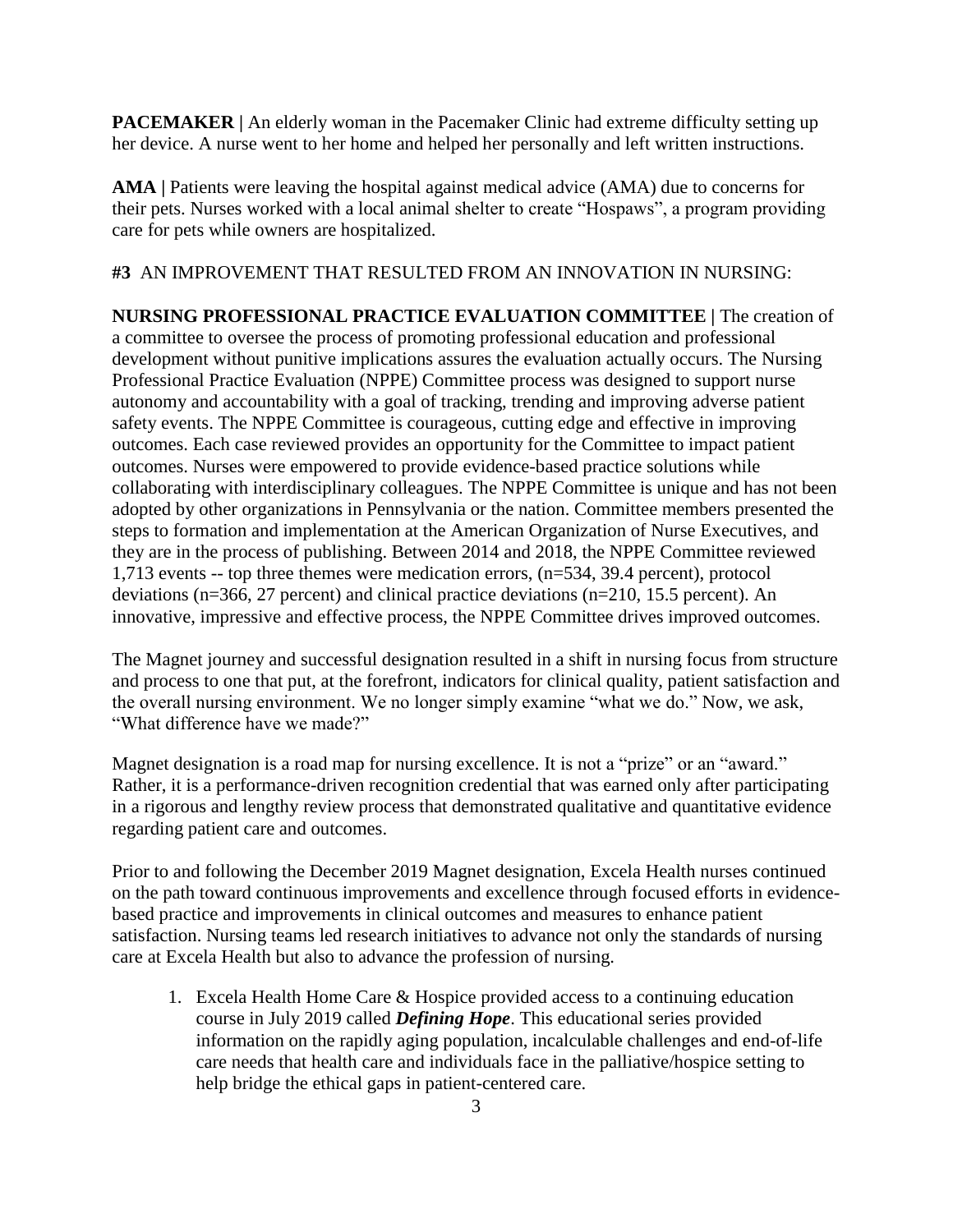- 2. *Nurse Residency Program* **–** In fiscal year 2020, 85 nurses entered the Nurse Residency Program. The 24-month, comprehensive program is composed of two phases ― Phase One, Year One and Phase II, Year One and Year Two ― designed to support the development of the new nurse's role as a professional, clinician and leader.
- 3. There were 190 in attendance at the *5th Annual Evidence-Based Practice and Research Forum: Relationship-Based Care* in September 2019. Jennifer Burgher Seaman, PhD, RN, Associate Professor, Acute and Tertiary Care at the University of Pittsburgh School of Nursing, was the morning keynote speaker and provided her expertise about her research project at Westmoreland Hospital Intensive Care Unit (ICU) titled "Interdisciplinary Family Meetings in the ICU". Julia Snickles, BSN, RN, Clinical Nurse, Westmoreland Hospital ICU, co-presented with Dr. Seaman. The following Excela Health nurses and team members presented:

Code Noelle—Erika DelRosso, M.Ed., RN, Nurse Resident, Family Additions Maternity

Communication Cards for New Medications — Brynley Shannon, RN, Nurse Resident, Westmoreland Hospital, PCU 1E, and Morgan Dube, RN, Nurse Resident, Westmoreland Hospital, PCU 1E

ABCDEF Bundle - Samantha Nolan, RN, Nurse Resident, Westmoreland Hospital, ICU

Postpartum Depression Screening- Stacey Shankle, MSN, RN, Clinical Nurse, Family Additions Maternity

The Registered Nurses' Perception of Motivational Interviewing in Home Health Care - Michael Rietscha, DNP, RN, Clinical Nurse, Westmoreland Hospital, 3AB

Hot Topics in Pharmacology: Vancomycin, Opioids and Marijuana - Dean Matanin, PhD, Director, Westmoreland Hospital Pharmacy, and Michael Sekhon, Pharm.D., Manager, Westmoreland Hospital Pharmacy

Nursing Professional Practice Evaluation Committee Outcomes - Rina Piper, BSN, RN, Clinical Nurse Coordinator, Latrobe Hospital, 3N; Bridget Rafferty-Himler, BSN, RN, Clinical Nurse, Westmoreland Hospital, ICU; and Kathleen Rosatti, MSN, RN, Director of Clinical Outcomes, Westmoreland Hospital

Malnutrition and Its Impact - Anita Gallagher, MS, RD, LDN, CNSC, Coordinator, Nutrition Support, Westmoreland Hospital; W. Michael Widmann, MSN, RN-BC, CCRN, Clinical Informatics Coordinator, Westmoreland Hospital; and Cathy Hunter, BSN, RN, Manager, Coding, Optum360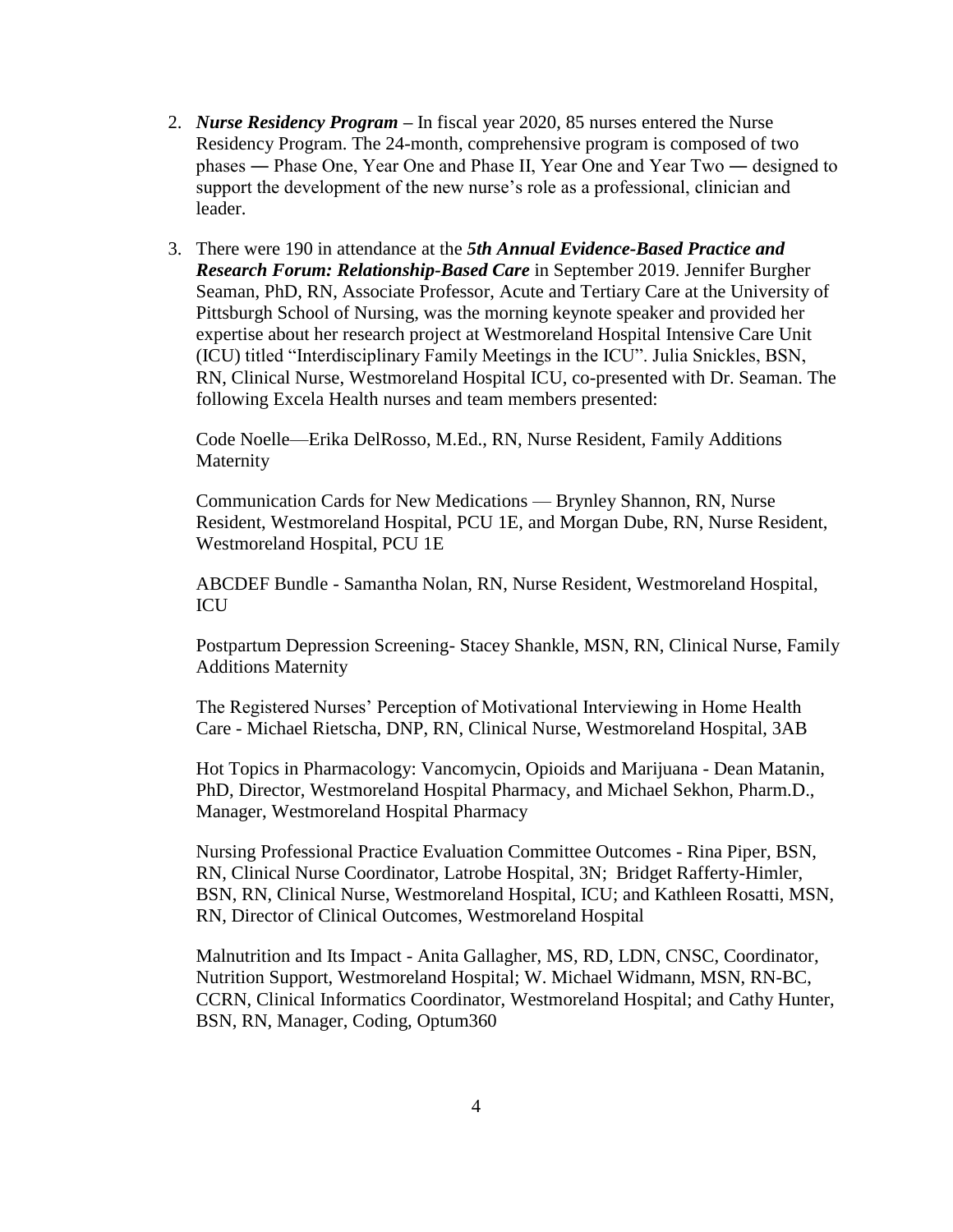4. *Professional Governance* **–** Professional Governance offers clinical, professional nurses a voice in decision making to create a positive impact on the quality of patient and family care through a structure of councils, committees and work groups. This model also embraces shared responsibility as nurses facilitate recommendations and make decisions about clinical care, quality improvement and professional nursing practice. Ideas are shared through the Unit-Based Council Spring Showcase and Professional Governance Fall Fair. The councils and committees are:

**-** *Leadership Council:* provides a means for communication, integration and coordination of the functions of Professional Governance. Associated committees include:

- Shared Governance Committee
- Nursing Professional Practice Evaluation Committee
- Staffing Committee

**-** *Unit-Based Practice Council:* provides a "voice" for clinical nursing in decision making at the unit level.

**-** *Unit-Based Primary Care Practice Council:* provides a "voice" for direct care providers in decision making across the primary care offices within the Excela Health Medical Group.

**-** *Professional Development Council:* oversees development, implementation and evaluation of professional, career development programs. Associated committees include:

- Professional Advancement Committee
- Professional Image & Community Partnership Committee

**-** *Management Council:* oversees the human, fiscal, material, and support resources/services within and affecting the continuing operations of the nursing department. Associated committees:

- Recruitment Committee
- Retention & Recognition Committee

**-** *Practice Excellence Council:* defines, implements and maintains the highest standards of evidence-based nursing practice with additional committees reviewing subsets of this council. Associated committees include:

- Innovation, Technology & Informatics Committee
- Evidence-Based Practice Committee

**-** *Advanced Practice Provider Council:* implements those standards of practice defined by the American Nurses Association.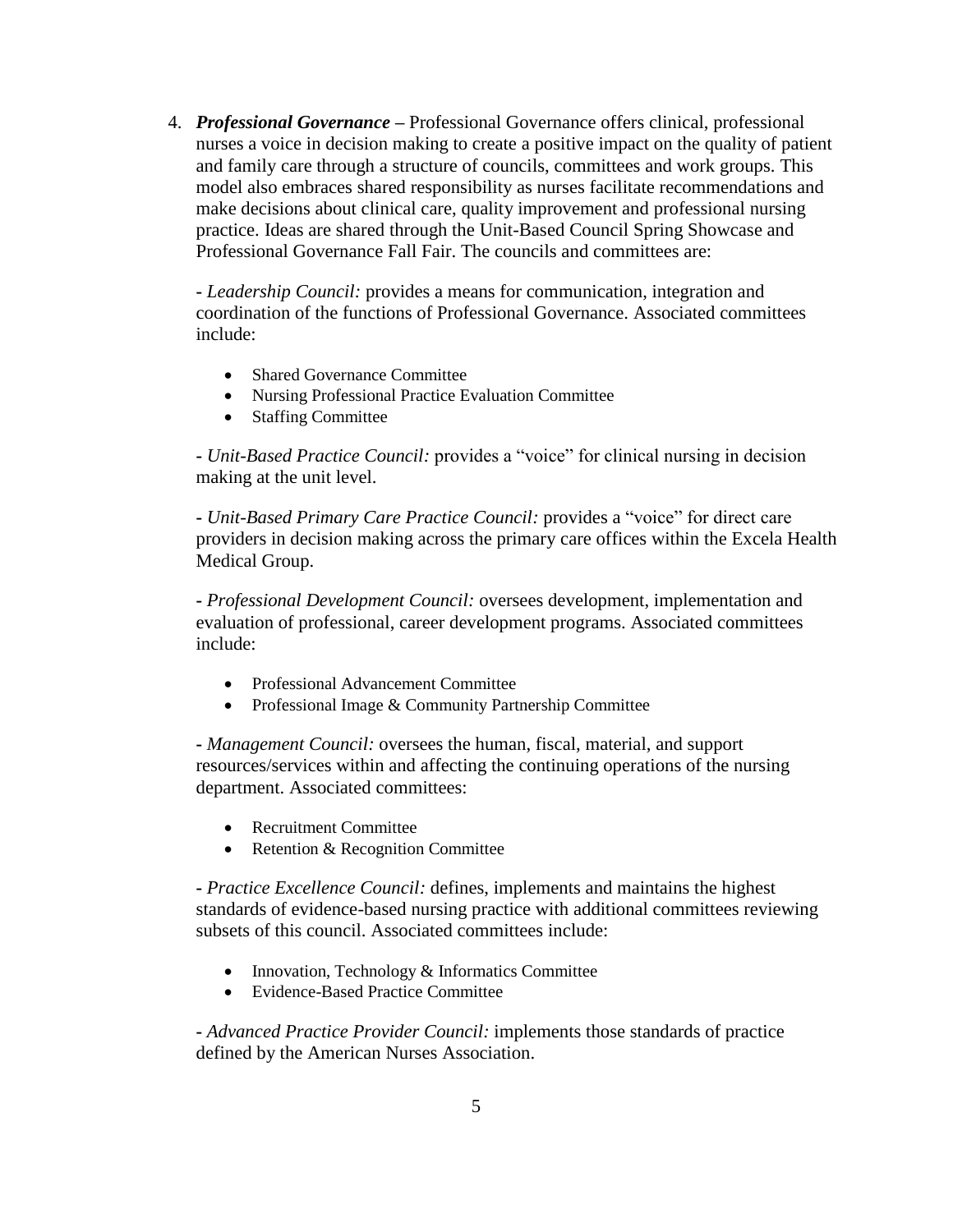# **BEHAVIORAL HEALTH**

Oftentimes in the health care world, caring for patients is typically viewed as diagnosis, treatment and prevention of illnesses and ailments present in the physical body. However, patient care encompasses more than the physical; it also includes the psychosocial/emotional aspects of an individual's good health and well-being. The Excela Health Behavioral Health team, with services offered at the Latrobe and Westmoreland Hospital campuses, reaches into the community to aid those in crisis. During fiscal year 2020, Excela Health Behavioral Health provided the following community services:

- 1. **The School-Based Mental Health Program** (out of the Latrobe Hospital campus) operates fully functional outpatient clinics in seven Westmoreland County school districts: Derry, Latrobe, Ligonier Valley, Hempfield, Southmoreland, Jeannette and Mount Pleasant. Eleven licensed mental health professionals, a part-time psychiatrist and a nurse practitioner provide services in the school setting. Each school site is licensed by the Pennsylvania Department of Public Welfare Office of Mental Health and Substance Abuse Services (OMHSAS) as satellite clinics of the Latrobe Hospital Child Outpatient Clinic. Currently, there are 558 children in treatment in the schoolbased program. The program has had to be flexible and innovative during the Coronavirus pandemic. As schools have suspended face-to-face classes or have adopted new learning schedules, the program has begun to offer virtual appointments either via videoconferencing or telephonically.
- 2. **Nursing Home Support – Mobile Medication Education (MME) and Monitoring program,** based at the Westmoreland Hospital campus, is a community psychiatric nursing program providing in-home/community psychiatric nursing services. The program targets priority populations (an OMHSAS designation) who would otherwise be at risk for state hospital admission as well as serving as the first point of follow up for individuals discharged from state hospitals. Since the number of individuals being discharged from state hospitals has slowed, we are now working with acute care mental health inpatient units to identify individuals who have had multiple psychiatric admissions to provide additional support to assist them in the community. There are nine registered nurses and one aide attached to this program, which is licensed by the Pennsylvania Department of Public Welfare Office of Mental Health and Substance Abuse Services (OMHSAS) as a satellite of the Westmoreland Hospital Outpatient Clinic. In fiscal years 2019-2020, 116 individuals were served in the MME program. The MME program is offering virtual appointments as well as face-to-face appointments. The Excela Health Behavioral Health team has been engaged in educating consumers in safety and wellness strategies to protect themselves and others during the pandemic.
- 3. The **Crisis Response Center (CRC),** located on the Westmoreland Hospital campus, was developed to provide an alternative to emergency room treatment for individuals in psychiatric crisis.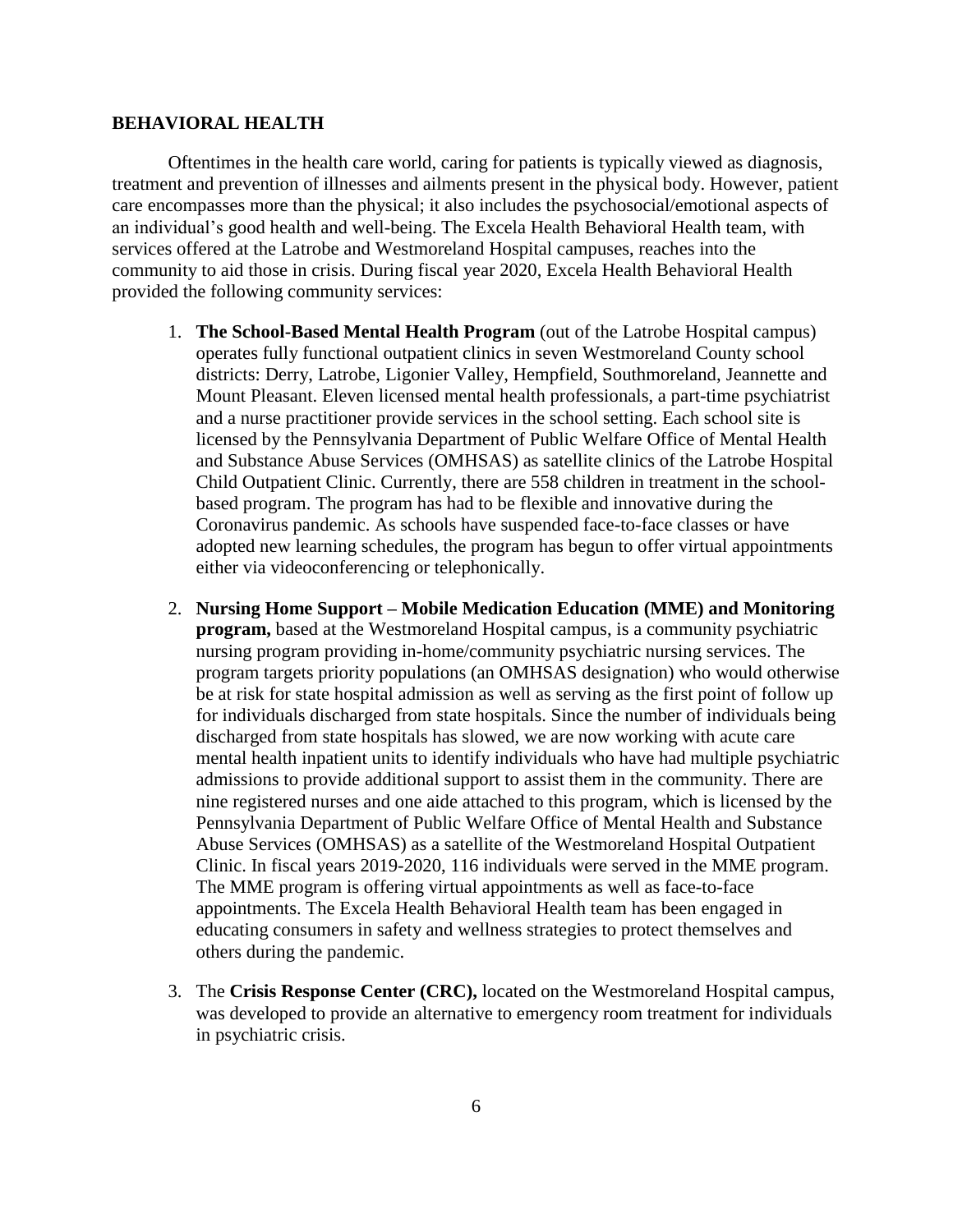Combined with the Excela Health Emergency departments, the Excela Health Behavioral Health team sees approximately 3,600 individuals in some form of psychiatric crisis each year; at least 60 percent do not meet the criteria for inpatient admission and are discharged from the Emergency department into the community. As the Behavioral Health team has seen a significant increase in individuals suffering from substance use disorders (SUD), they have developed a "Warm Hand Off" process, which enables drug and alcohol case managers from our Single County Authority SPHS to come and meet with individuals with SUD, who present in crisis. This program facilitates a rapid level of care assessment and linkage to the appropriate level of treatment, while the individual is engaged and motivated to receive help. The program has been successful in helping individuals receive treatment more quickly and sometimes "door-to-door" linkage is achieved.

The Crisis Response Center is independently licensed by the Pennsylvania Department of Public Welfare Office of Mental Health and Substance Abuse Services (OMHSAS) and is attached to the Behavioral Health psychiatric outpatient clinic. The Crisis Response Center provided services to 1,030 individuals this year. Additionally, consultation services were provided to 1,527 individuals who were experiencing psychiatric emergencies in the emergency rooms throughout the health system.

4. Behavioral Health operates a seven-week summer camp, called **Camp Focus**, which serves children from the Latrobe, Derry, Mount Pleasant, Hempfield and Ligonier Valley school districts. The camp offers an alternative for school-age children, so mental health treatment, growth and learning can continue during the summer season to apply and refine skills developed throughout the year. During fiscal year 2020, it was necessary to cancel the camp on account of social distancing guidelines and the unavailability of the school buildings due to the Coronavirus pandemic.

The Behavioral Health staff members also provide various trainings, in-services and consultations, including quarterly presentations to the Bariatric Surgery support group and an annual Children's Wellness Symposium.

# **EXCELA CAREGIVERS OF SOUTHWESTERN PA**

 CareGivers is a separate, nonprofit 501(c) (3) organization, operated as a subsidiary of Excela Health and under the direction/supervision of the director of Behavioral Health. As members of the United States Psychiatric Rehabilitation Association (USPRA), the CareGivers recovery programs are nationally renowned as models of best practice and evidence-based implementation in the operation of peer driven, patient-centered programming. CareGivers is the largest community-based recovery program in southwestern Pennsylvania.

 CareGivers is located at 1037 Compass Circle, Suite 102, Greensburg, Pa., and all programs are independently licensed by the Pennsylvania Department of Public Welfare Office of Mental Health and Substance Abuse Services (OMHSAS) and accredited by USPRA. Additionally, the Clubhouse is accredited by the International Coalition for Clubhouse Design (ICCD), a Swedishbased organization that oversees fidelity to the evidence base of the Clubhouse model in the United States. The individual programs are: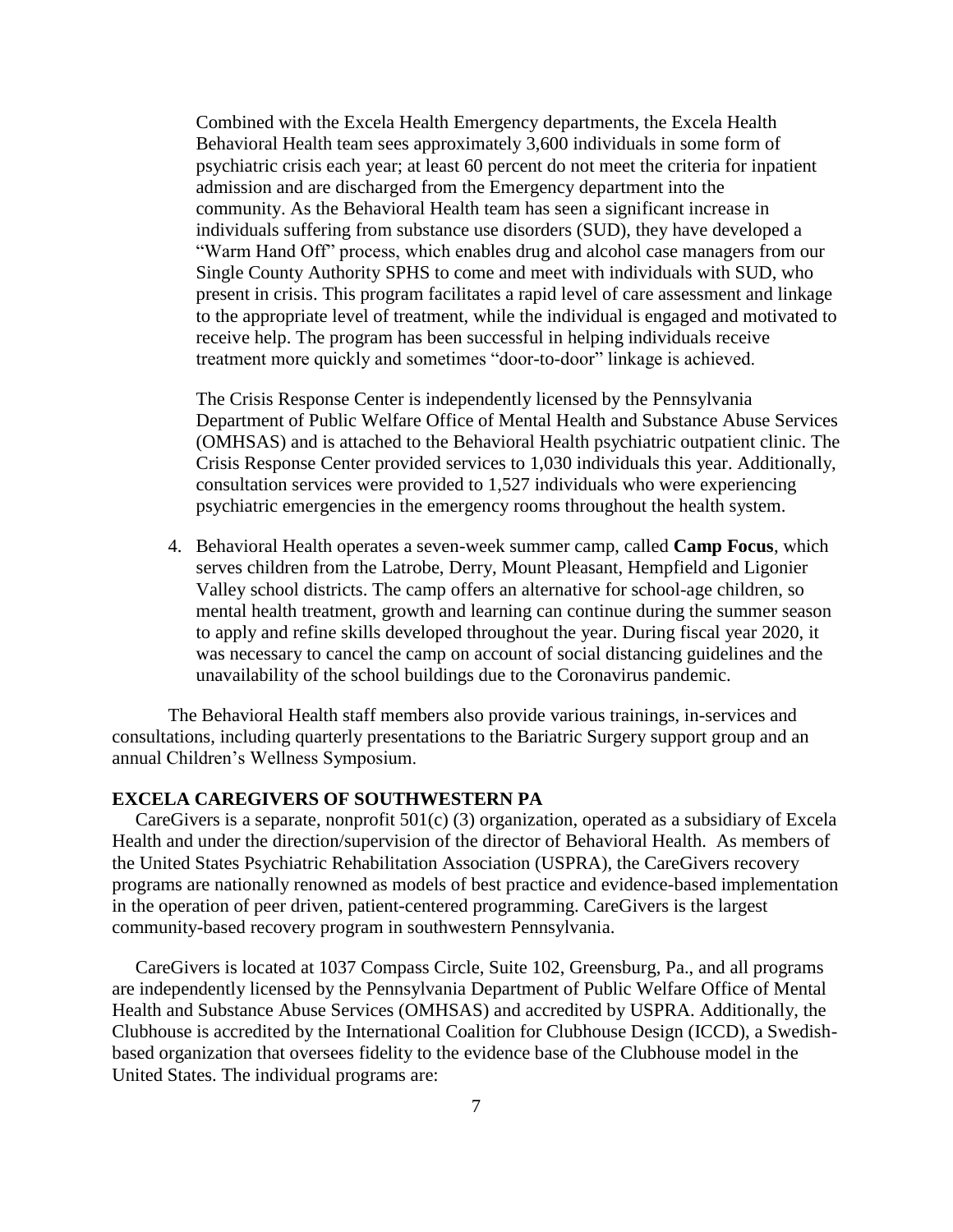# **Clubhouse**

The Clubhouse is a member-driven body where members and staff work side by side in a number of social, educational and vocational rehabilitation programs. It serves individuals who have reached a point in their recovery where they are ready to resume the path they were on prior to the acute stage of their illness. It provides educational counseling and supportive services for individuals seeking to return to high school or college and operates both a Transitional Employment Program and a Supportive Employment Program. The Clubhouse currently serves 35 active clients. Each of these individuals has developed their own person-centered plan which charts their personal course to wellness. Due to the Coronavirus pandemic, it was necessary to close the program to face-to-face visits and transition to the Cisco WebEx videoconferencing platform. Later on, the team was able to develop a hybrid model where some people attend in person and others participate via the WebEx platform.

## **Psychiatric Rehabilitation**

The mission of Westmoreland Psychiatric Rehabilitation is to promote a system of integrated and holistic services to support mental health recovery, so that individuals with mental illness are able to achieve success and satisfaction in the living, working, learning and social environments of their choice. This is accomplished through psychoeducation, skill acquisition and social networking. Psychiatric Rehabilitation is a group, therapy-based day program run by recovering consumers in conjunction with mental health professionals. The Psychiatric Rehabilitation program provides 15 psychoeducational and skill development groups each week. The group setting facilitates a sharing of experiences and provides support for the individuals on their journey to recovery. The program currently serves approximately 40 consumers. The team is currently offering a hybrid model of virtual and face-to-face person groups while adhering to all CDC and PA Department of Health guidelines.

# **Mobile Psychiatric Rehabilitation**

Mobile Psychiatric Rehabilitation is the smallest of the CareGivers programs with one practitioner assigned to it. This program provides more individualized support and rehabilitative opportunities and serves as a transitional service to consumers not yet ready for the open issue identification that occurs in the group-based Psychiatric Rehabilitation programs. There are currently nine individuals participating in this program.

## **West Place Drop-In Center**

West Place is a member-governed, social gathering place offering an environment in which consumers can interact socially and become involved in advocacy and community service opportunities. Membership in the program provides opportunities for networking, fosters acceptance and mitigates the isolation felt by so many individuals with mental illness who are engaged in the recovery process.

West Place provides a sense of community and serves almost 400 meals each month to its members. Currently, there are 67 members in the program. By partnering with the local food bank, the program offers a nutritious, well-balanced meal at a nominal cost. In 2020, this program was significantly impacted by the Coronavirus pandemic, closing for a brief period of time and opening virtually.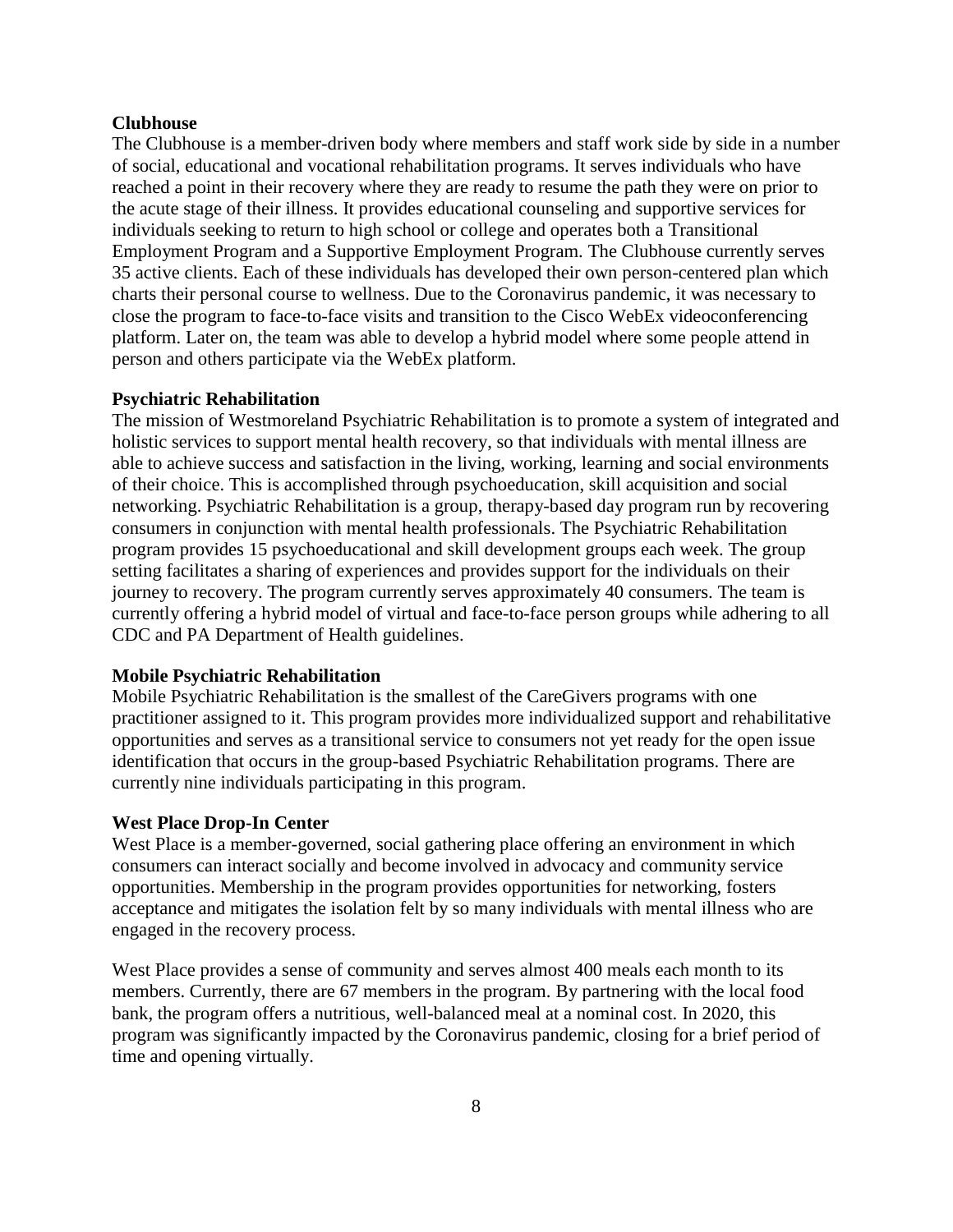Due to the social nature of the program, this was a tremendous challenge. The program continues to have up to 10 individuals attend each evening.

## **SAFETY EFFORTS**

Excela Health is always keenly aware of employee and patient safety as evidenced by the following programs undertaken in fiscal year 2020:

> The Excela Health Safety and Occupational Health department presents **annual safety fairs** that are open to all Excela Health employees. These events present the different safety measures and programs in place to ensure the safety of Excela Health staff, patients and visitors. The safety fairs cover a range of topics, including Needle Safety (Blood and Body Fluid Exposures), Personal Protection Equipment, Slips, Trips and Falls, Fire Safety, Infection Control, Employee Wellness, Patient Safety and more.

> In 2020, the annual safety fairs were held virtually due to the Coronavirus pandemic. All employees were given the chance to enter a weekly drawing by completing a weekly "puzzle" challenge. The puzzles covered four topics: Slips/Trips and Falls, Safety/Life Safety, Finding Safety Issues, and Blood and Body Fluid Exposures. The average weekly entries amounted to 321.

> Throughout the year, the Safety and Occupational Health department distributes communication and resources related to workplace safety initiatives and how employees can practice mindful safety habits in their daily work routines. Department safety officers are invited to participate in quarterly safety breakfasts to learn and share about the climate of safety at Excela Health and upcoming safety programs planned to be implemented across the health system.

> Safety newsletters and memos are also a means of communication to safety officers, providing opportunities to relay teachable moments to staff during departmental and unit daily meetings. In fiscal year 2020, topics such as workplace complacency, common workplace hazards and workplace violence were addressed as part of the Be In the Moment employee safety messaging

## **FOR OUR EFFORTS …**

 *… in Quality, Safety and Care Provision, Excela Health Was Recognized Through the Following Awards and Accolades:*

1. Excela Health is recognized as a **System Magnet®-designated health care system** by the American Nurses Credentialing Center (ANCC) Magnet Recognition Program®. This achievement is an expression of the outstanding, quality patient care and teamwork Excela Health exemplifies day in and day out.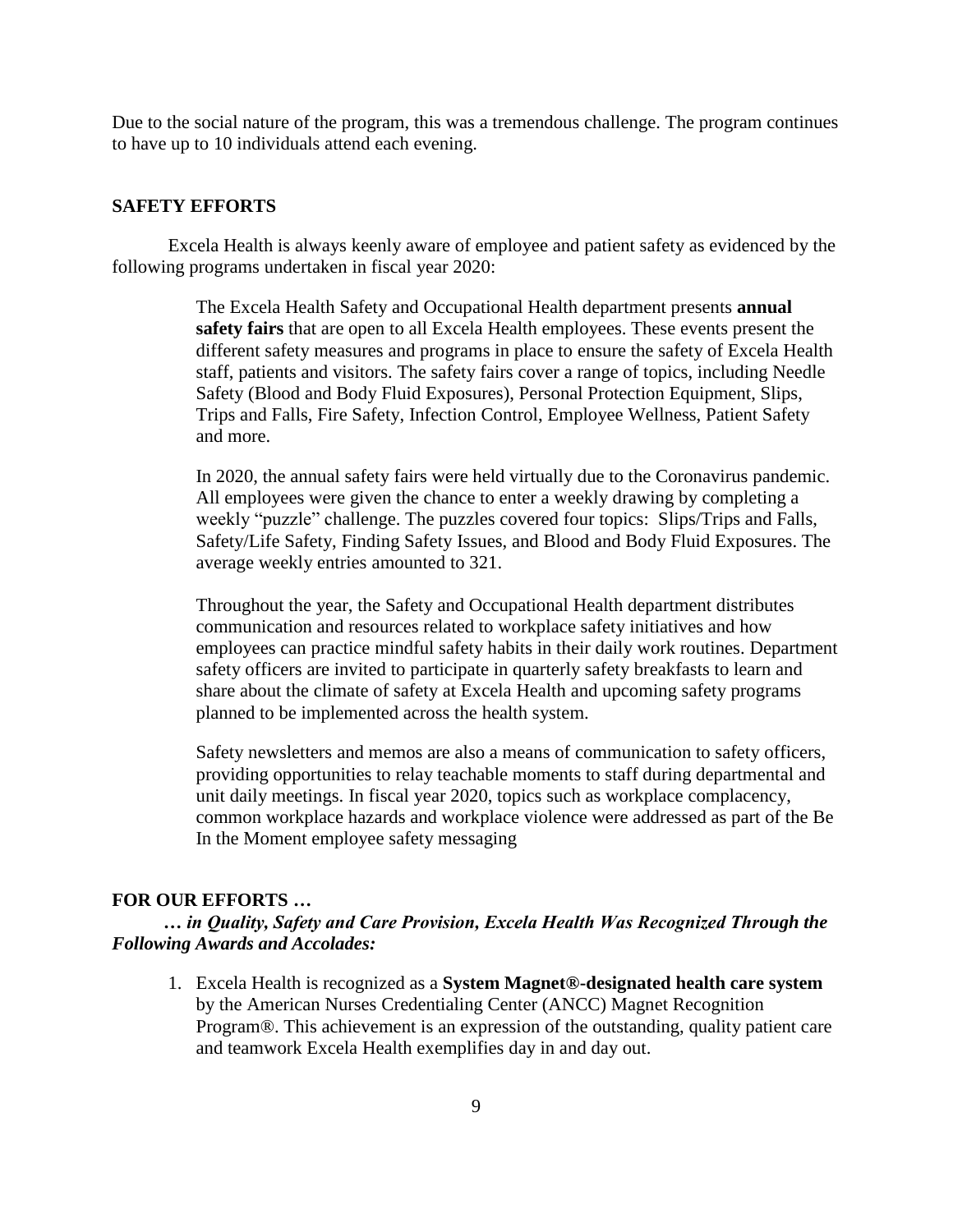- 2. Excela Westmoreland Hospital received recognition as a **Best Regional Hospital-Pittsburgh** by *U.S. News and World Report* for 2019-2020, demonstrating excellence in the areas of knee replacement, heart failure and COPD treatment.
- 3. The Excela Health Heart Center achieved **Mission: Lifeline STEMI Receiving Center** certification on June 30, 2017, which expired June 29, 2020, through the American Heart Association and the American College of Cardiology Accreditation Services. Receiving Center accreditation identifies hospitals with the capabilities to provide comprehensive ST elevation myocardial infarction (STEMI) care, including 24/7 percutaneous coronary intervention (PIC). Hospitals and health care organizations receiving these accreditations follow stringent guidelines, including coordination with EMS and referral centers, participation in a multidisciplinary team, continuing education, and data collection, among others.
- 4. The National Association for Business Resources has named **Excela Health among the "Nation's Best and Brightest in Wellness®" in 2020 for the fourth straight year.** The program honoring companies and organizations recognizing and celebrating quality and excellence in employee and worksite health, is administered by SynBella, the nation's leading wellness systems firm. Winning companies were evaluated by an assessment and examined statistically for quantitative data and based on criteria to benchmark and improve wellness program effectiveness. Those criteria include outcomes, analysis and tracking, participation and incentives, benefits and programs, leadership, employee input, culture and environment.
- 5. The **Excela Advanced Vein Center** is **one of only seven IAC accredited vein center sites** in the state of Pennsylvania. The Intersocietal Accreditation Commission (IAC) accredits imaging facilities and hospitals specific to superficial venous treatment and management. IAC accreditation is a means by which facilities can evaluate and demonstrate the level of patient care they provide.
- 6. Highmark Blue Cross Blue Shield continues to recognize Excela Health as a **Blue Distinction Center Plussm** for knee and hip replacement, cardiac care, maternity care, and bariatric surgery care as part of the Blue Distinction Center for Specialty Care® program. The designation is given to hospitals who are shown to deliver quality specialty care based on objective, transparent measures for patient safety and health outcomes that were developed with input from the medical community.
- 7. Excela Health hospitals Frick, Latrobe and Westmoreland have been designated as **Primary Stroke Centers** by the Joint Commission and recognized by the Department of Health for exceeding national standards for quality patient care. To earn accreditation, the Excela Health hospitals have demonstrated proficiency in the prevention and early management of stroke and transient ischemic attack (TIA) symptoms based on guidelines established by the American Heart Association/American Stroke Association for health care professionals.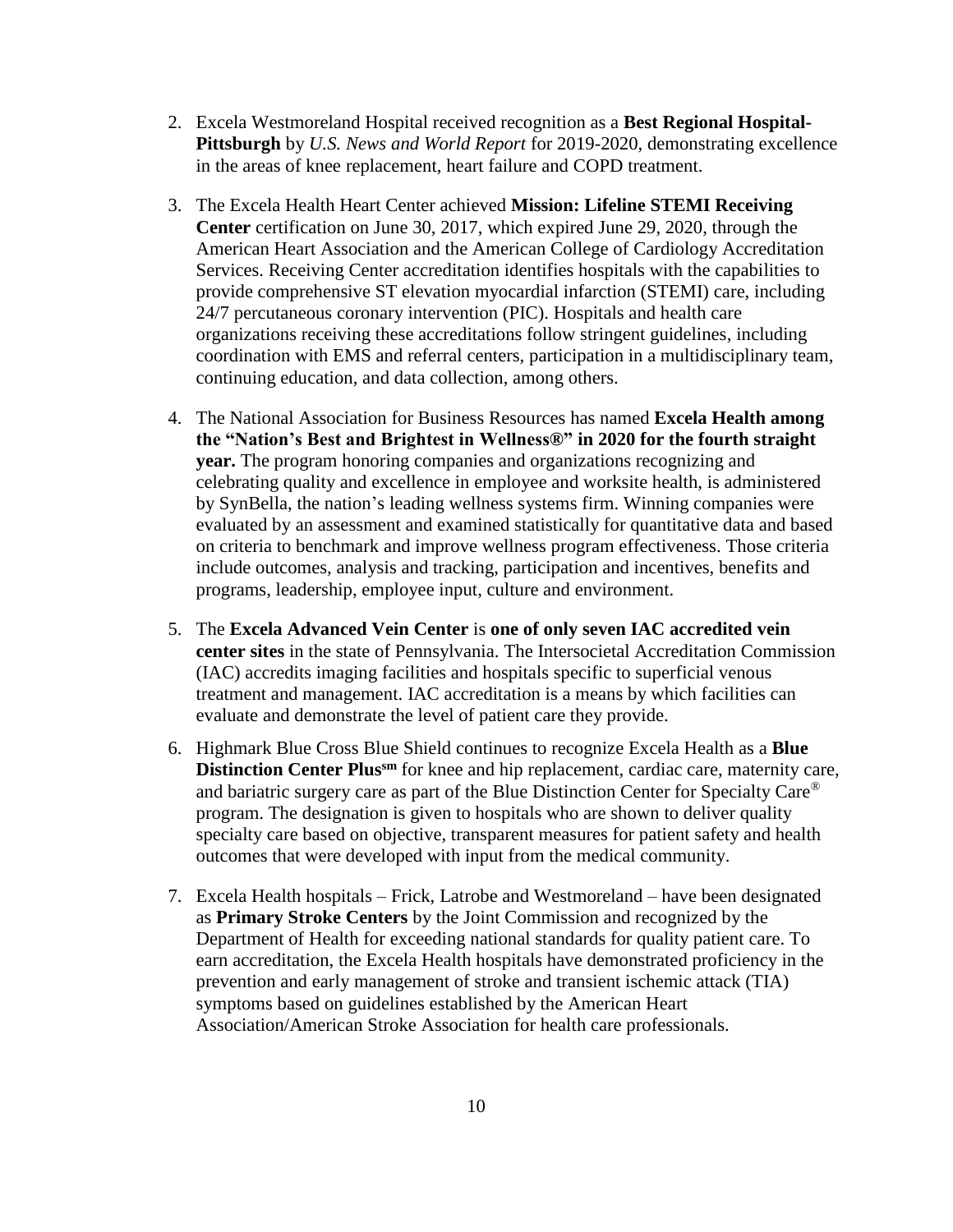- 8. Excela Westmoreland, Latrobe and Frick Hospitals were recognized in 2020 for their status as **Get With The Guidelines® awardees** by the American Heart Association and the American Stroke Association. Westmoreland and Latrobe Hospitals both received the **Get With The Guidelines® Stroke Gold Plus** award, and Frick Hospital received the **Get With The Guidelines® Stroke Silver Plus** award. These achievements are based on Excela Health's use of the most up-to-date, evidencebased treatment guidelines to improve patient care and outcomes.
- 9. Excela Latrobe Hospital was named **a 2019 recipient of the Bernard A. Birnbaum, MD, Quality Leadership Award by Vizient®, Inc.,** as a top Complex Care Medical Center. This award is granted annually to comprehensive academic medical centers, large, specialized complex care medical centers and community-based medical centers exhibiting top-quality performance as measured by the Vizient® Quality and Accountability Ranking program.
- 10. **Excela Health WORKS**, the system's occupational medicine program, received certification from the National Association of Occupational Health Professionals (NAOHP). Starting in 2017, three-year certification is considered the industry's gold standard of outstanding occupational health practices for the delivery of quality health care services to the workforce in the community. The NAOHP is the premier professional organization for occupational providers and clinics. It provides benchmarks, standards and best practice consultation nationwide with services evaluated on administration, operational framework, staffing processes, quality assurance, product line development, and sales and marketing. The NAOHP surveyor noted that the program has "a highly committed staff that work wonderfully as a team for patient and client company excellence … There are many aspects of practice that truly set it apart".

Just as Excela Health cares for its patients, so too, does it place a premium on the health and well-being of its workforce.

1. For the sixth consecutive year, Excela Health has been recognized as a **Healthiest 100 Workplace in America**, an awards program presented by Healthiest Employer, LLC. In 2019, Excela Health was ranked 86 out of 100. About 10,000 employers nationally applied for the award. Excela Health continued its recognition as one of the **"Healthiest Employers of Western Pennsylvania",** which in 2019, marked the eighth consecutive year in achieving the designation.

# **COMMUNITY HEALTH NEEDS ASSESSMENT**

As part of the Patient Protection and Affordable Care Act of 2010, nonprofit hospitals are required to complete a community health needs assessment (CHNA) survey every three years. An implementation plan must be adopted to address the identified needs and compliance with this requirement. The purpose of the CHNA process is to improve community health through utilization of a model that integrates health system planning with public health and community planning.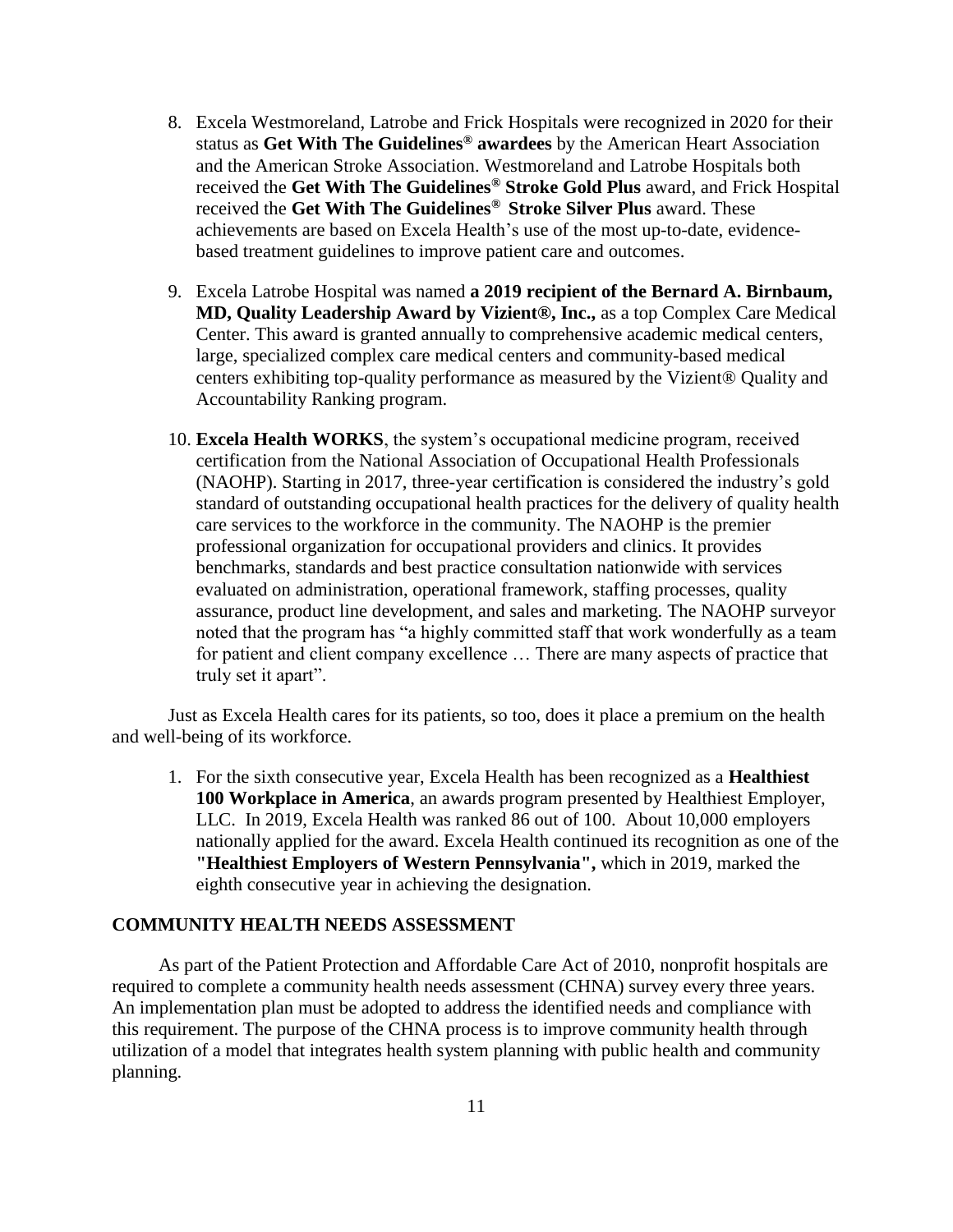A community health needs assessment must include a description of the community, a description of the process and methods to conduct the assessment and other collaborating agencies involved in the process, a description of how the hospital considered input from persons who represent the broad interests of the community, and a description of the health care facilities and other resources within the community available to meet the community health needs identified in the community health needs assessment. If a hospital has more than one facility, a separate report and implementation strategy must be completed for each facility. Once the CHNA is completed, it must be made available widely to the public by posting it on the facility's website and must be easily downloadable from the website. For an updated copy of Excela Health's 2019 Community Health Needs Assessment, visit [www.excelahealth.org,](http://www.excelahealth.org/) search **Community Health Needs Assessment**.

# **EQUIPMENT, SERVICE AND TECHNOLOGY UPDATES**

Excela Health invested in a variety of capital projects in fiscal year 2020 from seasonal roof protection and concrete and asphalt paving for parking lots and sidewalks for campus properties to the creation of more than 170 negative air pressure patient rooms throughout the system. By way of system-wide equipment and service enhancements, Excela Health also committed monies toward several vital service additions for each of its hospitals and select outpatient centers:

| Westmoreland                                                 | <b>FY2020</b> |
|--------------------------------------------------------------|---------------|
| Omega EP Flat Panel Upgrade                                  | \$765,975     |
| <b>Westmoreland Hospital Cysto Table</b>                     | \$385,802     |
| <b>Stryker Drills/Saws</b>                                   | \$317,981     |
| <b>Emergency Department Stretchers</b>                       | \$272,521     |
| <b>Telemetry Monitors</b>                                    | \$191,531     |
| Westmoreland Hospital Ultrasound Unit                        | \$176,919     |
| <b>Westmoreland Hospital Emergency Department Stretchers</b> | \$144,276     |
| Westmoreland Hospital Pharmacy Hazardous Drug Storage Room   | \$103,471     |
| Mediastinascope                                              | \$75,481      |
| <b>Specialty Care Nursery Ventilators</b>                    | \$66,384      |
| Norwin OR/GI Sterilizer                                      | \$59,385      |
| <b>Bovie Pads</b>                                            | \$52,495      |
| Impella RP                                                   | \$50,275      |

| Latrobe                                     | <b>FY2020</b> |
|---------------------------------------------|---------------|
| Latrobe Hospital da Vinci Xi Surgical Robot | \$1,391,638   |
| Excela Square Latrobe Mammography Unit      | \$455,053     |
| Excela Square Ligonier Ultrasound           | \$127,802     |
| Latrobe Hospital Emergency Department       | \$80,567      |
| <b>Stretchers</b>                           |               |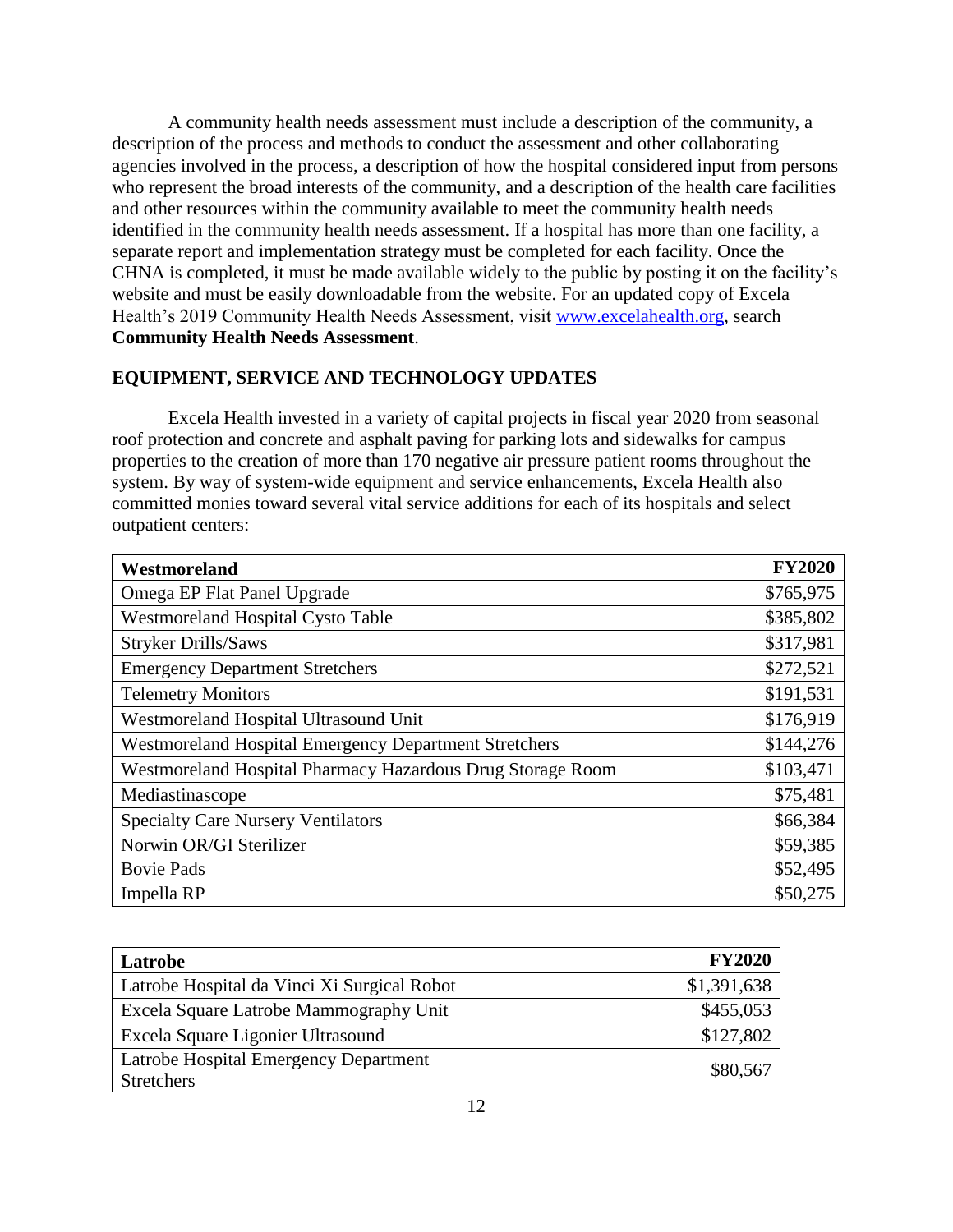| Frick                                                                 | <b>FY2020</b> |
|-----------------------------------------------------------------------|---------------|
| Frick Hospital Emergency Department Stretchers                        | \$160,307     |
| Frick Hospital C-Arm                                                  | \$154,028     |
| Frick Hospital Emergency Department Ventilators, V60's, & Heater Unit | \$134,758     |
| <b>Frick Hospital Washer</b>                                          | \$66,928      |

The largest hospital in the system, **Excela Westmoreland Hospital** invested in multiple equipment, tools and technology enhancements in fiscal year 2020 for emergency, surgical, imaging, cardiac, pharmacy, and maternity and obstetrics services housed at the campus. Projects for fiscal year 2020 included MRI and CT replacement and finish upgrades, transcatheter aortic valve replacement (TAVR) build-out in the Heart and Vascular Center (in progress), nursing station upgrades, Emergency Department Ballistic Entrance and Metal Detector, chapel repairs, flooring upgrades in several areas and Nuclear Medicine finish upgrades. These improvements allow the site to remain a viable source of premier health care services available to residents of Westmoreland County. Several operating upgrades were also implemented at **Excela Square at Norwin** in fiscal year 2020, including the installation of a new registration window for the Orthopedics and Sports Medicine pod and new sliding doors in the north entrance lobby, plus MRI lighting updates, GFI outlets for all Operating Room and GI areas, and replacement of the walking bridge to the property located on Barnes Lake Road.

The commitment continues to the Latrobe community as Excela Health moves forward with an ongoing effort to **modernize Excela Latrobe Hospital, Excela Square at Latrobe and Excela Square at Ligonier campuses**. Projects for fiscal year 2020 included Pharmacy renovations (in progress), Operating Room electrical infrastructure upgrades and repairs, laundry area maintenance and organization (in progress), implementation of Chlorine Dioxide system (in progress), Emergency Generator Remote Stop installation (in progress) and Machine Room 8 Heat Exchanger. Several upgrades to diagnostic and emergency service lines at Excela's facilities in the eastern market provide additional access and convenience for individuals seeking care options close to home. Minimally invasive surgery, too, is available at the hospitals of Excela Health as well as the outpatient sites at Excela Square at Norwin and Laurel Surgical Center.

Excela Latrobe Hospital has offered robotic surgery since 2009, with procedures increasing year over year. The da Vinci robotic surgery system, used for minimally invasive procedures, provides for faster patient recovery and the physician's ability to perform cases with greater precision and visibility. In fiscal year 2020, Excela Health and the Latrobe Hospital Area Charitable Foundation acquired the latest model of the da Vinci robot, a vital asset for the hospital and community.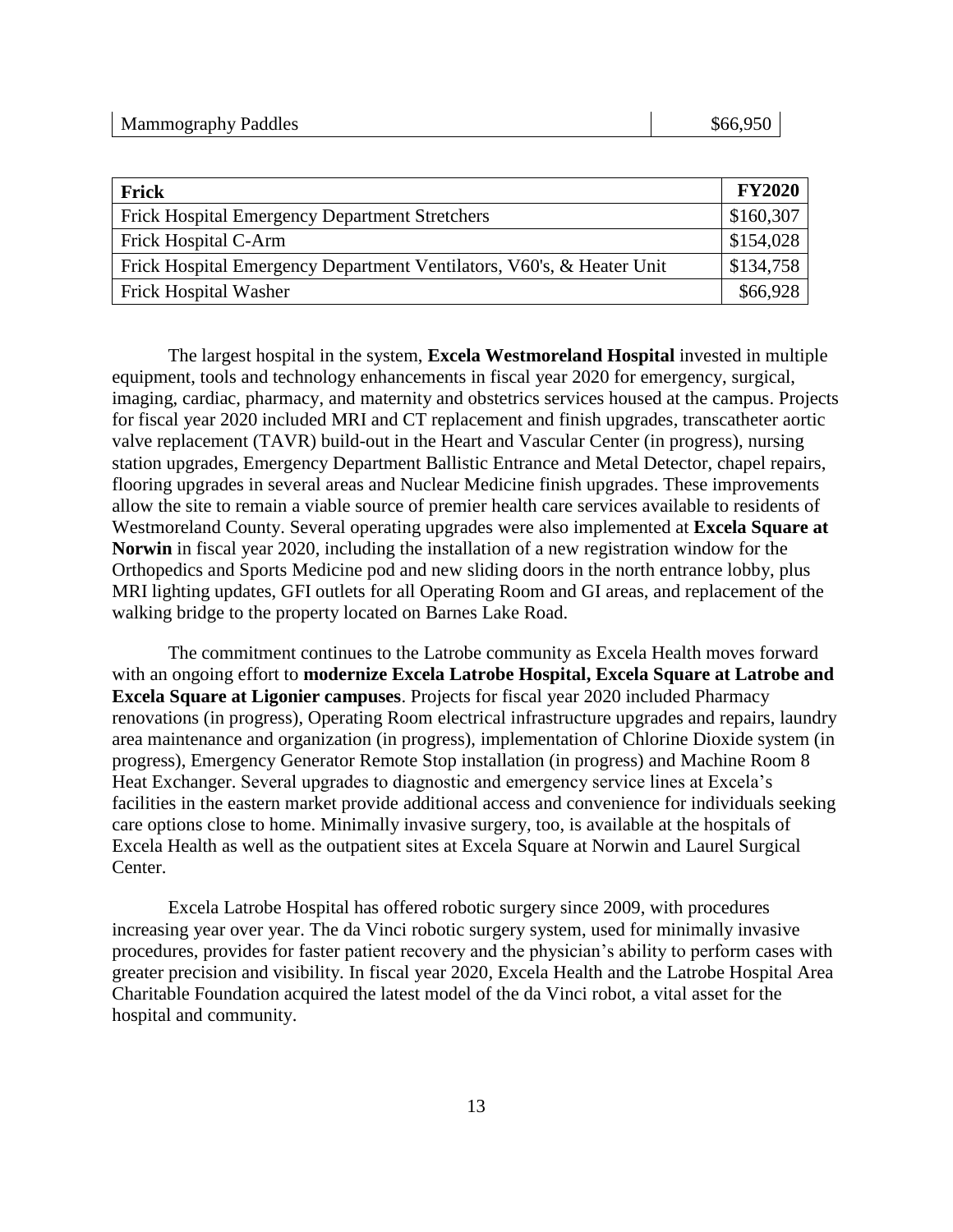With a second robot at Westmoreland Hospital in addition to the da Vinci surgical system at Latrobe Hospital, this form of surgery continues to grow in popularity, with trained general, gynecologic, thoracic and urologic surgeons performing procedures such as hysterectomy; uterine fibroid removal; prostate/prostate cancer surgeries; bladder and kidney surgeries; colorectal and hiatal hernia/esophageal (acid reflux) surgeries; gallbladder and hernia surgeries, and others. The health system has a thoracic surgeon specializing in robotic surgery on its medical staff, thus widening the scope of services for the population.

**Excela Frick Hospital** also obtained new equipment and resources for diagnostic and emergency services in fiscal year 2020. Projects for fiscal year 2020 included Gateway Rehabilitation site insulation and heating element installation, relicensing of UPMC infusion space to hospital based, EMS entrance door replacement (in progress), DEP compliance for underground diesel storage tank, Operating Room lighting and electrical infrastructure upgrades and repairs (in progress), and fire alarm system upgrades (in progress). Additionally, Excela Health completed **Phase Five of a five-year renovation project** at the Frick Hospital campus in 2019, which has become known as Excela Square at Frick. This fifth and final phase included the convergence of Gastroenterology/GI, Excela Health Advanced Lung Center and UPMC Hillman Cancer Center at Arnold Palmer Pavilion under one roof. A celebratory open house was held in November 2019 to commemorate the expansion of Excela Health's partnership with UPMC Hillman Cancer Center to provide the highest quality standard of cancer care to residents in the southern market. **About 75 individuals** attended the open house. Excela Health family medicine, primary care, orthopedics and sports medicine, cardiac, wound, rehabilitation, surgical, pain management, laboratory, imaging, emergency and inpatient services are also housed at the campus to serve the populations of Mount Pleasant, Scottdale, Connellsville and beyond.

To relieve the anxiety that may accompany a hospital stay, particularly one that is unplanned, Excela Health is utilizing **Pet Therapy** at its three hospitals and at Excela Square at Norwin. From July 1, 2019 to June 30, 2020, 22 dogs and their handlers participated in the program with assignments ranging from visiting in the outpatient waiting areas to bedside visits. They contributed 521 volunteer hours towards the total volunteer hours for the health system. The program continues to expand in an effort to enhance the patient experience further. Research has shown that pet therapy provides various health benefits to patients and others. All dogs in the program are registered as therapy dogs through one of a number of national or regional organizations and must be up-to-date on their own health requirements.

Excela Health also offers care across a continuum from prevention and wellness to emergency care, acute care, outpatient care, rehabilitation, home care and hospice, and durable medical equipment (medical supplies).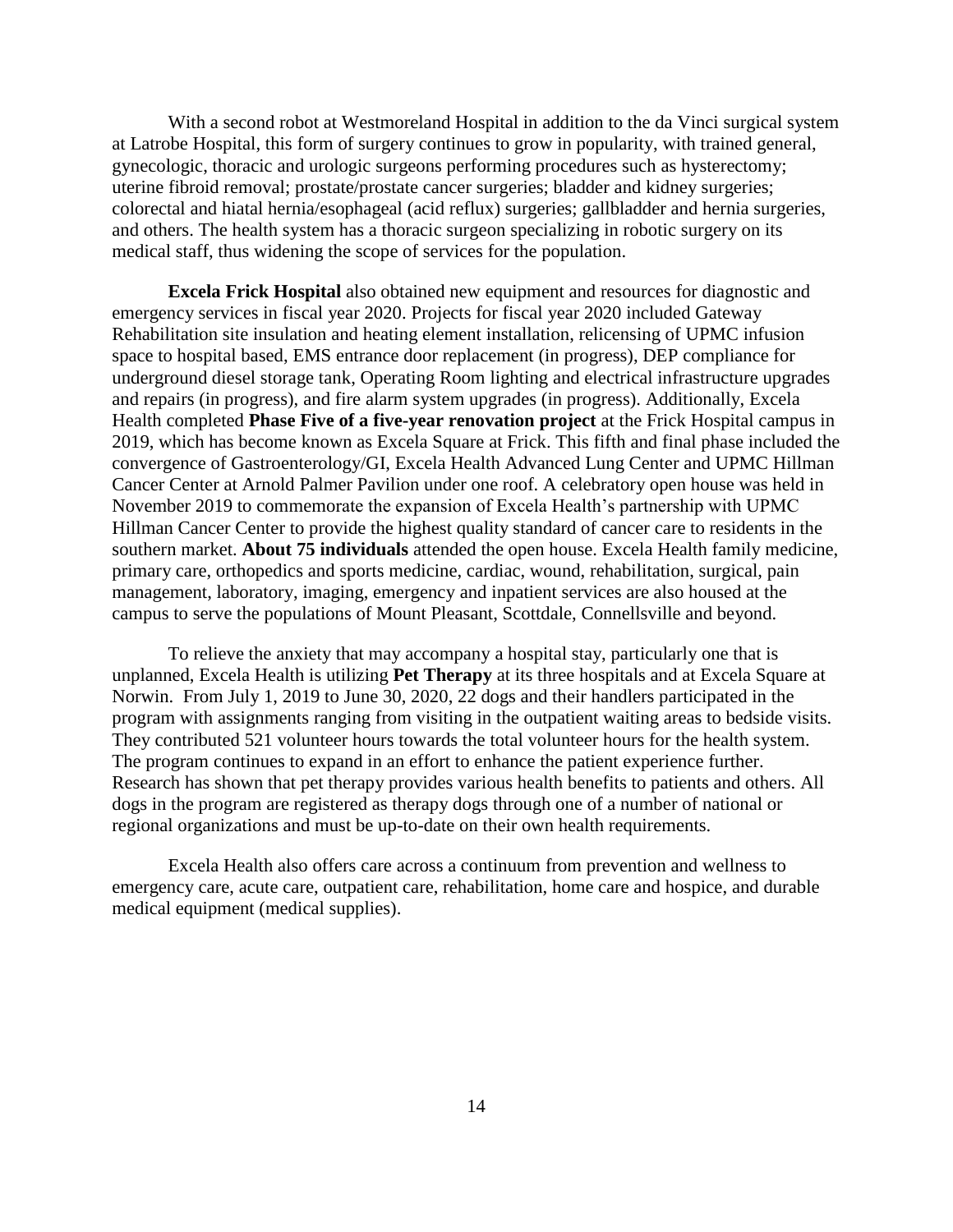# **REACHING INTO THE COMMUNITY**

The health system has garnered much recognition for its efforts on behalf of the "health and well-being" of the public it serves, always striving for excellence as our very name implies. Excela Health takes the role of corporate citizen seriously, too, partnering with community organizations to spread the word about various health issues, giving of its time and talents to neighborhood causes, and supporting the efforts of area health-related groups and others whose mission meshes with its own. The following initiatives function as examples of Excela's presence in Westmoreland County and opportunities to address and meet the needs of the priorities listed in the 2019 Community Health Needs Assessment (CHNA).

Excela Health engages the community at **multiple festivals, fairs and parades** throughout the year. These family-friendly gatherings, ranging from **100 up to in excess of 25,000 attendees** each year, allow the Excela Health team to share their Excela pride and remind residents of the primary and specialty care services they can receive right in their backyard as well as the fact that Excela accepts all major insurances. Listed below are examples of community activities Excela Health participated in for fiscal year 2020, among others:

| <b>Name of Event</b>                        | <b>Description</b>                                                                                                                                      | <b>Attendance/Lives Touched</b> |
|---------------------------------------------|---------------------------------------------------------------------------------------------------------------------------------------------------------|---------------------------------|
| Latrobe Fourth of July Parade               | <b>Community Parade for</b><br>Latrobe Residents and<br>surrounding communities                                                                         | $5,000+$                        |
| <b>Mount Pleasant National</b><br>Night Out | <b>Community Fair (promoting</b><br>Mount Pleasant EMS, Police<br>and First Responder<br>awareness, education and<br>training for community<br>members) | 400                             |
| North Huntingdon National<br>Night Out      | Community Fair (promoting<br>North Huntingdon EMS,<br>Police and First Responder<br>awareness, education and<br>training for community<br>members)      | 250                             |
| <b>Westmoreland Fair</b>                    | <b>Community Fair for</b><br><b>Westmoreland County</b>                                                                                                 | $55,000+$                       |
| Banana Split Festival                       | <b>Community Festival for City</b><br>of Latrobe and surrounding<br>communities                                                                         | $5,000+$                        |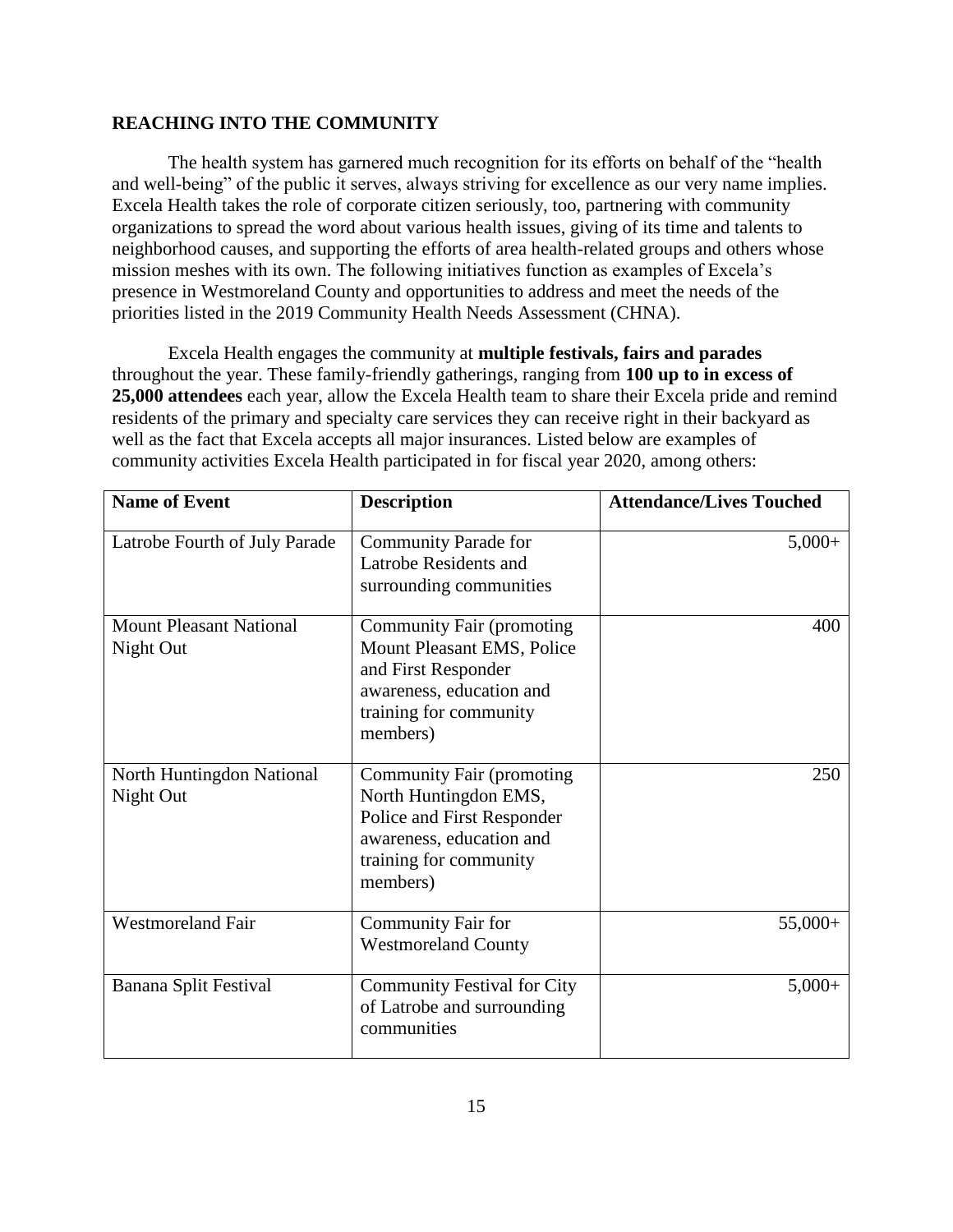| Penn Township Fall Festival                                             | <b>Community Festival for</b><br>Residents of Penn Township<br>and surrounding communities                                            | $2,500+$  |
|-------------------------------------------------------------------------|---------------------------------------------------------------------------------------------------------------------------------------|-----------|
| <b>Mount Pleasant Glass</b><br>Festival/Parade                          | <b>Community Festival for</b><br><b>Residents of Mount Pleasant</b><br>and surrounding communities                                    | $25,000+$ |
| Hempfield/Greensburg Fire<br><b>Department Fire Prevention</b><br>Night | Fire Safety/Prevention<br>Awareness/Education and<br>Training for Residents of<br>Hempfield/Greensburg and<br>surrounding communities | 1,000     |
| Fort Ligonier Days                                                      | <b>Community Festival for</b><br>Residents of Ligonier and<br>surrounding communities                                                 | $12,000+$ |
| Irwin Light Up Night                                                    | Parade for City of Irwin and<br>surrounding communities                                                                               | $2,000+$  |
| <b>Greensburg Holiday Parade</b>                                        | Parade for City of Greensburg<br>and surrounding communities                                                                          | $5,000+$  |
| Jeannette Holiday Parade                                                | Parade for City of Jeannette<br>and surrounding communities                                                                           | $10,000+$ |

Westmoreland County includes a high population of senior citizen residents, and health care plays a major role in their everyday lives. These residents have the opportunity to attend a variety of **senior expos and health fairs** sponsored by local political figures and agencies to learn more about health care options in their community. Excela Health proudly attends and participates in these events and recruits physicians, direct care team members and staff to share information about Excela's quality services and, in some cases, perform blood pressure screenings specific screenings related to their specialty at no cost to the individual. These events have generated popularity within the county over the years and can range from **50 up to in excess of 1,000 attendees** annually.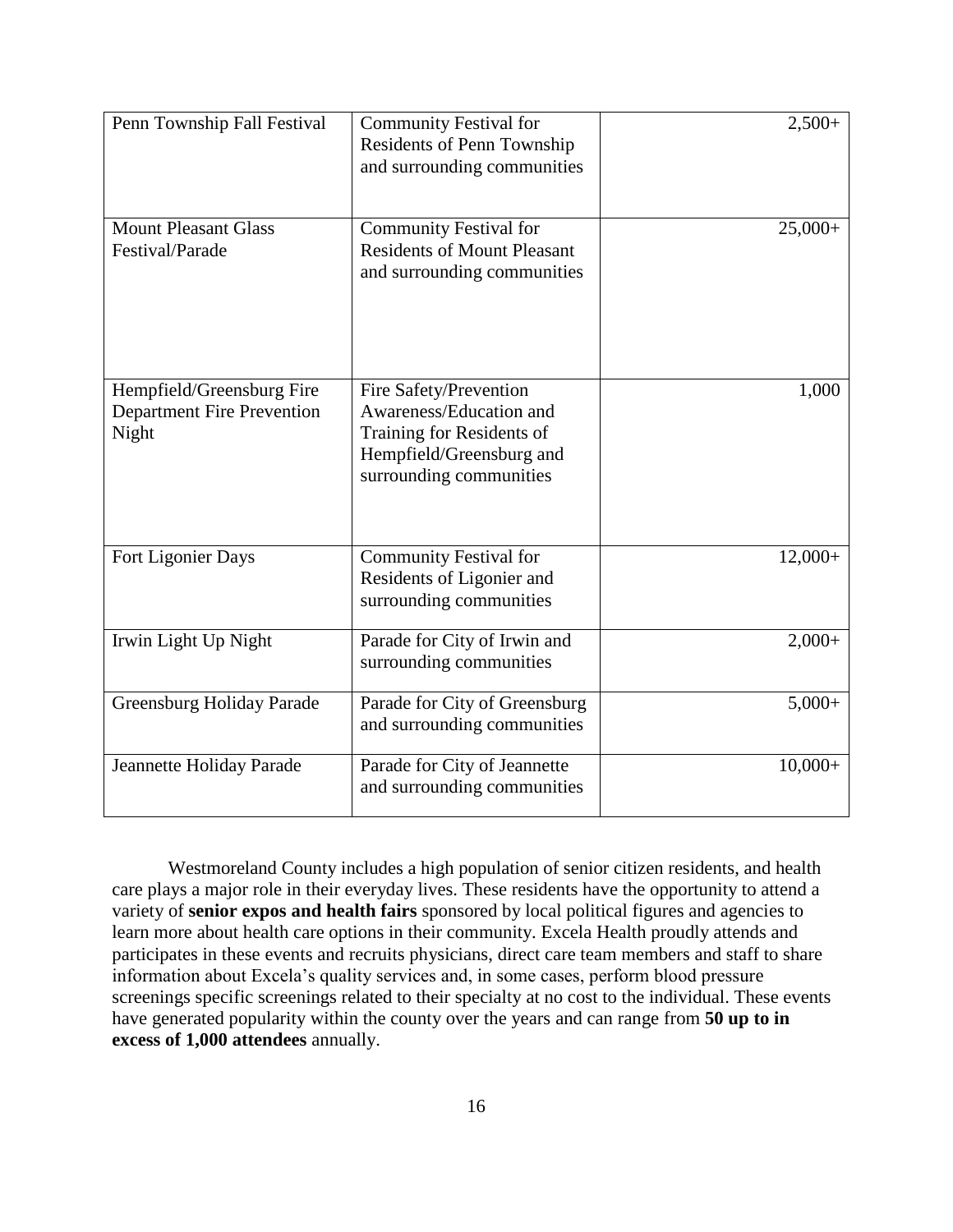Listed below are examples of health fairs and expos Excela Health participated in for fiscal year 2020, among others:

| <b>Name of Event</b>                                                            | <b>Description</b>                                            | <b>Attendance/Lives Touched</b> |
|---------------------------------------------------------------------------------|---------------------------------------------------------------|---------------------------------|
| Representative George Dunbar<br>Senior Expo                                     | Senior Expo held in North<br>Huntingdon                       | 150                             |
| Representative Justin Walsh<br>Children's Fair                                  | Health Fair held in Belle<br>Vernon                           | 125                             |
| Senator Pat Stefano and<br>Representative Ryan Warner<br>Senior Expo            | Senior Expo held in Fayette<br>County                         | 300                             |
| <b>Elliott Company Employee</b><br><b>Health Fair</b>                           | Health Fair held in Jeannette                                 | 300                             |
| Mitsubishi Chemical<br><b>Employee Health Fair</b>                              | Health Fair held in Delmont                                   | 50                              |
| Senator Kim Ward Senior<br>Expo                                                 | Senior Expo held in<br>Hempfield Township                     | $900+$                          |
| <b>Westmoreland County Area</b><br>on Aging Health and<br><b>Education Expo</b> | Senior Expo held in<br>Greensburg                             | $806+$                          |
| <b>Representative Mike Reese</b><br>Senior Expo                                 | Senior Expo held in Norvelt                                   | 375                             |
| <b>Westmoreland Manor</b><br><b>Wellness Fair</b>                               | Health Fair held in<br>Greensburg                             | 120                             |
| <b>Saint Vincent College</b><br><b>Wellness Fair</b>                            | Health Fair held in Latrobe                                   | 50                              |
| Excela Health Heart Care Fair                                                   | Health Fair held at<br>Westmoreland Hospital in<br>Greensburg | 100                             |
| Hempfield Parks and<br><b>Recreation Wellness Fair</b>                          | Health Fair held in Hempfield<br>Township                     | 90                              |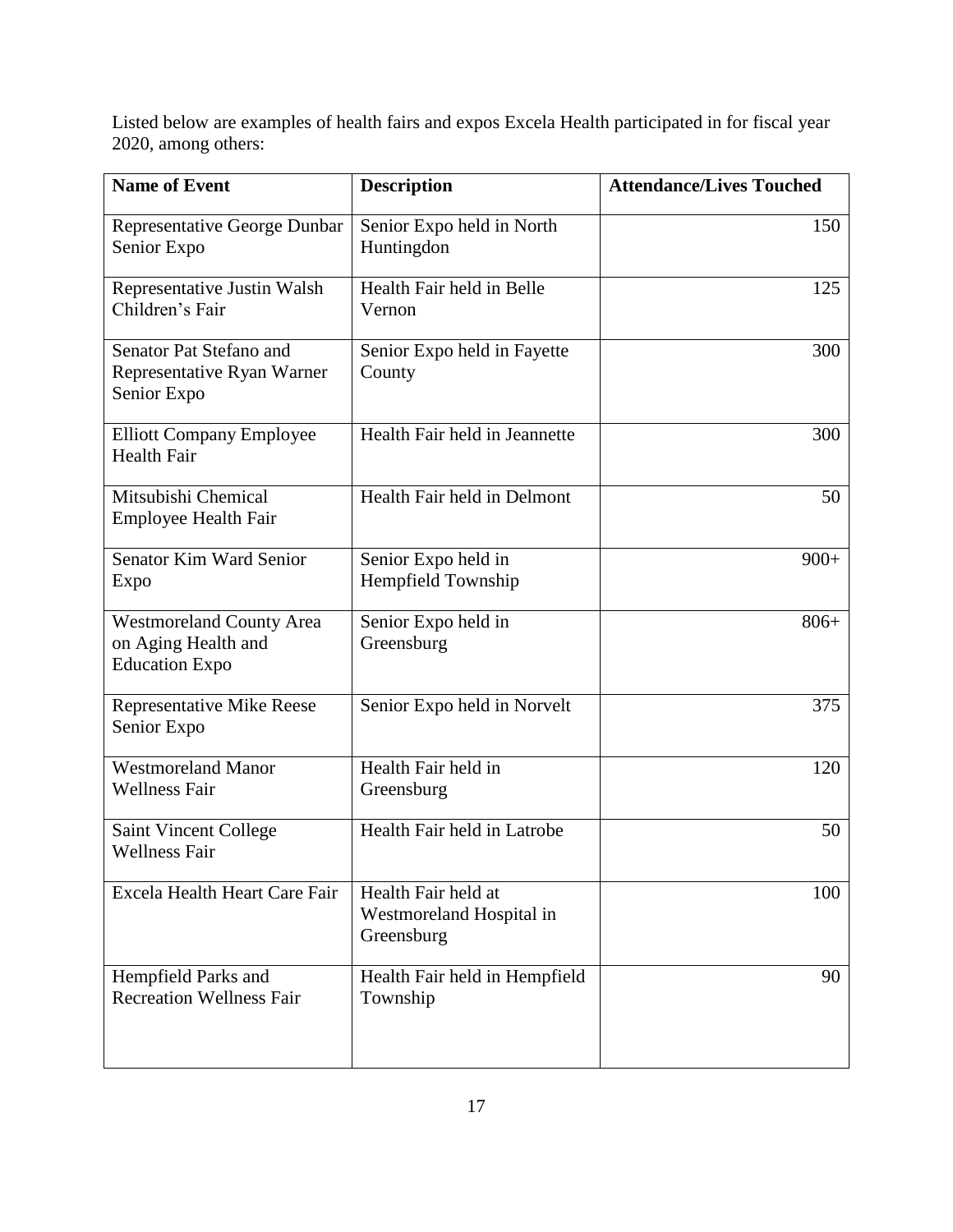| Fabulous Affairs Women's | Health Fair held in | $1,700+$ |
|--------------------------|---------------------|----------|
| Expo                     | Greensburg          |          |
|                          |                     |          |

Excela Health continued its participation in **community walks**. Representatives from Excela Health service lines attend and participate in these walks every year to promote the quality, convenient care Excela offers, close to home. Hundreds of people across Westmoreland County and surrounding communities register and participate in these walks in support of their promoted causes. Listed below are examples of walks Excela Health participated in for fiscal year 2020, among others:

| <b>Name of Event</b>      | <b>Description</b>                                                                    | <b>Attendance/Lives Touched</b> |
|---------------------------|---------------------------------------------------------------------------------------|---------------------------------|
| Freedom 5K Walk           | Community Walk supporting<br><b>Heart Health</b>                                      | $5,000+$                        |
| Ray of Hope Walk          | Community Walk promoting<br>Suicide Awareness/Prevention<br>and Mental Health Support | $320+$                          |
| Walk to End Alzheimer's   | Community Walk promoting<br>Alzheimer's Disease<br>Awareness/Prevention/Support       | $550+$                          |
| <b>Westmoreland Walks</b> | Community Walk promoting<br><b>Breast Health/Breast Cancer</b><br>Awareness/Support   | $800+$                          |

Excela Health offers **educational, physician-led seminars** to members of the community as a way of promoting awareness, prevention and treatment regarding specific health conditions. These educational seminars are often facilitated by Excela Health physicians, who specialize in symptom-based health issues. A screening component is sometimes included as part of the seminar presentation, providing attendees an opportunity to discuss health concerns and symptoms and receive a screening from the presenting physician. Follow-up appointments are scheduled for individuals requiring additional medical attention and consultation. Attendance varies depending on interest and level of health concern.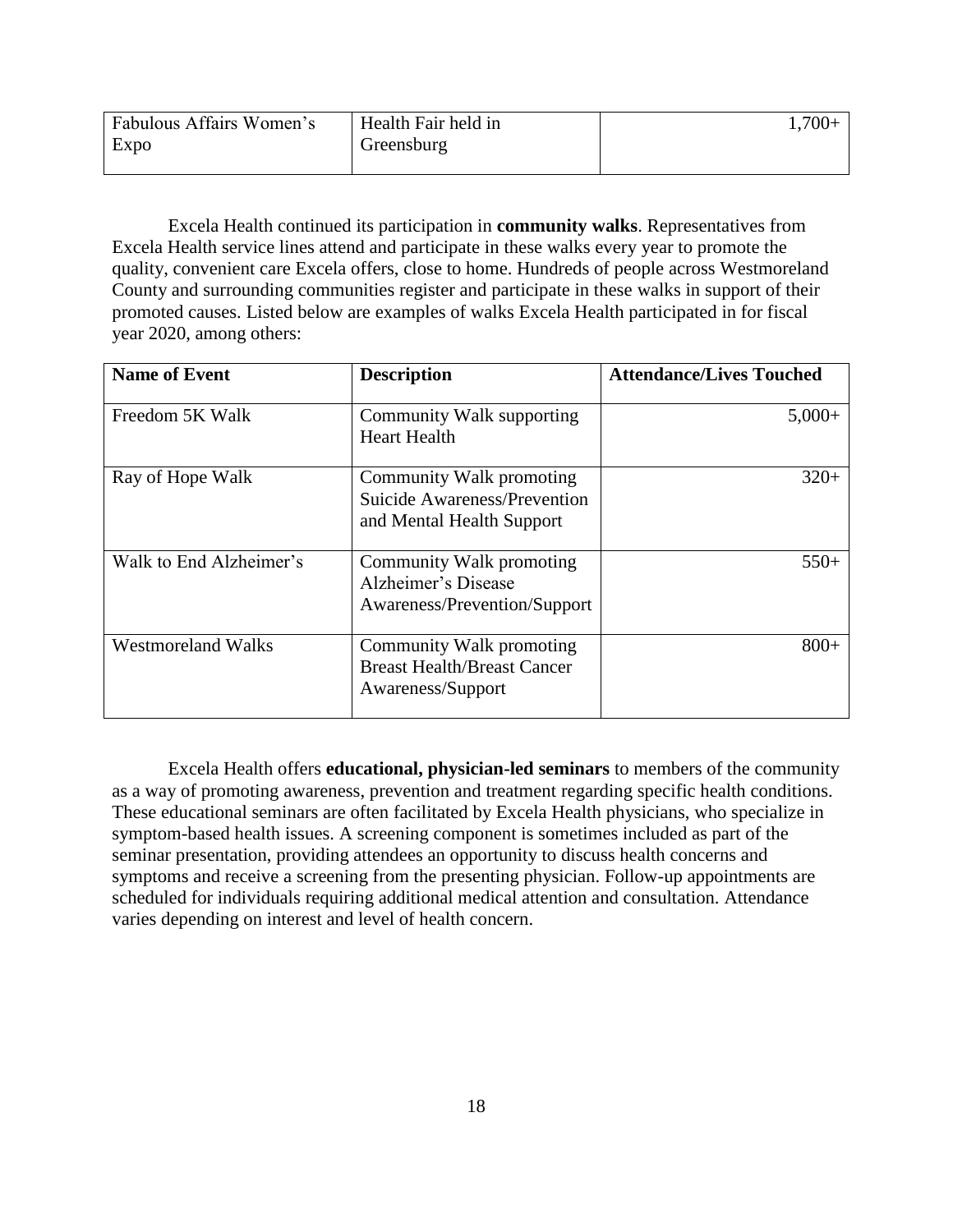Listed below are examples of physician-led seminars Excela Health facilitated and also participated in for fiscal year 2020, among others:

| <b>Name of Event</b>                                                                     | <b>Description</b>                                                                                                                                                                                            | <b>Attendance/Lives Touched</b>                                                                                                     |
|------------------------------------------------------------------------------------------|---------------------------------------------------------------------------------------------------------------------------------------------------------------------------------------------------------------|-------------------------------------------------------------------------------------------------------------------------------------|
| <b>Thankful Hearts Cardiology</b><br>Seminar                                             | Presentation on Women and<br>Heart Disease for<br><b>Westmoreland Hospital</b><br>Auxiliary/Latrobe Area<br>Hospital Aid Society/Excela<br>Health Volunteer Services -<br>Held at Excela Square at<br>Latrobe | 40                                                                                                                                  |
| Hernia Seminar and Screening                                                             | Presentation on<br>Signs/Symptoms/Treatment<br>and Repair of Hernias - Held<br>at Excela Square at Latrobe                                                                                                    | 29 attendees;<br>26 screenings;<br>5 follow-up appointments<br>scheduled;<br>5 completed surgeries                                  |
| Hernia Seminar and Screening                                                             | Presentation on<br>Signs/Symptoms/Treatment<br>and Repair of Hernias - Held<br>at Excela Square at Norwin                                                                                                     | 44 attendees;<br>36 screenings;<br>17 follow-up appointments<br>scheduled;<br>6 completed surgeries;<br>1 pending surgery scheduled |
| Overview of Women and<br><b>Heart Care Seminar</b>                                       | Presentation on Heart Health<br>for Latrobe Area Hospital Aid<br>Society - Held at Excela<br>Square at Latrobe                                                                                                | 30                                                                                                                                  |
| Westmoreland Drug and<br><b>Alcohol Commission Youth</b><br><b>Summit Vaping Seminar</b> | Presentation from Physician<br>Director of Excela Health's<br>Center for Lung and Thoracic<br>Disease on Risks/Health<br><b>Concerns of Vaping Among</b><br><b>Students</b>                                   | 160                                                                                                                                 |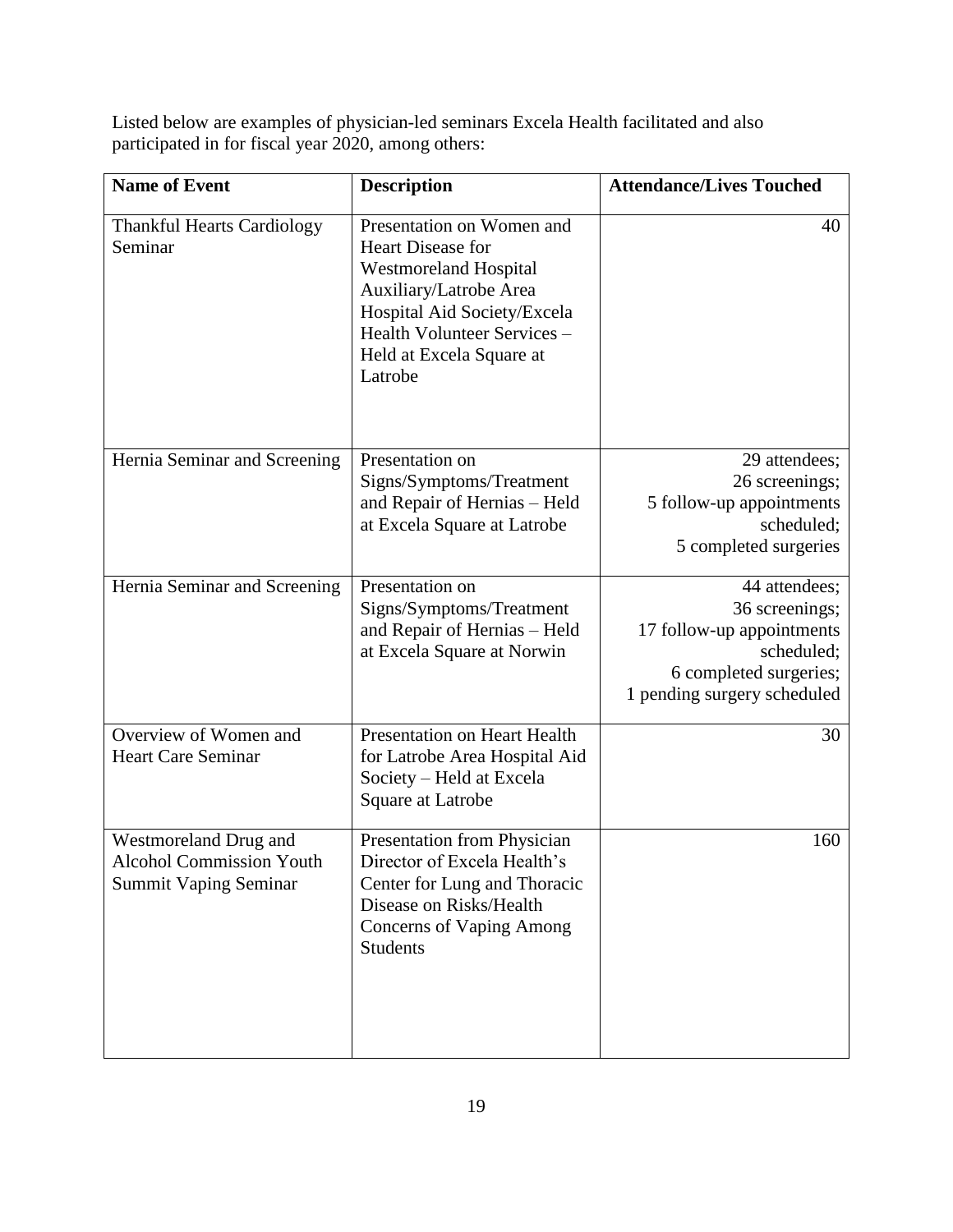| Leap Into Colon Cancer<br><b>Awareness Month Seminar</b>                                                                           | Presentation from Excela<br>Health GI and Surgical<br>Specialists physicians on<br>Signs/Symptoms/Treatment of<br><b>Colon Cancer</b>                                                             | 9                                                      |
|------------------------------------------------------------------------------------------------------------------------------------|---------------------------------------------------------------------------------------------------------------------------------------------------------------------------------------------------|--------------------------------------------------------|
| <b>American Heart Association</b><br>Fayette/Westmoreland<br><b>Chapters "Community</b><br>Conversations" Webinar<br><b>Series</b> | Presentation on COVID-19<br>and Heart Disease Connection<br>- Excela Health Interventional<br>Cardiologist Featured as Panel<br><b>Guest Speaker</b>                                              | 42                                                     |
| Is Bunion Pain Affecting Your<br><b>Quality of Life? Online</b><br>Seminar                                                         | <b>Presentation from Excela</b><br><b>Health Orthopedics and Sports</b><br>Medicine Foot and Ankle<br>Physician Specialist on<br>Signs/Symptoms/Treatment of<br><b>Bunion Pain and Correction</b> | 12 attendees;<br>2 follow-up appointments<br>scheduled |

# **Community Wellness and Support Programs/Special Events**

Relationships with strategic, community health and civic partners are essential to public health awareness, education and accessibility. Without partnerships and support of local and regional groups and organizations, Excela Health's mission and vision only extends to the walls inside of its facilities. Utilizing grassroots outreach efforts, Excela Health is able to disseminate valuable health and wellness information and resources to residents in Westmoreland County, connecting all service areas within the county to health and wellness care opportunities available to them.

The following initiatives are examples of ongoing community wellness and support programs and special events Excela Health facilitated through community partnerships for fiscal year 2020:

1. Excela's **Mall Walkers** program continued for the ninth year for fiscal year 2020, with **more than 200 individuals** attending each month at Westmoreland Mall, located in Greensburg, Pa. The program features a free health talk from Excela Health physicians and allied health professionals, free health screenings, light breakfast items and a pre-measured walking course with interactive stations at multiple storefronts. Biometric screenings are offered in the beginning and end of the year, so walkers can gauge their health progress in areas such as cholesterol levels, blood pressure and weight/body mass index.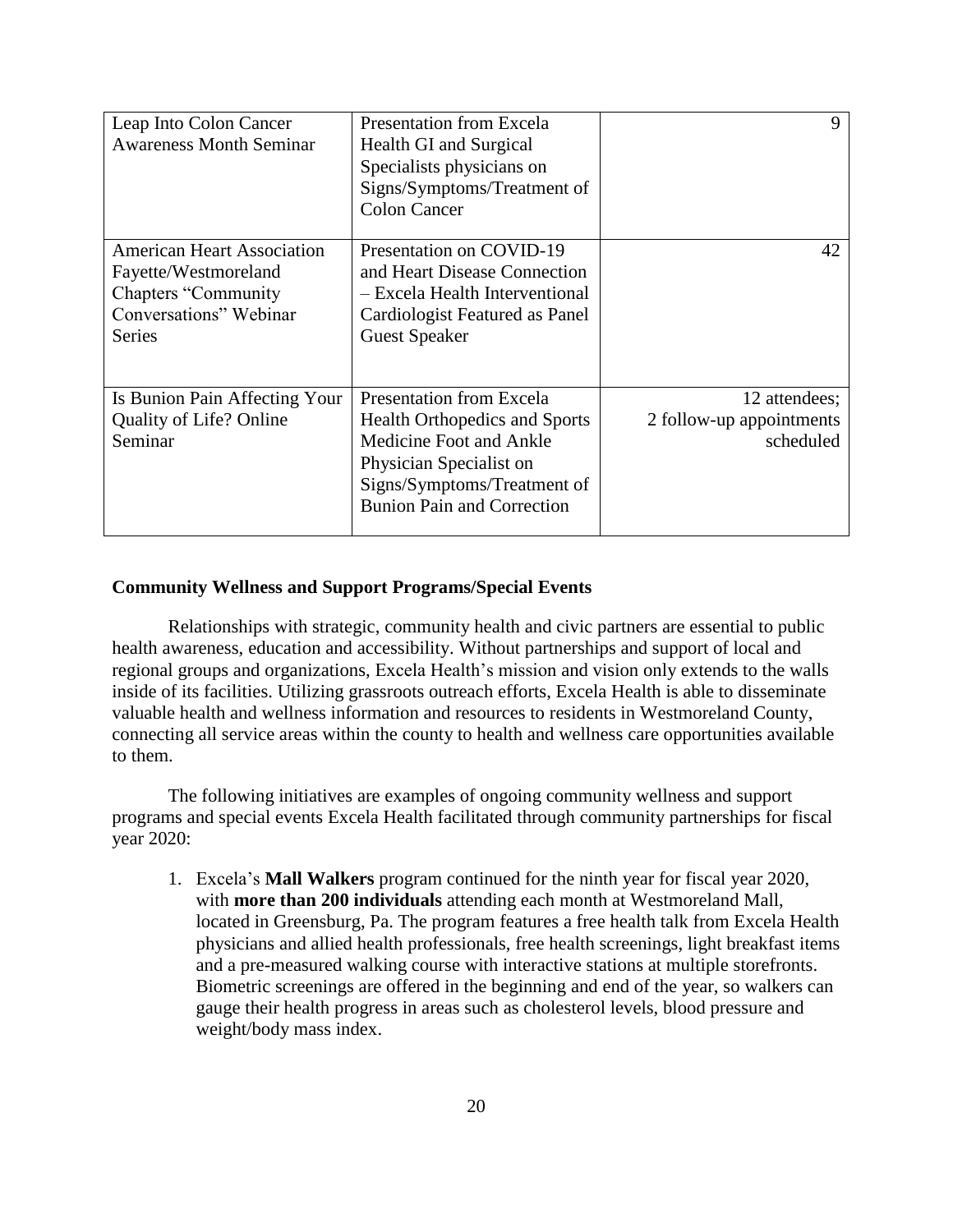For fiscal year 2020, a **total of 192 biometric screenings were performed,** and screening participation is expected to increase in fiscal year 2021. These screenings are provided by the Excela Health Well-Being Center as an in-kind contribution to the community. Due to the Coronavirus pandemic from March to June 2020, the Excela Health Mall Walkers program transitioned to an online platform, offering participants quality health and wellness education in the form of interactive video discussions with Excela Health physicians, nutritional counseling through healthy cooking demonstrations, and supplemental articles and guides for improving and practicing physical, emotional, mental, and spiritual health and well-being. Total unique viewership participation for April, May and June 2020 videos **amounted to 1,488.**

- 2. Excela's outreach efforts also encompass community seminars and lectures in a variety of schools throughout Westmoreland County. One popular program, **Healthy Habits A-Z**, reaches Excela's younger audience with tips and suggestions for living a healthy lifestyle, so good habits can be instilled early in life. The program is designed to teach middle school students how to read a food label, practice healthy nutrition and physical fitness and understand the importance of mental, emotional, and social health and well-being by discussing ways to improve brain and heart health. For the 2019-2020 school year, **six school districts, 44 classrooms and 927 students** participated in the program. Students were provided a pre-test of the material covered to measure current knowledge of program topics; 71 percent was the average preeducation knowledge score. Once the students completed the program, a post-test was issued; the average post-education knowledge score was 83 percent, and the behavioral change goal post-education was 78 percent, shy of the baseline goal of 80 percent due to school closures during the Coronavirus pandemic.
- 3. To help people gauge their health status, Excela Health once again continued to cosponsor "*Wellness Checks***", a multiphasic blood analysis** that allows for the detection of many potential health problems at a low cost. Additional screenings were also offered with the program utilizing five to 10 regional locations across Westmoreland County in both the fall (2019) and the spring (2020). Excela Health partners with area Rotary and Kiwanis Clubs, Volunteer Fire Departments and others to present the programs. Monies earned in part go to the scholarship funds of the various public organizations. Wellness Checks for fiscal year 2020 **added up to 11 screening events with a total of 757 participants/multiphasic screenings, 269 blood pressure screenings and 15 vaccinations administered.**
- 4. Excela Health has a longstanding partnership with the **American Red Cross** and offers use of campuses for hosting **regional blood drives** in the community. In fiscal year 2020, **seven blood drives** were hosted at Excela Health facilities, **179 individuals** presented for blood donation and **141 units of blood** were collected.
- 5. In 2019, Excela Health Latrobe Hospital and Excela Square at Latrobe employees teamed up with Derry community businesses to host a **Christmas Food Drive** to provide for families in need within the Derry Area School District.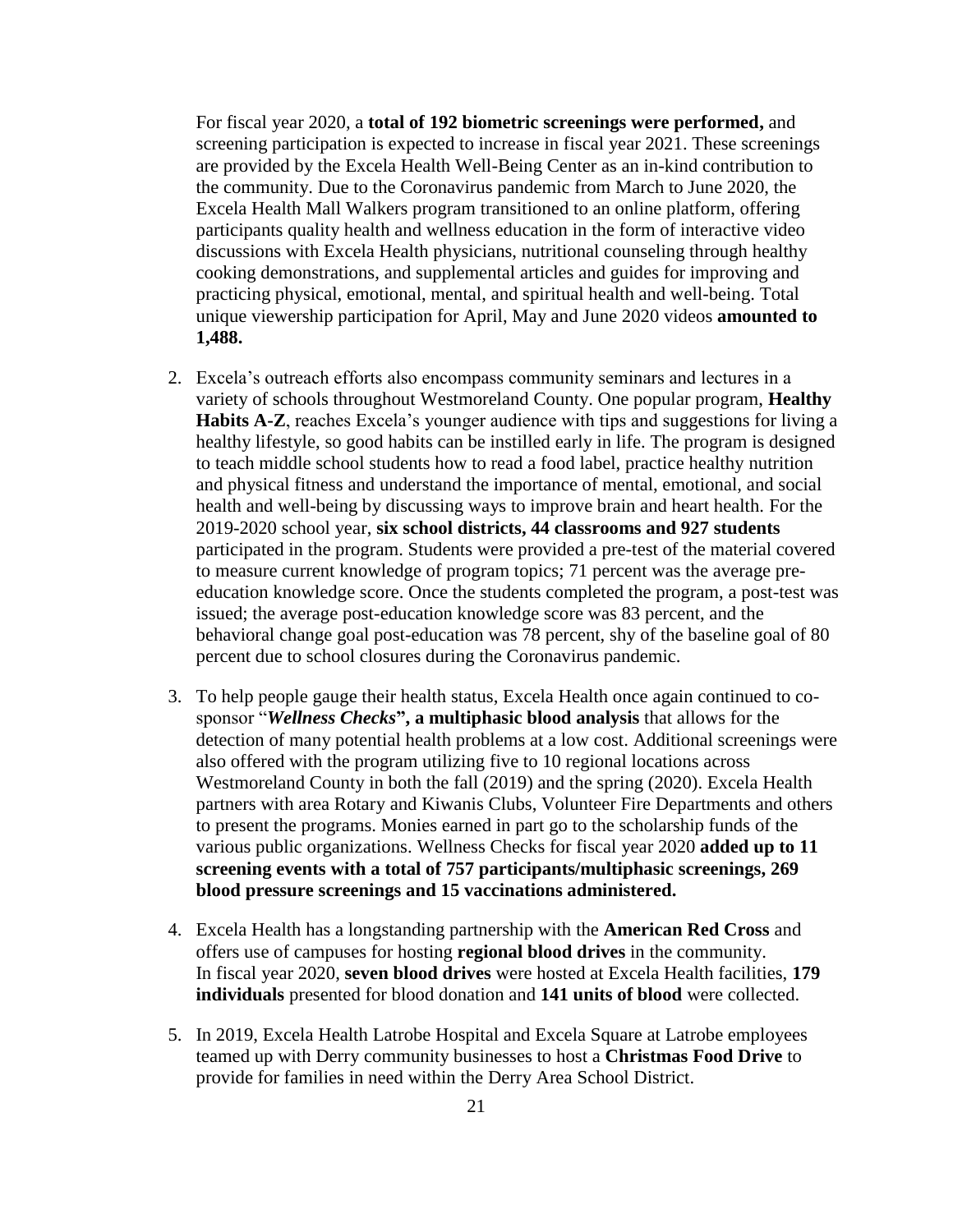The committee, consisting of Excela Health nurses and supporting departments as well as the Latrobe Area Hospital Aid Society, collected nonperishable food items to create a Christmas dinner for these families. **About 150 boxes of food donations were delivered** to Derry Area High School, and students retrieved donations, ensuring their families would not go hungry during the holiday season.

- 6. As part of endeavors to mitigate the socioeconomic burden of the Coronavirus pandemic, Excela Health issued a **system-wide fundraiser to support the Westmoreland County Food Bank** in April 2020**.** Members of the Excela Health Leadership team encouraged employees to "give back" and donate to the cause to help those in the local community, especially patients of Excela Health, who were struggling financially and seeking food assistance due to unemployment and food insecurity. At the conclusion of the campaign, Excela Health **presented a check in the amount of \$80,000** to the Westmoreland County Food Bank to use toward food donations for individuals and families in need.
- 7. Excela Health Home Care & Hospice introduced a new bereavement care initiative in 2019 called **Neighborhood Kids: Family-Based Grief Support Program**. This program focuses on offering creative outlets for children to express their feelings of grief and loss through art, music and pet therapy. **More than 15 families, with children ages 5 to 19, have expressed interest in participating in the program**. This collaborative effort between Excela Health Home Care & Hospice, The Fred Rogers Center for Early Learning and Children's Media and Seton Hill University continued in 2020 with sessions offered for youths based on age-appropriate activities.
- 8. The **Mother's Milk Bank depository at Excela Square at Norwin** remains a valuable resource for mothers and babies in the community. **About 3,396 ounces of breast milk were donated** in fiscal year 2020. The milk bank was not able to accept donations from March to June 2020 due to the Coronavirus pandemic.
- 9. The Excela Health Diabetes team partnered with the Westmoreland County Lions Club in 2019 to establish an **emergency relief fund for diabetes patients** in the community. Modeling the process from East McKeesport Hospital Foundation, this program aids diabetics with purchasing medications to monitor their A1C levels by providing them with a one-month supply and one refill, allowing the patient to have ample time to apply for additional assistance. Once patients are identified through the Excela Health Diabetes Center, they are referred to the East McKeesport Hospital Foundation to complete the request process. A number of individuals were referred in 2019-2020, and the program is expected to grow in 2020-2021.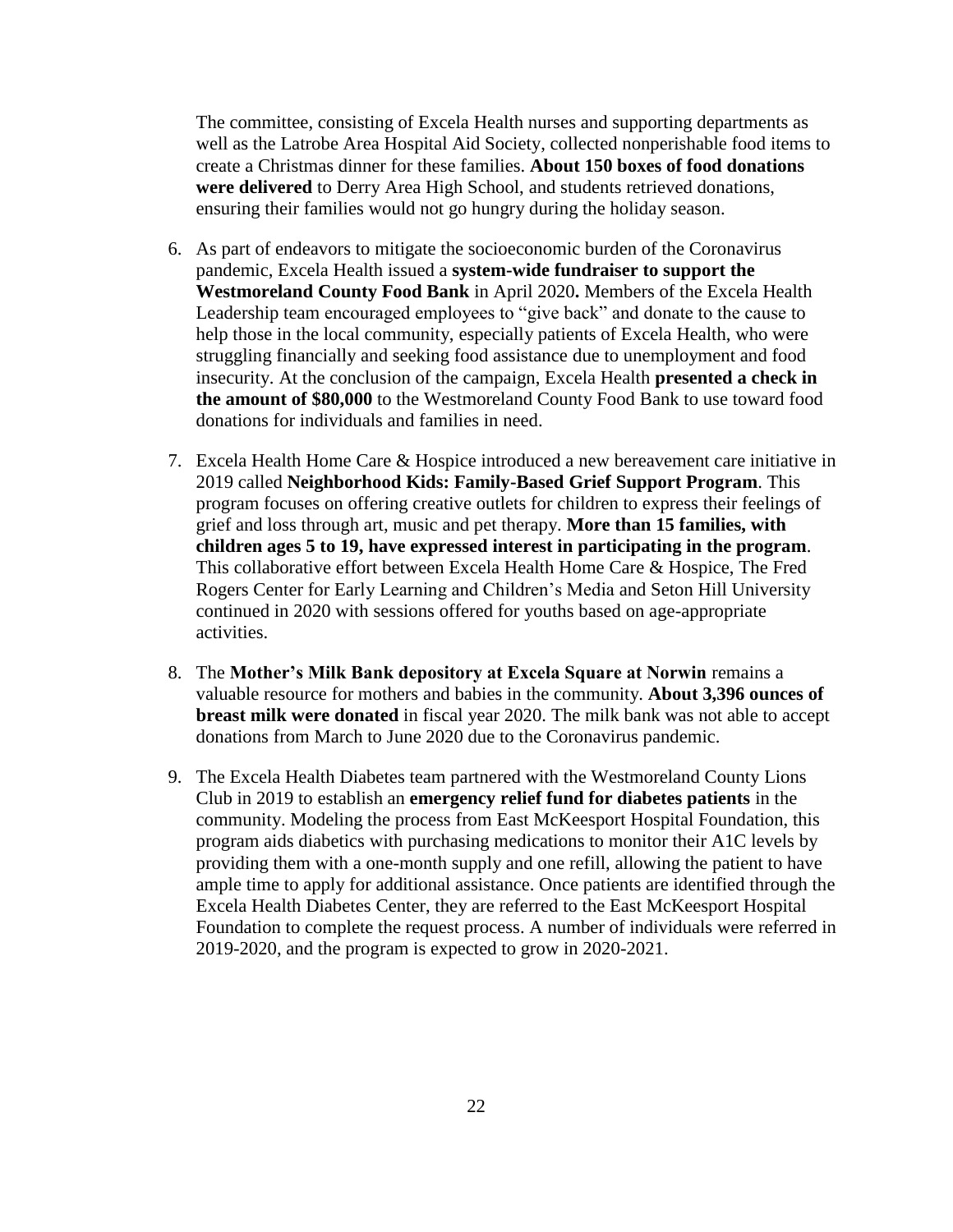10. Warm reds, oranges, yellows and shades of pink were in full force once again during Excela Health's **A Brush of Hope: A Second Coat breast cancer awareness event** in 2019. Back by popular demand, this fundraising event paired a social time of painting complemented by interactive presentations on the latest advancements in breast health technology. To accommodate a larger audience, the event was separated into two evenings, one extending an invitation to the general public and the second for Excela Health employees. Excela Health breast specialists and radiologists discussed the importance of 3D mammography and how this technology has revolutionized the way mammograms are read and diagnosed.

Additionally, Magnetic Seed Localization was referenced during the presentation, a program in the process of implementation at Excela Health. Excela Health nurse navigators also educated attendees on the role of the nurse navigator in the breast health journey and shared insight into the vast amount of resources available to women who are diagnosed with breast cancer. Finally, attendees listened to the account of a local breast cancer survivor and her journey since her treatment started in 2013, all of the joys, pain and everything in between. Attendees walked away with a wealth of information, encouragement to receive their annual mammogram screening and a beautiful portrait painting of a pumpkin, a fall favorite. A **total of 385 attendees** were in the house both evenings.

- 11. The holiday season can be full of excitement, wonder and delight, but, for many, it is a painful reminder of grief and loss of a loved one. Excela Health Home Care & Hospice is dedicated to serving patients and their families with quality hospice care, going above and beyond standard medical care and treatment. Every year, the Home Care & Hospice team hosts a **Hospice Italian Christmas**, a fundraising event celebrating the accomplishments of the team and highlighting a heart-felt testimonial of a patient who was a recipient of hospice care. In 2019, **300 people attended the event,** and the event **generated \$14,600.**
- 12. Physicians, hospital leaders and personnel, community and civic partners, and students and teachers from across the county flocked to Latrobe Hospital to get a glimpse of the newest upgraded model of the da Vinci Surgical System in January 2020 during the **Meet the Robot open house** event. Attendees were able to see the actual robot that would be utilized at the campus for minimally invasive procedures, plus they were able to test drive the display robot through interactive simulations. **More than 160 individuals participated** in the open house. A worthwhile investment by Excela Health and the Latrobe Area Hospital Charitable Foundation, the latest da Vinci robot offers quality precision, expedited recovery and peace of mind to patients in need of surgical services.
- 13. Cardiovascular disease is one of the top, leading causes of death in the United States, which is why Excela Health heavily focuses on heart disease awareness, risk management and prevention, especially in the month of February.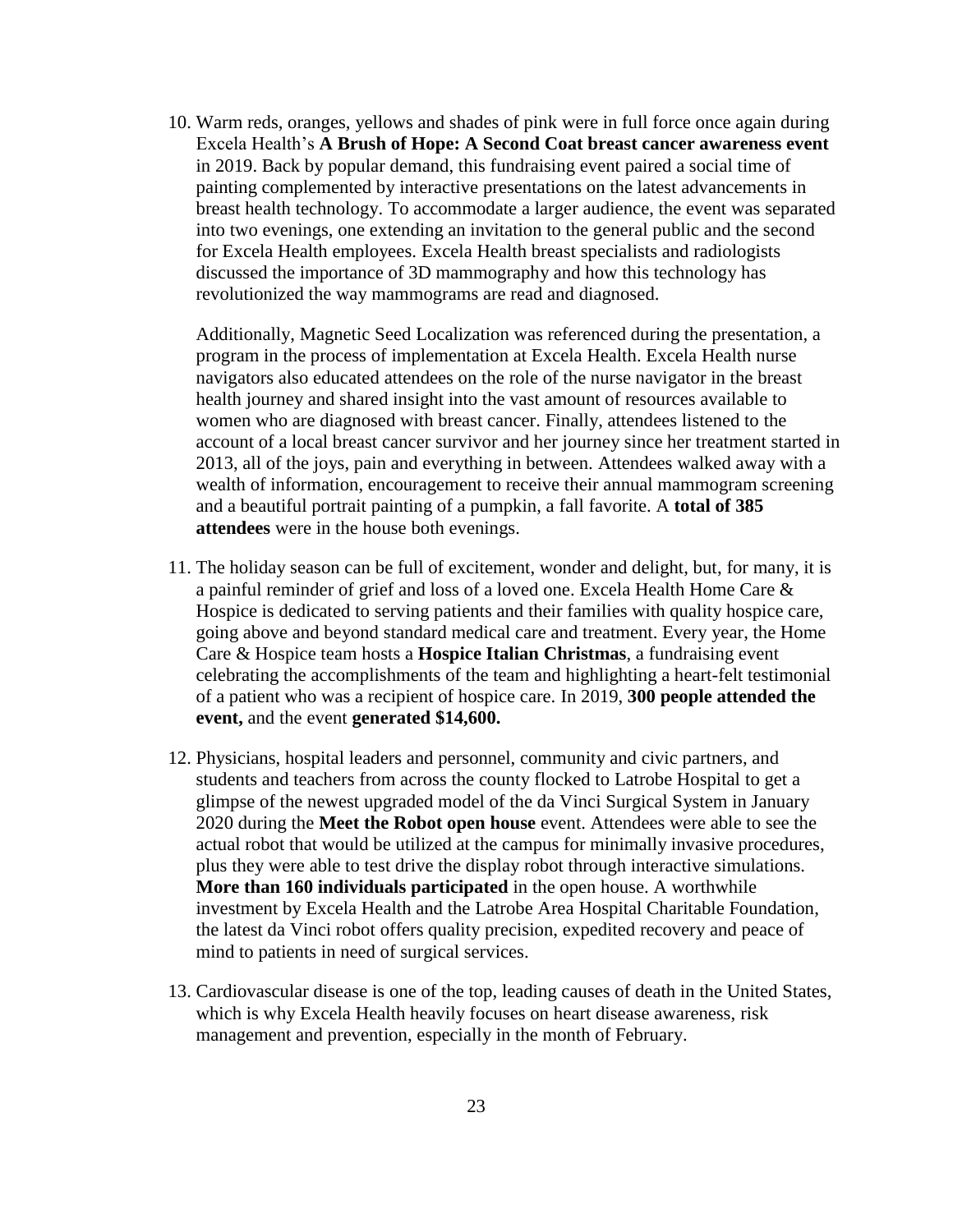To publicize the expansion of the cardiovascular service line and provide networking opportunities for Excela Health physicians and community leaders, Excela Health, in conjunction with the Westmoreland Symphony Orchestra, organized **Red Out for Heart Disease** in 2020, inviting Excela Health staff and physicians to meet the new and seasoned cardiovascular physicians on staff and hear about how Excela Health is changing the landscape of cardiac, lung and vascular care in the community. **More than 900 individuals** attending the symphony portion of the event heard from the chief operating officer of the Excela Health Medical Group about Excela Health's commitment to advancing heart care in Westmoreland County.

## **Workforce Development**

Understanding the importance of preparing high school students for careers after graduation, Excela Health is an active participant in the Westmoreland County Workforce Development initiative. Presentations from Excela Health clinical leadership and staff as well as on-campus tours of departments and facilities present a snapshot of the health system's commitment to the next generation of future health care leaders.

1. In fiscal year 2020, Excela Health facilitated "**Teacher in the Workforce"** workshops for education personnel in Westmoreland County school districts, as part of the county's overall Workforce Development initiative. This program invites teachers from surrounding school districts to spend the day "shadowing" and hearing from Excela Health clinicians in a variety of health care fields. Professionals from Excela Health multidisciplinary teams provided group and one-on-one interactions with the teachers along with education preparation, such as technical school and college training, for these careers and others. **About 38 teachers** attended the fall 2019 workshop, and Excela Health hopes to accelerate the number of workshop opportunities in the coming months and years. Additionally, representatives from Excela Health Laboratory, Radiology and Nursing Education participated in **two Workforce Development career camp sessions** held at a local community college. **Over 800 students participated** each day during the camp.

2. Continuing in the quest to prepare and educate the next generation of future health care leaders, Excela Health has partnered with the Westmoreland-Fayette Council of the Boy Scouts of America as part of its **Explorer's Program**. The program introduces high school-aged, co-ed students to various health care careers. The program commenced in October 2019 and continued to February 2020. **More than 40 youths** attended the program from various school districts throughout Westmoreland County, meeting on the third Wednesday of each month. Students chose topics of interest that were presented by health care professionals touching on their day-to-day activities, necessary education, hands-on activities and simulations.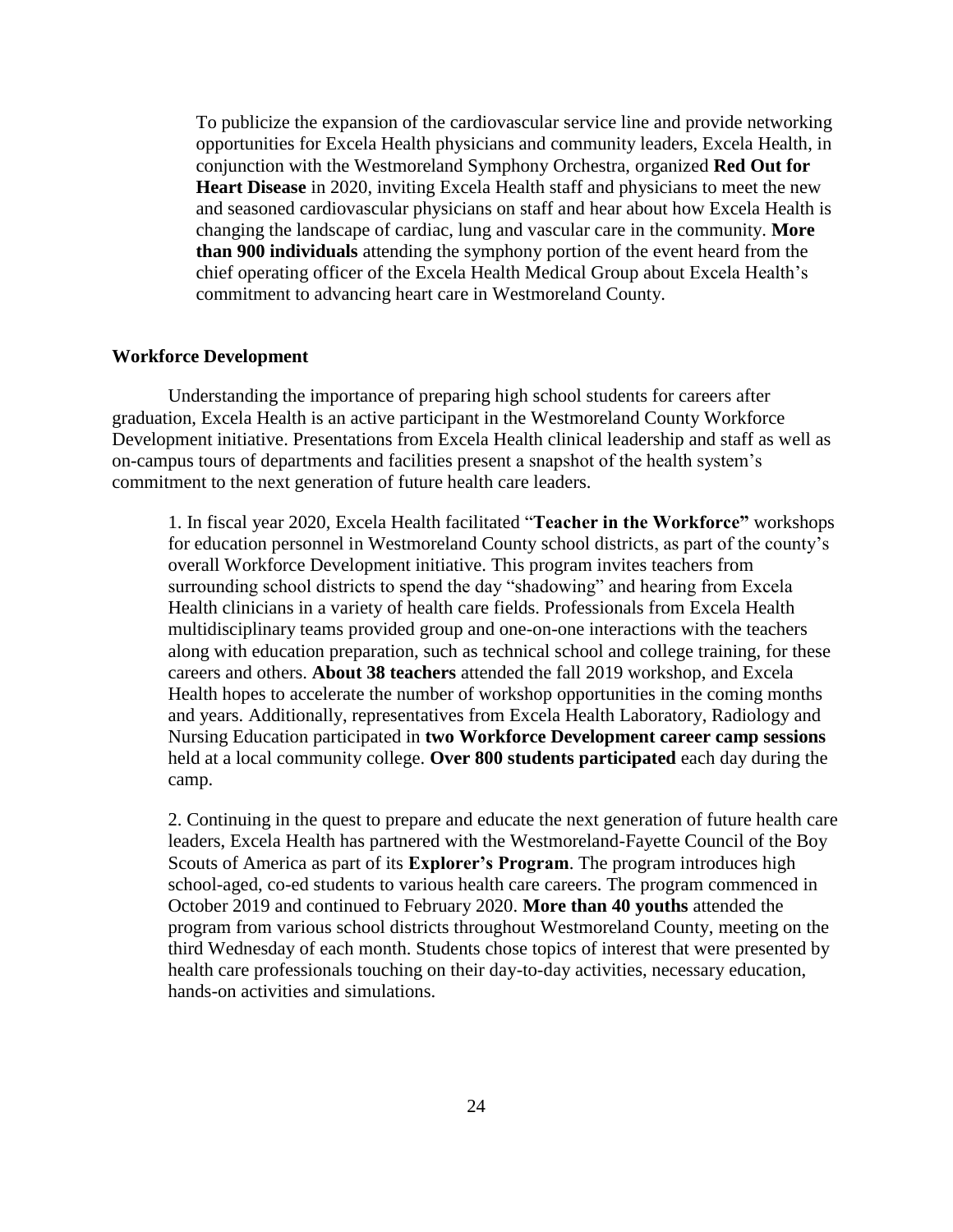At churches, malls and scores of other venues, for youth, seniors and everyone in between, health-related events are offered. In this manner people have the opportunity to pursue a course of wellness, find needed support, learn about our capabilities and how they can help, or discover suspected or unknown health conditions early on, so treatment can begin, offering the best possible chance for care and cure.

Additional community contacts include programs offered through The Well-Being Center, Excela's OBGYN professionals and others. By reaching beyond the traditional walls of its hospitals, as well as understanding the many, varied medical needs of the populations they serve, Excela Health can direct care where it is most accessible and most needed.

Excela Health also offers numerous health and wellness avenues for its employees with on-site gyms, employee health fairs and more. Across Excela Health, to keep individuals healthy and disease-free, considerable attention is paid to wellness through the Well-Being Center, Employee Health and their community programs:

| <b>Well-Being Center/Other Community Programs</b>                                                                                                                                            | <b>Monies Expended –</b><br><b>Populations Served</b> |
|----------------------------------------------------------------------------------------------------------------------------------------------------------------------------------------------|-------------------------------------------------------|
| To spread the message of wellness and available wellness<br>opportunities free to the public via Excela's Well-Being Center,<br>Speaker's Bureau and more                                    | \$251,515                                             |
| To control the spread of flu by providing flu vaccines for employees<br>and other staff for a healthier population while containing the spread<br>of flu among the health system populations |                                                       |
| Employees, volunteers and contract employees receiving the flu<br>vaccine:                                                                                                                   | 2,669                                                 |
| Cost absorbed for providing vaccine:                                                                                                                                                         | \$67,542                                              |
| Lives touched through the Well-Being Center professionals and others<br>via diabetes education, pre-natal classes and more                                                                   | 6,504                                                 |
| Cost absorbed for providing biometric screenings to employees                                                                                                                                | \$107,942                                             |

Further, Excela Health continues to move beyond its walls to strengthen bonds with its communities and touch lives well beyond those who enter its doors through an active *COMMUNITY OUTREACH PROGRAM*. In these outreach venues, Excela Health can bridge the gulf for those who otherwise may not seek care, pursue wellness measures or know where to turn for health information.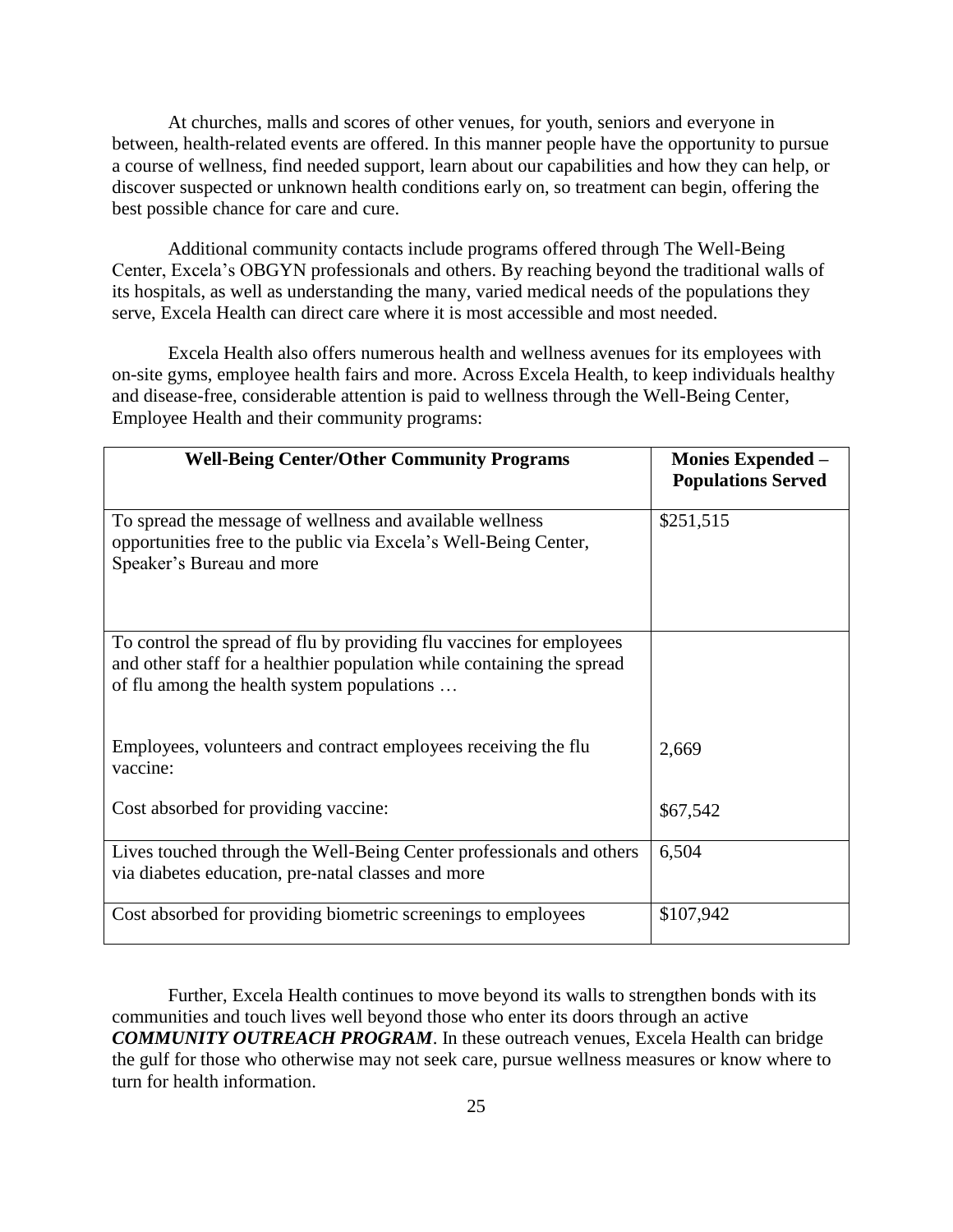Additional resources were expended to accomplish the Excela Health mission of *improving the health and well-being of every life we touch* in the following fashion:

| <b>Community Outreach Activity/Charitable Giving</b>                                                                                                                                                                            | <b>Monies Expended -</b><br><b>Populations Served</b> |
|---------------------------------------------------------------------------------------------------------------------------------------------------------------------------------------------------------------------------------|-------------------------------------------------------|
|                                                                                                                                                                                                                                 |                                                       |
| Community health fairs, screenings, education programs                                                                                                                                                                          | \$498,013                                             |
| Lives touched through community health/wellness efforts                                                                                                                                                                         | 456,313                                               |
| Free screenings performed                                                                                                                                                                                                       | 3,144                                                 |
| Community health publications                                                                                                                                                                                                   | \$67,079                                              |
| Community contributions                                                                                                                                                                                                         | \$190,000                                             |
| Continuing medical education provided through the health system for<br>its medical staff - FOOD NOT PROVIDED ANYMORE                                                                                                            | \$0                                                   |
| Tuition reimbursement for employees raising their level of<br>education ultimately benefiting the quality of care delivered                                                                                                     | \$710,999                                             |
| Volunteer hours donated system-wide - number includes volunteers<br>who are inactive/retired                                                                                                                                    | 35,619                                                |
| Hospice volunteer hours donated                                                                                                                                                                                                 | 4,642                                                 |
| Hospice volunteer mileage tracked as an in-kind donation                                                                                                                                                                        | 14,292                                                |
| Monies for Camp Focus, providing a summer day camp for school-age<br>children, so mental health treatment, growth and learning can continue<br>during the summer months $-$ camp not held in $FY2020$                           | <b>NA</b>                                             |
| The Employees Charitable Trust Fund: Excela Health system<br>employees who, during fiscal year 2020, donated a percentage of their<br>pay to aid fellow employees, community causes and the system's<br>foundations, dispersed: |                                                       |
| -To the Westmoreland Hospital Foundation, designated for the<br>Neonatal Unit and Heart and Vascular Center                                                                                                                     | \$5,000                                               |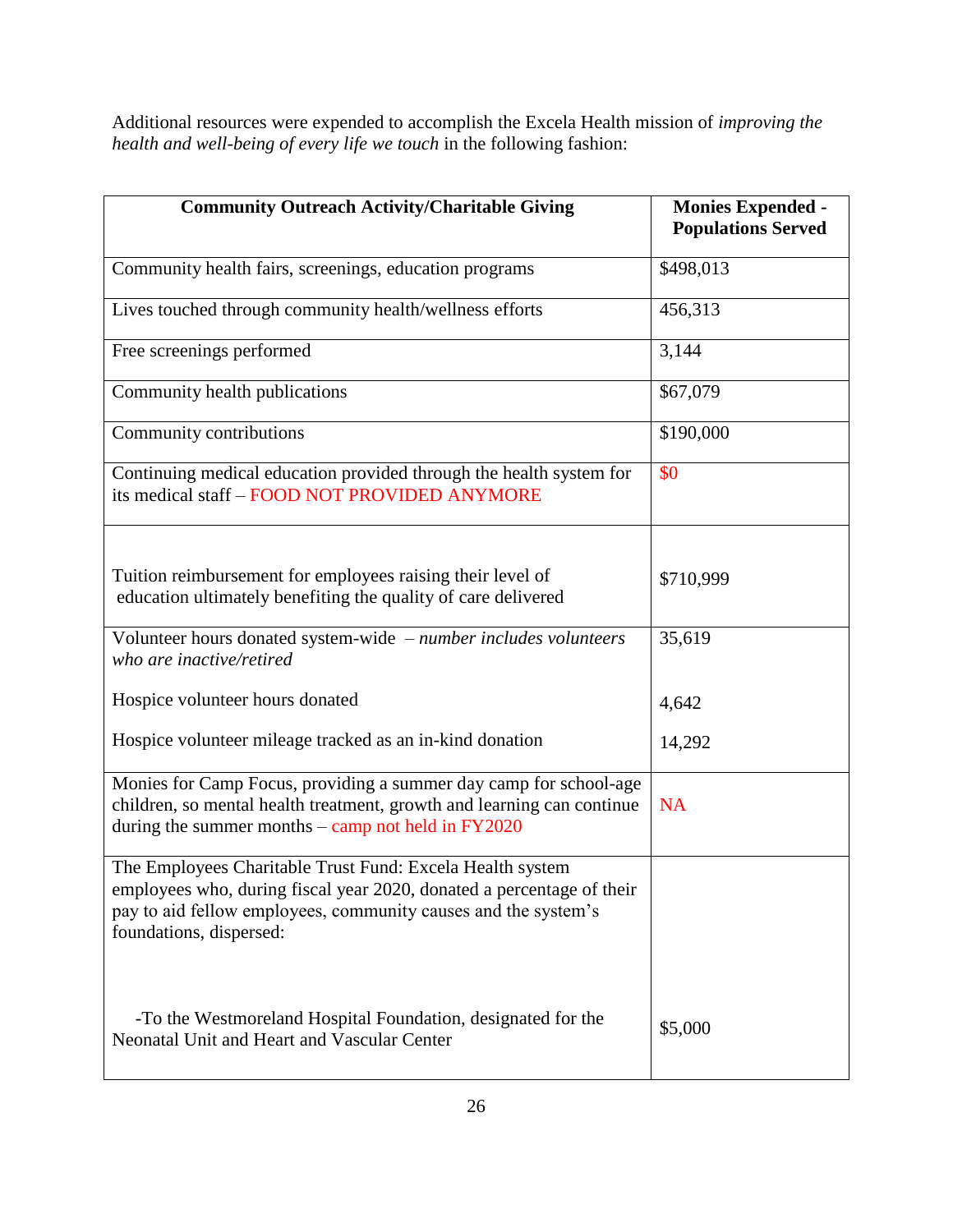| - Other external aid       | \$36,500 |
|----------------------------|----------|
| -Internal aid              | \$12,000 |
| -Other (accounting, misc.) | \$1,800  |
|                            |          |
| Total                      | \$55,300 |

It's all about a call to action. And those actions translate to assuming a purposed leadership role as Excela Health seeks to increase access and enhance quality in new and enlightened ways. From its Board of Trustees to professional staff, Excela continues to focus its sites on what people need most  $-$  the best care possible, as close to home as possible, with the advanced technology and expertise to deliver that care.

# **A Statistical Look at Excela Health**

As a fiscally responsible organization, Excela Health continues to look at ways to consolidate, integrate and initiate practices and processes that can sustain and enhance the health system now and into the future. As stewards of the public trust, it is Excela's duty to do so, and the impact it creates at this moment will become part of its history spanning more than 120 years.

| <b>SYSTEM</b>                                  | <b>FY2020</b> |
|------------------------------------------------|---------------|
| <b>Licensed Beds</b>                           | 578           |
| <b>Staffed Beds</b>                            | 469           |
| Employees                                      | 4,347         |
| <b>Inservice and Hospice Volunteers</b>        | 435           |
| <b>Auxiliary Members</b>                       | 218           |
| <b>Inpatient Admissions &amp; Observations</b> | 28,592        |
| <b>Newborns</b>                                | 1,181         |
| <b>Acute Care Patient Days</b>                 | 92,215        |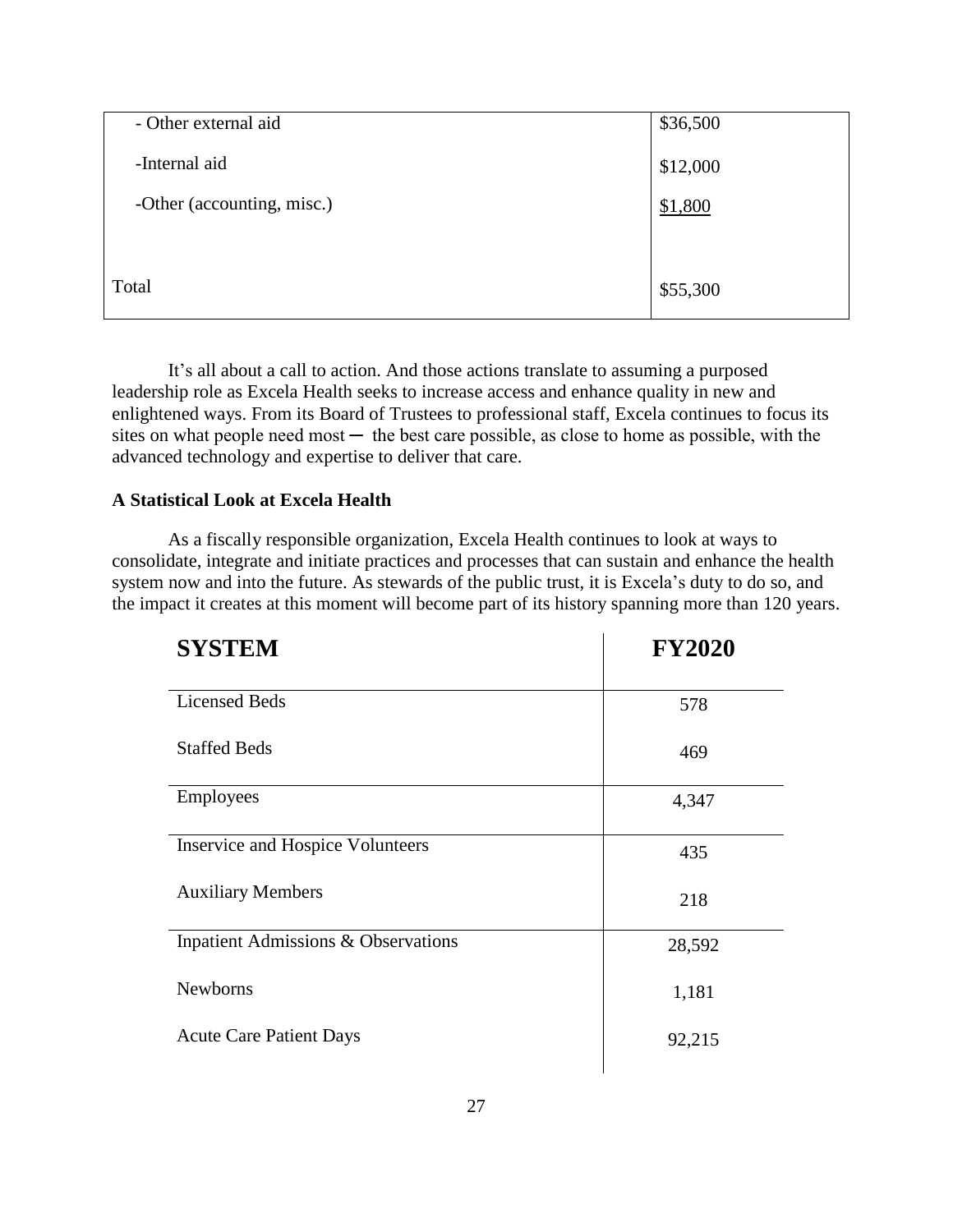| <b>Emergency Room Visits</b> | 87,448  |
|------------------------------|---------|
| <b>OP</b> Registrations      | 618,791 |

# **Excela Health Service Area**

Excela Health's service area is comprised of 91 specific zip codes across three counties.

| <b>COUNTY</b>             | <b>Population Served</b> |
|---------------------------|--------------------------|
| Westmoreland              | 260,692                  |
| Fayette                   | 39,222                   |
| Indiana                   | 18,284                   |
| <b>Total Service Area</b> | 318,198                  |

In addition to its hospitals, Excela Health is a sole corporate member of the following organizations located in Westmoreland and parts of Fayette Counties and includes the following nonprofit subsidiaries:

# • **Excela Health Home Care & Hospice**

# • **CareGivers of Southwestern PA**

• **Westmoreland Hospital Frick Hospital Foundation**, a charitable foundation

# • **Latrobe Area Hospital Charitable Foundation**

And its health care-related subsidiaries under the Excela Health Holding Company umbrella:

• **Excela Health Medical Group (formerly called the Excela Health Physician Practices)** Encompassing bariatric surgery, behavioral health, cardiology, cardiothoracic surgery, ENT, family medicine, gastroenterology, general surgery, hospitalist program, internal medicine, intensivist program, neurology, OBGYN, occupational medicine, orthopedics and sports medicine, pain medicine, palliative care, physiatry, thoracic surgery and vascular surgery.

# **• MedCare Equipment Company**

- **Excela Health Diversified Services**
- **Excela Health Ventures, LLC**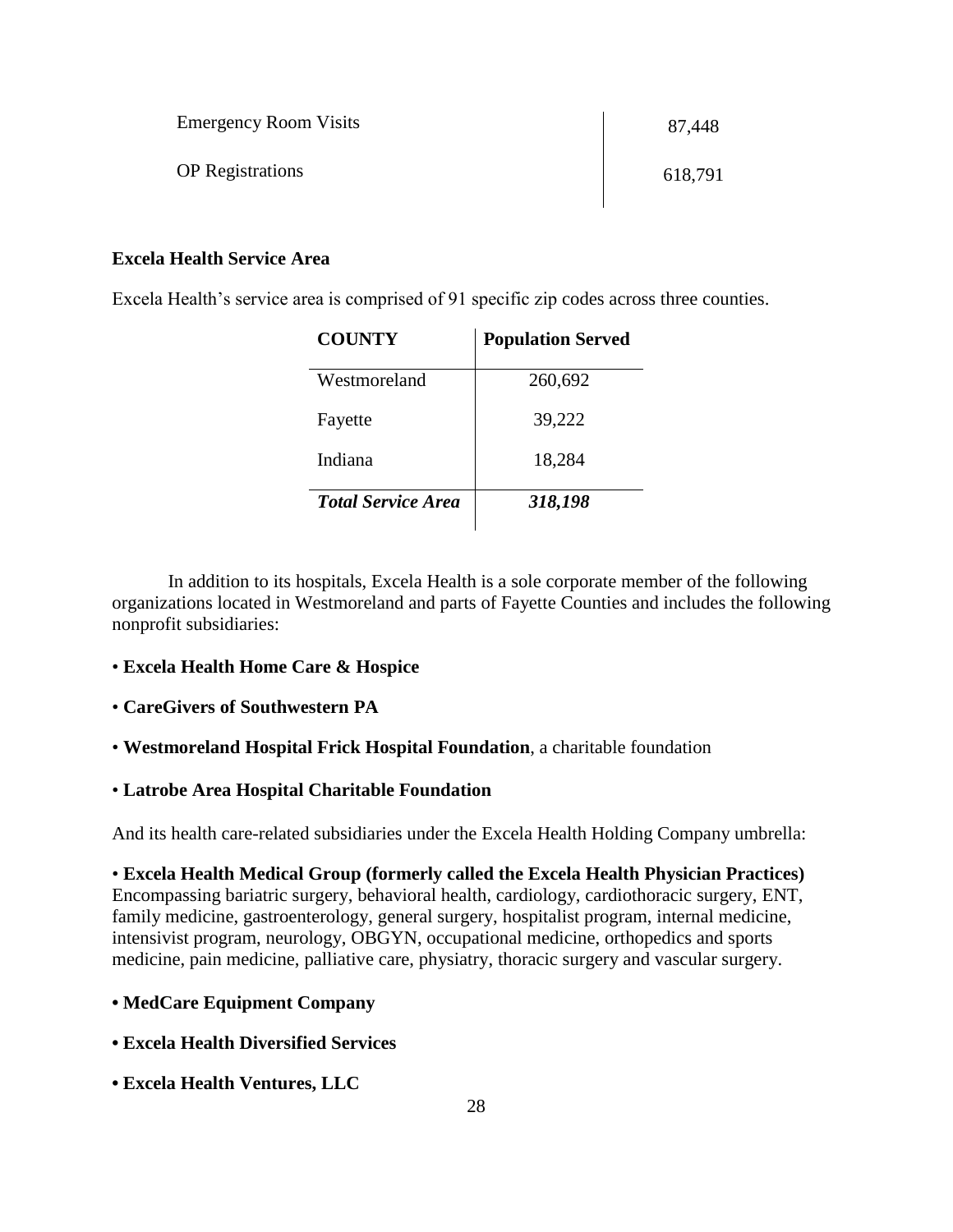- **• Excela Health Anesthesia Associates, LLC**
- **▪ Excela Health Reciprocal Risk Retention Group**

# **WESTMORELAND HOSPITAL**

 Over a century ago, Westmoreland Hospital opened its doors to a community in need of medical care and thus began a "healthy" partnership that has not only endured but flourished. More importantly, the community leaders who served as the driving force behind this fledgling hospital set a standard by which all future leaders would be measured, one that embodied the tenets of high quality, cost effectiveness and commitment to excellence in patient care, all close to home.

As a 501 (c)(3) organization located in the heart of Westmoreland County, Pennsylvania, Westmoreland Hospital has sought to abide by those tenets while navigating the waters of industry change, economic downturn and demographic shifts, always with a clear focus on its mission of "*Improving the health and well-being of every life we touch*."

Today, Westmoreland, with 375 licensed beds, provides a full range of acute care services while serving as a regional referral center, caring for friends, neighbors, family members and others.

| <b>WESTMORELAND</b>                      | <b>FY2020</b> |
|------------------------------------------|---------------|
| <b>Patient Admissions</b>                | 14,383        |
| <b>Observation Cases</b>                 | 3,392         |
| <b>Inpatient Admissions/Observations</b> | 17,775        |
| <b>Newborns</b>                          | 1,181         |
| <b>Acute Care Patient Days</b>           | 62,700        |
| <b>Emergency Room Visits</b>             | 41,563        |
| <b>IP OR Procedures</b>                  | 3,242         |
| <b>OP OR Procedures</b>                  | 6,354         |
| <b>Total OR Procedures</b>               | 9,596         |
| <b>IP GI Procedures</b>                  | 851           |
| <b>OP GI Procedures</b>                  | 3,622         |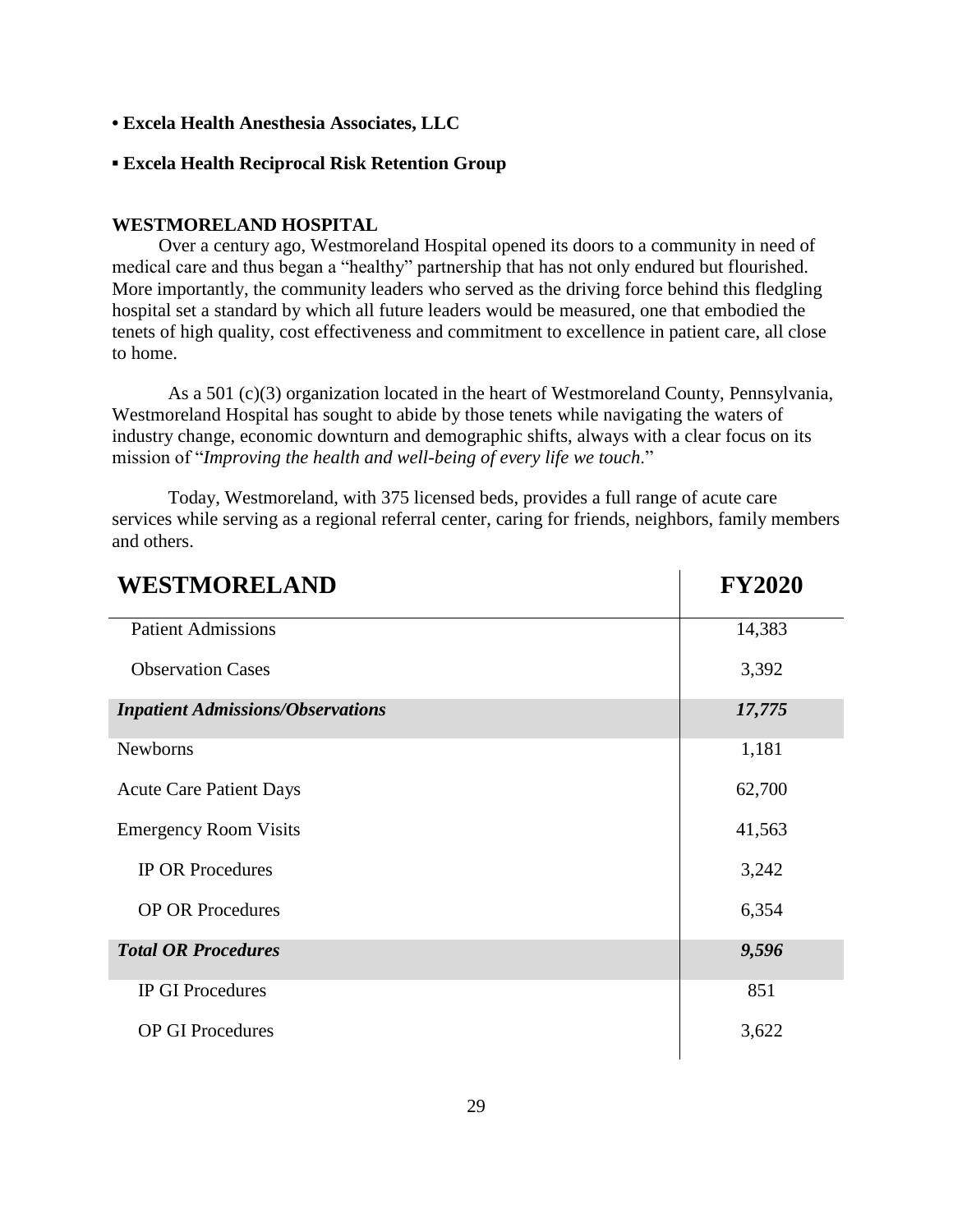| <b>Total GI Procedures</b>         | 4,473     |
|------------------------------------|-----------|
| Total Lab Procedures & Tests       | 1,546,028 |
| <b>OP</b> Registrations            | 299,935   |
| <b>OP</b> Imaging Procedures       | 119,181   |
| <b>Physical Therapy Treatments</b> | 201,533   |

Because Excela Westmoreland firmly believes that its mission is inclusive and speaks to its truest sense of community commitment, the hospital and its employees reinvest in the community in the following fashion:

| • Absorb bad debt and provide charity and uncompensated care: | \$4,081,246  |
|---------------------------------------------------------------|--------------|
| • 229 volunteers donate of their time and talents:            | 15,479 hours |
| • Patient education materials:                                | \$28,766     |

**Family Additions Maternity** offers maternity care in a home-like atmosphere featuring 10 labor-delivery-recovery suites (LDRs) with operating suites for Cesarean or high risk births, a Special Care (Level II) Nursery staffed with a neonatologist and neonatology practitioners, and pediatric care. Services for women planning or considering pregnancy are offered along with gynecological services for women of all ages.

**Behavioral Health Services** features a 32-bed adult inpatient program and outpatient services for adults and children, reaching into the community through a variety of communitybased programs. The Crisis Center continues to operate, accommodating individuals with multiple physical and emotional needs through a "Living Room Model" of crisis intervention. The Crisis Center has become a central evaluation and referral service for the community, serving 1,030 individuals in psychiatric crises through the Crisis Center and 1,527 individuals through emergency services in fiscal year 2020.

Additionally, the hospital houses extensive outpatient services including a Short Stay Surgery unit, diabetes services; a full complement of imaging services including fixed-site and open MRI units, a bariatric surgery center, a large, newly renovated critical care unit with stateof-the-art features and an intensivist program (offering 24-hour-a-day, in-house physician specialist coverage in the critical care areas), and emergency care.

The **Westmoreland Hospital Emergency department** continues to see patients from all walks of life and all stages of illness and injury. Within its refurbished space, the department saw 41,563 individuals in fiscal year 2020.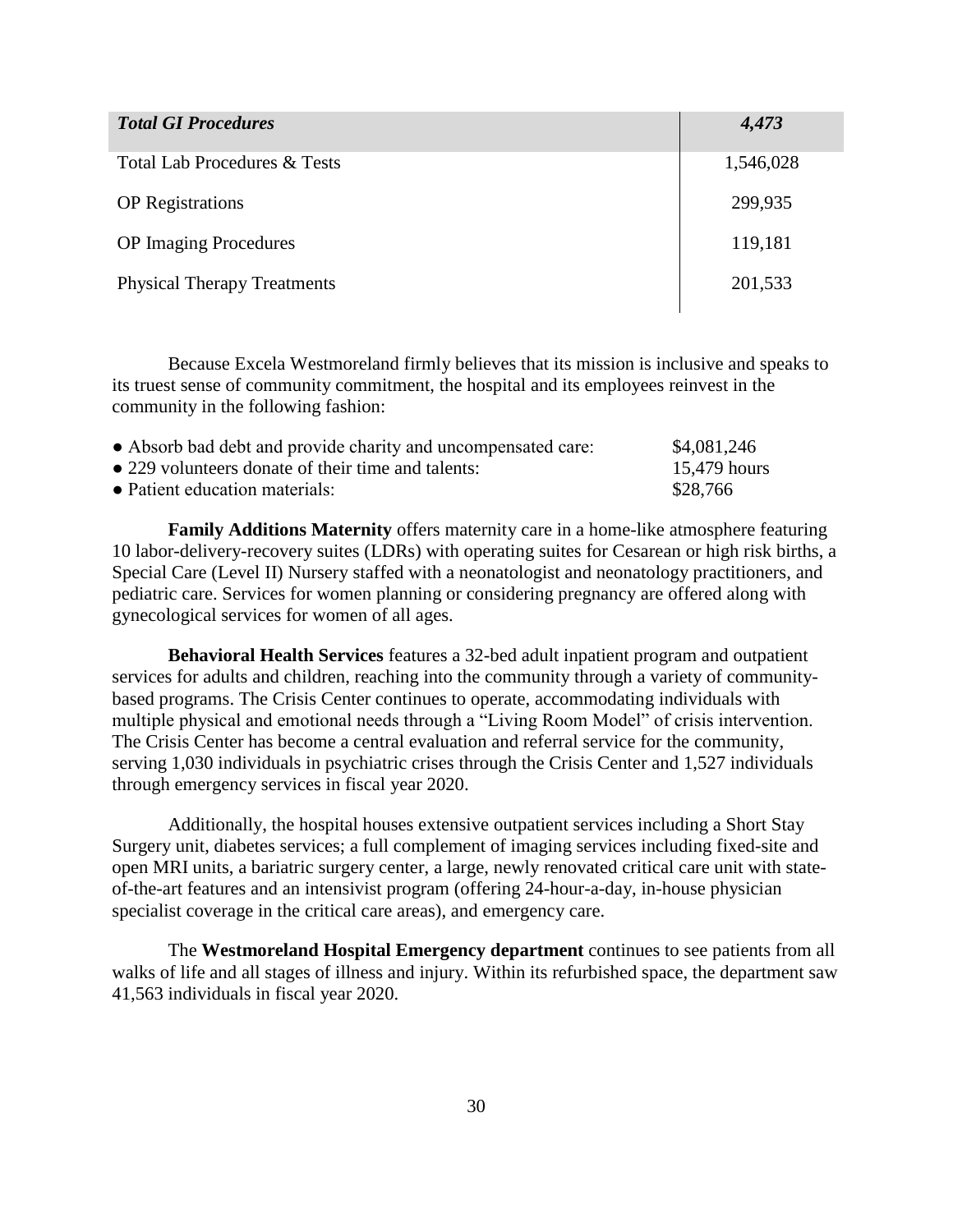The **Excela Advanced Wound Center** continues to help patients with all types of wounds, most notably with hyperbaric oxygen chamber treatment to speed healing in some types of wounds, especially diabetic ulcers. Excela Health is the first in the area to do so. Further, the center offers other treatments including topical skin care, wound dressings and medications. For more serious cases, Excela Health offers sophisticated solutions, such as "skin substitutes," to help cover an open wound and reduce healing time and pain.

# **Getting to the Heart of the Matter** *The Heart and Vascular Center at Westmoreland Hospital*

**The Heart and Vascular Institute at Excela Health** offers the latest technologies, compassionate care, highly advanced medical expertise reflected in exceptional outcomes, and experience commensurate with high volumes. The Heart and Vascular Institute spans emergency care for quick assessment and treatment of heart attack and related conditions to diagnostic care, interventional cardiology, electrophysiology, cardiothoracic and vascular surgery, a Heart Failure Clinic, an A-Fib Clinic and cardiac/pulmonary rehabilitation.

Of equal importance is the fact that area residents no longer need to travel great distances for top quality, comprehensive heart care, particularly with Westmoreland County holding the dubious distinction of having a higher incidence of heart disease than anywhere else in the state. Here, patients can find care in their own community knowing that Excela Health seeks and meets stringent standards of care and quality.

As the centerpiece of Excela Health's system-wide cardiac expertise, this interventional center houses the cardiac catheterization and electrophysiology labs and a 64-slice CT scanner; allows for high-volume open heart surgery (three cardiovascular operating rooms with two dedicated to open heart procedures as well as a 16-bed cardiac care unit, 52 telemetry beds and a dedicated nursing staff); has an imaging department with echocardiography, cardiac CT, cardiac MRI and a vascular lab, and all related technologies along with the experienced medical staff for diagnosis and treatment to ensure high quality and excellent survival rates. With the recruitment of additional interventional cardiologists, Excela Health also offers atrial ablation to correct atrial fibrillation (A-fib) and supraventricular tachycardia (SVT).

Procedures performed:

# **WESTMORELAND FY2020**

Open Heart Surgeries 281 Cardiac Catheterizations 3,006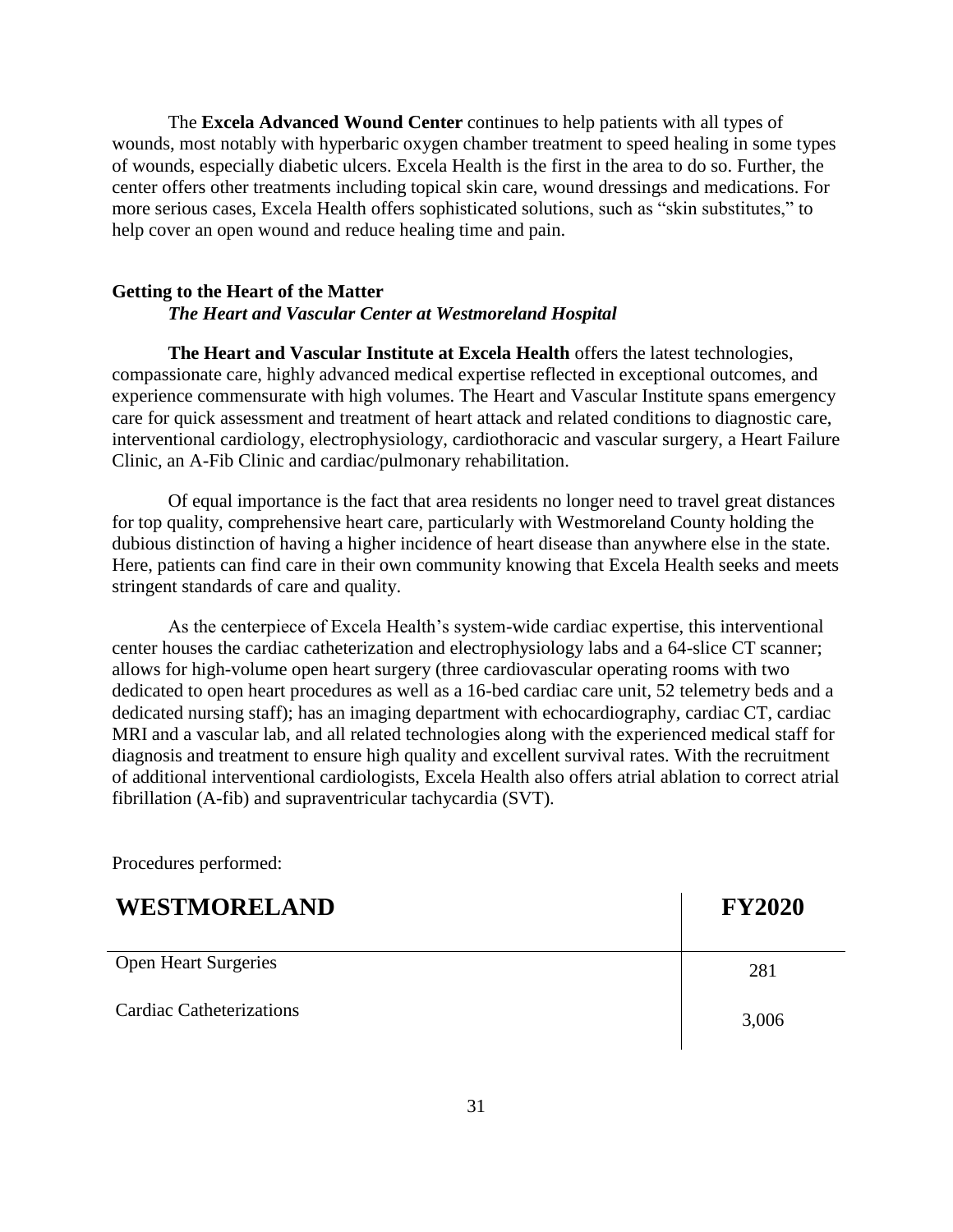| <b>Electrophysiology Studies</b>          | 32     |
|-------------------------------------------|--------|
| Device Implantations                      | 362    |
| <b>Ablations</b>                          | 97     |
| Cardiac Rehabilitation Visits (all sites) | 20,056 |

Additionally, innovative programs have further increased survival rates of individuals experiencing a cardiac event and include:

# ● **Twelve-Lead EKG Transmission**

A pre-hospital program, 12-lead EKG transmission brings together multiple technologies to aid in patient diagnosis, expedite care and minimize heart damage. This program reduces the time to cardiac intervention significantly, in fact, below state averages, which has improved outcomes for heart attack victims. The goal has been for each patient transported by emergency medical services to skip the Emergency department visit and go directly to the cardiac catheterization laboratory. For the health system's efforts, they have been recognized by the American Heart Association as a model among the members of its Mission Lifeline Coalition in Pennsylvania.

# ● **Hypothermic Treatment of Cardiac Arrests**

Patients suffering a cardiac arrest have a high rate of mortality and morbidity. Studies have shown that more than 90 percent of people with cardiac arrest die before they reach a hospital. Studies also have indicated that cooling a patient's core body temperature improves those odds. Hypothermia therapy, most often begun in the Emergency department, can also be started in a cardiac catheterization laboratory, a critical care or intensive care unit or in the field by emergency medical first responders. Many EMS providers are trained and equipped to initiate hypothermia therapy in the field, including Excela Health's EMS crews at Frick Hospital. Excela Westmoreland also supports transparent public reporting of health care quality data and participates in national initiatives such as:

- American College of Cardiology Cath/PCI R
- Society of Thoracic Surgery Registry
- American College of Cardiology ICD Registry
- Center for Medicare and Medicaid
- Hospital Compare [\(www.hospitalcompare.hhs.gov\)](http://www.hospitalcompare.hhs.gov/)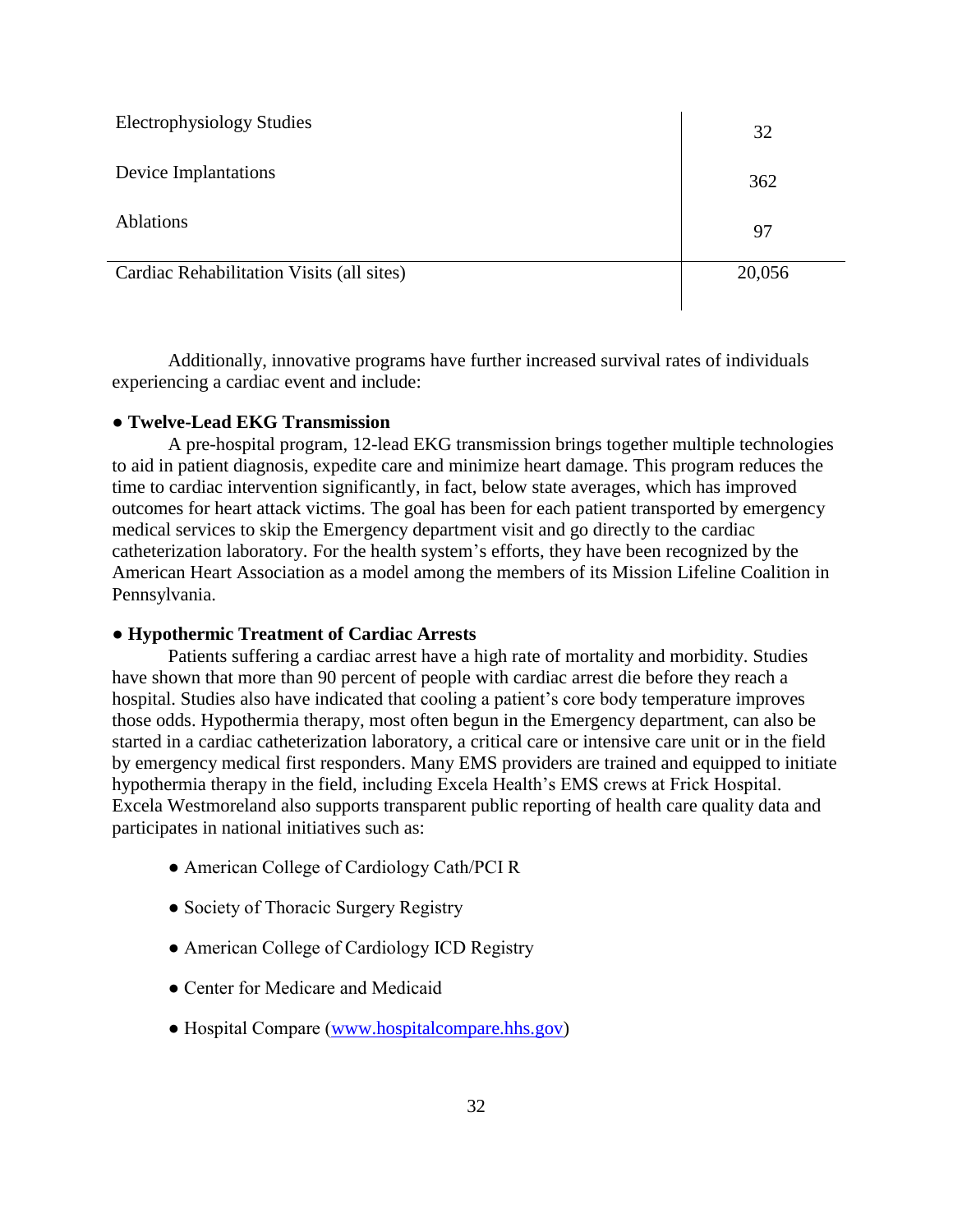Highmark Blue Cross Blue Shield has designated Excela's program as a Blue Distinction Center Plus for Cardiac Care. Excela Westmoreland has also received the American Heart Association "*Get With The Guidelines*" Heart Failure Quality Achievement Award.

Excela Health achieved Mission: Lifeline STEMI Receiving Center Certification on June 20, 2017 (and continuing) through the ACC/AHA. Patients are also introduced to a comprehensive cardiac rehabilitation program consisting of exercise and education as well as support services and home health care, if needed.

# **We're Expecting You … Family Additions Maternity at Westmoreland**

Expert care, support and education are the hallmarks of Family Additions Maternity where Excela Westmoreland continues the tradition of providing parents-to-be with a warm, caring environment coupled with state-of-the-art technology. Excela Westmoreland understands that becoming a mom is not just about the birth but the beginning of an incredible journey, one in which they help women and their growing families enjoy the experience while providing care and support that can last a lifetime.

It starts with a range of educational classes, most free, where individuals learn about pregnancy, parenting, care for the new infant and so much more. Prenatal testing is available as is nutritional advice for keeping mother and baby healthy and happy. Birthing classes are offered for mom, the baby's father and even siblings. Grandparenting classes are available when the extended family is more intimately involved.

This award-winning center features 10 well-appointed labor-delivery-recovery (LDRs) suites with all the comforts of home but equipped with the latest technology. There is also a Special Care (Level II) nursery for infants born prematurely, with very low birth weight or other difficulties, providing 'round-the-clock care by certified neonatal nurse practitioners and neonatologists. Pediatricians are also close by to address special newborn needs. Also available are private, postpartum rooms with pull-out beds for dads and operating rooms on the same floor for Cesarean sections, comfortable waiting rooms and a newborn photo service. Bonding with baby begins immediately following delivery through the 24/7 couplet care, which means baby "rooms in", so the nursing team can help prepare the new family for life at home. A celebratory dinner is also offered after baby's birth. Births for fiscal year 2020 reached 1,181.

 Recognized as a "*Breastfeeding Friendly Workplace*" by the Breastfeeding Friendly Workplace Collaborative and the Pennsylvania Breastfeeding Coalition, Excela Health offers the support women need to breastfeed the baby successfully. Lactation consultants are here before delivery with prenatal education and see every mom during the hospital stay. Once mom and baby are home, the lactation consultants are available for consultation.

Excela Health Volunteer Services, along with the maternity unit, instituted a program called the Volunteer Cuddler Program. Volunteer "cuddlers" provide hours of one-on-one attention to infants with Neonatal Abstinence Syndrome within the hospital's Special Care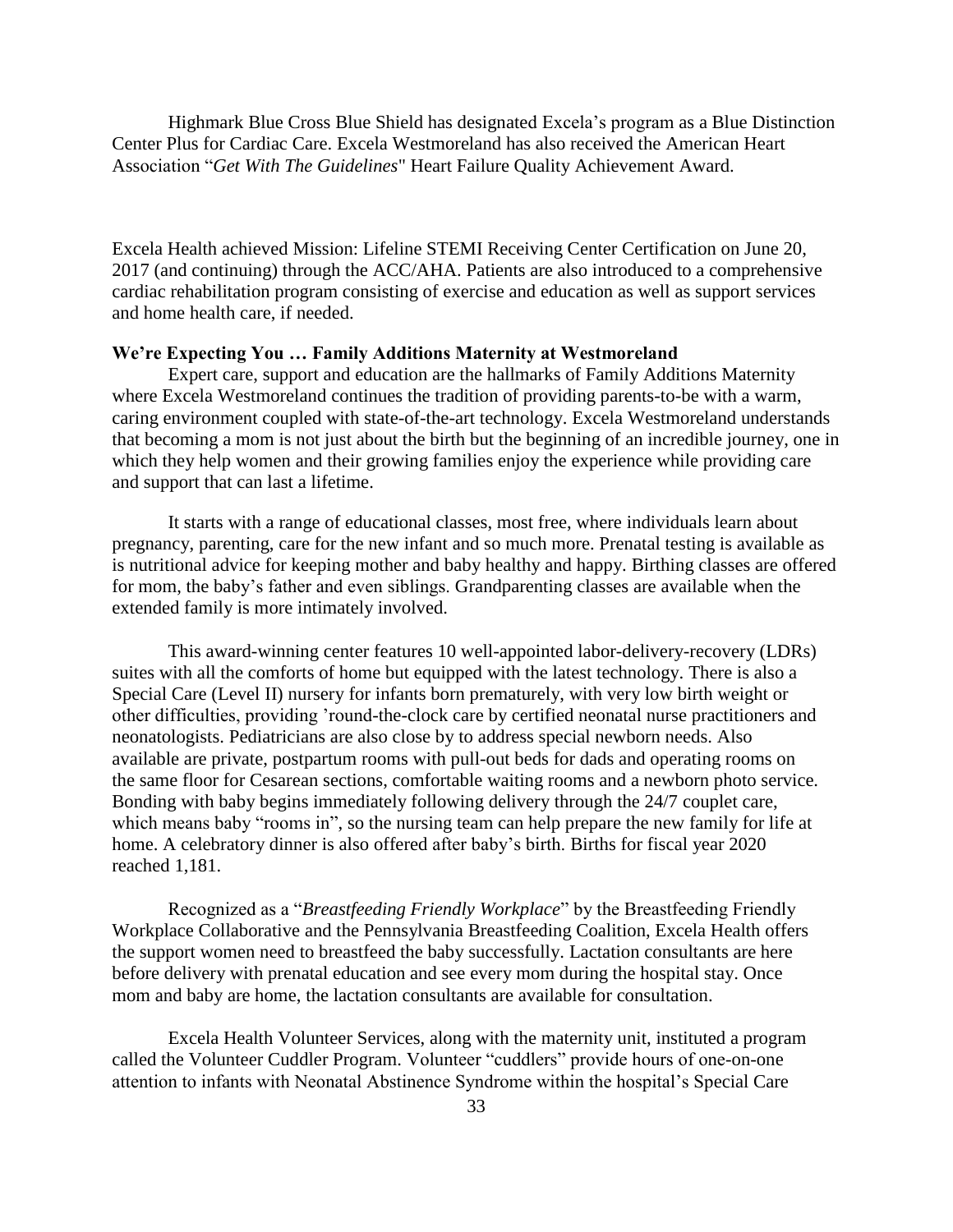(Level II) nursery. Babies born with addictions are helped through this proven method of human touching and interaction.

# **Family Additions Maternity Now Part of Keystone Scholars**

Keystone Scholars is Pennsylvania's investment in a baby's future. Westmoreland County was selected as one of six counties in Pennsylvania to participate in Keystone Scholars. The Pennsylvania Treasury is investing \$100 for every baby born or adopted in Westmoreland County during calendar years 2018, 2019 and 2020 to use for future higher education expenses. A baby with a higher education savings account at birth is three times more likely to pursue education or training after high school and four times more likely to graduate.

Higher education includes community college, vocational and technical schools, two-year colleges, four-year colleges and graduate school programs. Parents have until the baby's first birthday to claim the \$100 Keystone Scholars investment. Keystone Scholar accounts can be used up until the child turns 29. In 2020, 25.85% of Westmoreland County participated in this program.

# **Making Care More Accessible … Outpatient Care and Community Outreach**

To make health care more accessible to its communities, Excela Westmoreland continues to offer services, all with the purpose of keeping its communities healthy.

The Diabetes Center tends to the needs of the county's diabetic population, which is 12 percent of the total Westmoreland County population. Diabetes education was provided to 569 patients at Westmoreland Hospital, 73 of which received telehealth education during the Coronavirus pandemic. The Diabetes Center also provides education to personal care and group homes, seeing 502 patients in fiscal year 2020.

Other clinics include the Excela Health Outpatient Services, outpatient labs and imaging stations (QuikDRAW and QuikDRAW PLUS) and the Short Stay Surgery suite.

Varied procedures totaled:

| <b>IP OR Procedures</b>    | 3,242 |
|----------------------------|-------|
| <b>OP OR Procedures</b>    | 6,354 |
| <b>Total OR Procedures</b> | 9,596 |
| <b>IP GI Procedures</b>    | 851   |
| <b>OP GI Procedures</b>    | 3,622 |
|                            |       |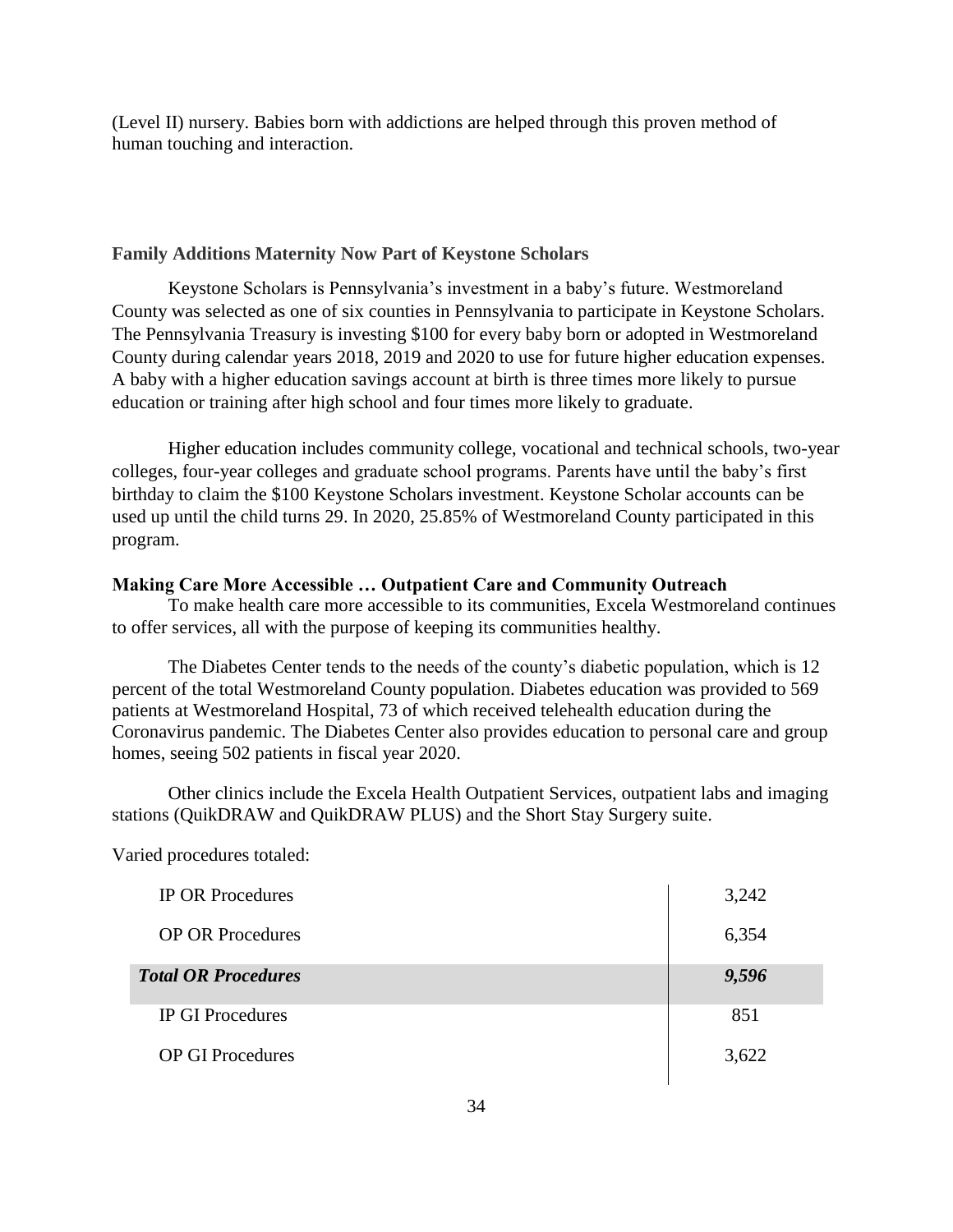| <b>Total GI Procedures</b>   | 4,473     |
|------------------------------|-----------|
| Total Lab Procedures & Tests | 1,546,028 |
| <b>OP</b> Registrations      | 299,935   |
| <b>OP</b> Imaging Procedures | 119,181   |

## **FRICK HOSPITAL**

At the start of the  $20<sup>th</sup>$  century, the wheels of progress were turning for the community of Mount Pleasant. With the help of a donation bequeathed by a former resident, a charter for a dispensary was granted and later that same year, in September 1902, a hospital charter was approved. Today, Frick Hospital, a 33-licensed-bed hospital, offers general acute care services, surgical services, rehabilitation services, outpatient services and more. Beyond that, the hospital is staffed with highly trained, home-grown professionals; friends taking care of friends and neighbors with all the understanding and compassion shared experience fosters. The physicians are dedicated to quality and caring in equal measure with a commitment to their community not often seen in more urban areas.

As a founding member of Excela Health, Frick expanded health care services to include women's care services, providing a range of breast health services and bone density scanning as well as an Outpatient Services Center featuring a centralized outpatient registration area with quick, convenient patient registration surrounded by a variety of outpatient testing areas and services, drawing together nuclear medicine, pulmonary function lab, stress lab, EKG, EEG, echocardiography, x-ray, ultrasound and mammography for "one-stop shopping." Always an object of community pride and community life, Frick Hospital also boasts a nationally recognized Emergency department staffed with board certified emergency medicine physicians. Serving southern Westmoreland and northern Fayette counties, Frick Hospital also offers enhanced surgical services.

With the announcement made in June 2014, Excela Health invested more than \$15 million in the Frick community over five years to design an innovative health care delivery system for the northern Fayette and southern Westmoreland county region. The completed project will boast a medical mall concept with lab, imaging and physical therapy services, physician offices, specialty services and extensive renovations. Phase I of this project began with a \$2 million remodel of the Emergency department.

Phases II and III boasted renovations to the lobby area and café, enhanced diagnostics with rapid results and renovations to the second and third floors for medical specialty offices. Phase IV added a combined family medicine practice with the residency program and a new space for an internal medicine practice as well as orthopedics and sports medicine. Phase V was completed in late 2019 and included the convergence of Gastroenterology/GI, UPMC Hillman Cancer Center at Arnold Palmer Pavilion (Excela Health joint venture with UPMC for cancer care) and the Excela Advanced Lung Center.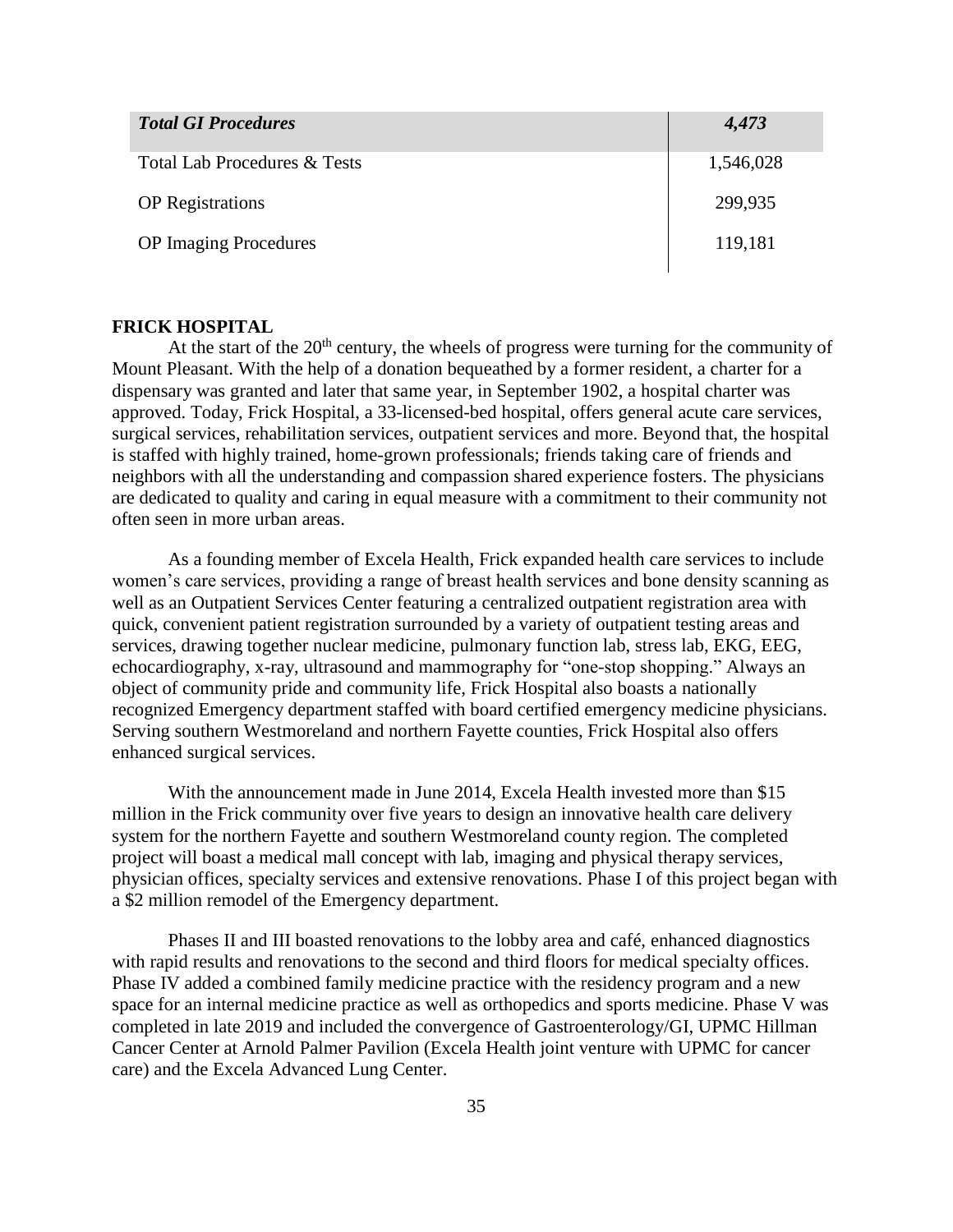This 501(c)(3) hospital has also garnered the Hospital and Healthsystem Association of Pennsylvania Achievement Award for Quality, is a Press Ganey patient satisfaction leader and is among the Top 200 Coding Hospitals named by Ingenix. Like its sister hospitals, Frick readily embraces the mission of "*Improving the health and well-being of every life we touch*."

| <b>FRICK</b>                             | <b>FY2020</b> |
|------------------------------------------|---------------|
| <b>Patient Admissions</b>                | 1,856         |
| <b>Observation Cases</b>                 | 633           |
| <b>Inpatient Admissions/Observations</b> | 2,489         |
| <b>Acute Care Patient Days</b>           | 7,287         |
| <b>Emergency Room Visits</b>             | 20,483        |
| <b>IP OR Procedures</b>                  | 62            |
| <b>OP OR Procedures</b>                  | 2,148         |
| <b>Total OR Procedures</b>               | 2,210         |
| <b>IP GI Procedures</b>                  | 133           |
| <b>OP GI Procedures</b>                  | 2,228         |
| <b>Total GI Procedures</b>               | 2,361         |
| <b>Total Lab Procedures &amp; Tests</b>  | 449,036       |
| <b>OP</b> Registrations                  | 105,756       |
| <b>OP</b> Imaging Procedures             | 44,956        |
| <b>Physical Therapy Treatments</b>       | 31,412        |

Because Excela Frick Hospital firmly believes that its mission is inclusive and speaks to its truest sense of community commitment, it reinvests in its communities in the following fashion: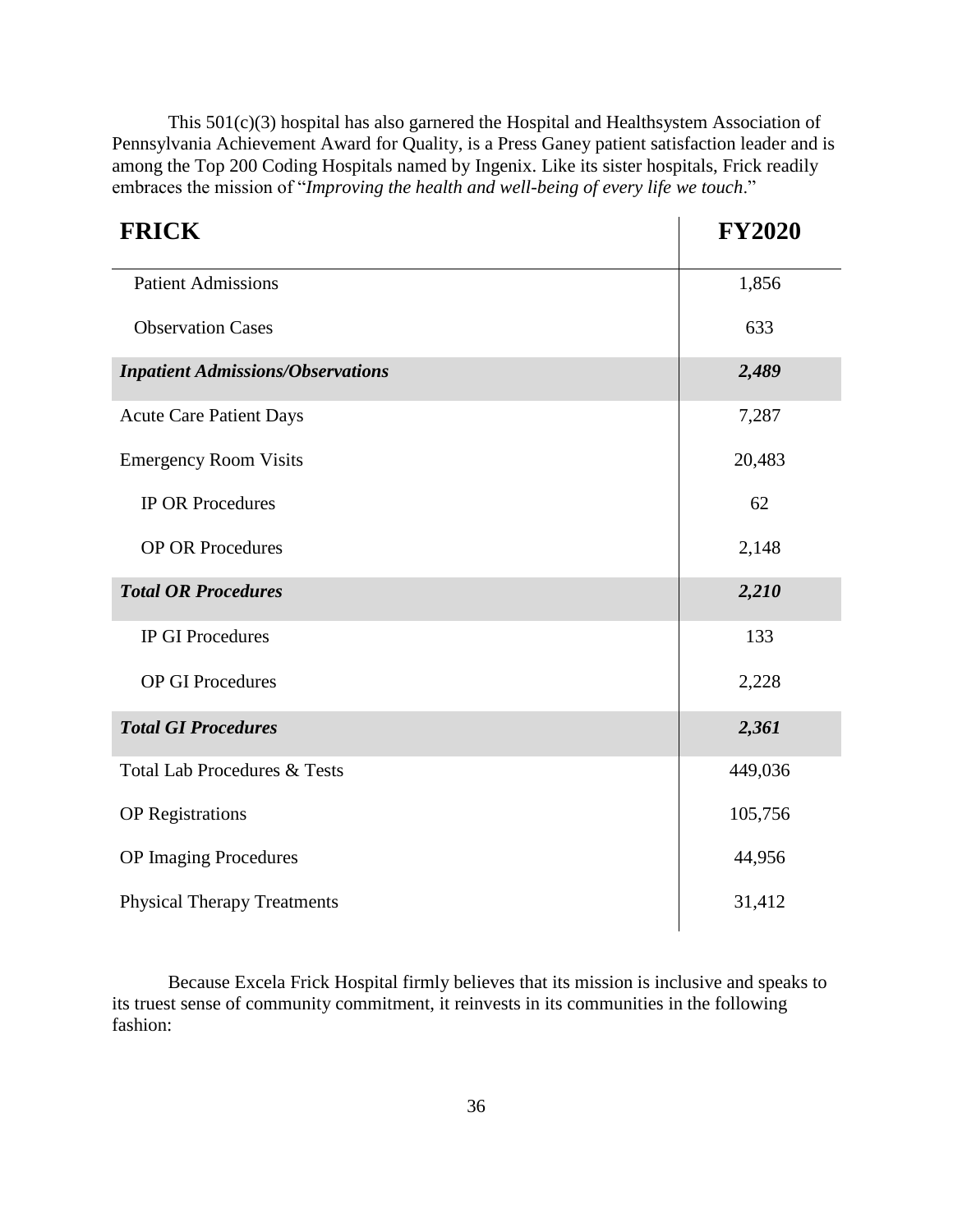| • Absorb bad debt and provide charity and uncompensated care: | \$1,222,224 |
|---------------------------------------------------------------|-------------|
| $\bullet$ 61 volunteers donate of their time and talents:     | 8,656 hours |
| • Patient education materials:                                | \$3.712     |

Outpatient physical, occupational and specialty therapy services are also available here. Loyal to their community hospital, area residents volunteer to help with the day-to-day tasks that allow the hospital to run smoothly.

Jacob's Creek Area **Faith in Action is also located at Frick Hospital**, which is one of four sites in Westmoreland County. The group provides volunteer companionship and assistance to help older adults remain in their homes independently and healthfully. The goal of the free program is to bring interfaith, nonprofit and business communities together to enhance the everyday lives of those ages 60 and older. With its parallel mission, hosting Faith in Action seemed a natural fit and Frick has helped to reduce administrative expenses, so more United Way dollars can be used for volunteer support. Services range from transportation to medical appointments and caregiver relief to telephone reassurance and supportive visits. The chapter serves the southern Westmoreland County areas of Alverton, Everson, Mount Pleasant, Scottdale and other communities.

# **Quality Emergency Care … the Frick Hospital Emergency Department**

Excela Frick's **Emergency department** has received national recognition over the last several years for achieving excellence in patient satisfaction, ranking as a leader among similarsized hospitals across the country and serving as a model for the rest of Excela Health.

Patients praise the Rapid Entry program that shortens waiting times and the efficiency, warm welcome and excellent care that keeps them coming back to the hospital where everyone knows their names. In fact, the Emergency department saw 20,483 patients in fiscal year 2020.

# **Making Care More Accessible … Outpatient Care**

To make health care more accessible to its communities, Excela Frick Hospital continues to offer **outpatient care** as well as health screenings, health fairs, educational classes, support groups and a vibrant Speakers Bureau.

The Diabetes Center tends to the needs of the county's diabetic population, which is 12 percent of the total Westmoreland County population. Diabetes education was provided to 142 patients at Frick Hospital in fiscal year 2020.

Other outpatient procedures include:

IP OR Procedures 62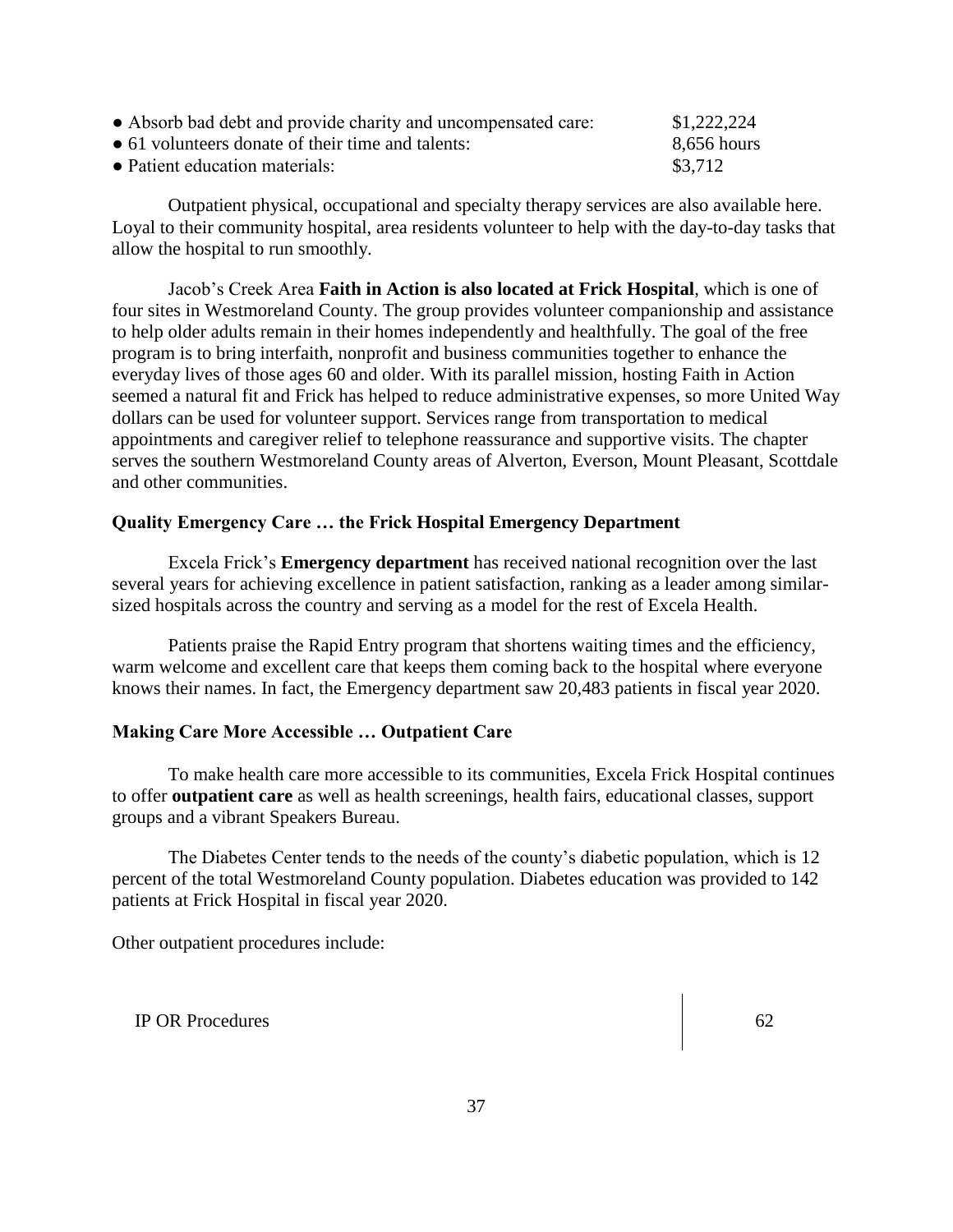| <b>OP OR Procedures</b>                 | 2,148   |
|-----------------------------------------|---------|
| <b>Total OR Procedures</b>              | 2,210   |
| <b>IP GI Procedures</b>                 | 133     |
| <b>OP GI Procedures</b>                 | 2,228   |
| <b>Total GI Procedures</b>              | 2,361   |
|                                         |         |
| <b>Total Lab Procedures &amp; Tests</b> | 449,036 |
| <b>OP</b> Registrations                 | 105,756 |

# **LATROBE HOSPITAL**

In Latrobe, practicing physicians traveled by horse-drawn buggy at all hours of the day and night through all types of weather conditions to reach the bedside of stricken patients. These dedicated souls not only journeyed far to administer medical care but also blazed the way for a local hospital to be built. That was 1907.

Today, this 170-licensed-bed hospital offers a special blend of concern and compassion, creating a unique experience for patients in Latrobe Hospital, serving the eastern portion of Westmoreland County and southern Indiana County.

Compassionate, expert and high quality care are the traits most profoundly embodied by its physicians, nurses and all health care professionals, inspiring trust and confidence in a lifelong relationship with the hospital. There's a pride in this place that transcends the changes in health care, ensuring the community's enduring support and the hospital's continuing service to patients and their families.

A 501(c)(3) organization, Latrobe provides acute, surgical and specialized care, with:

# **LATROBE FY2020**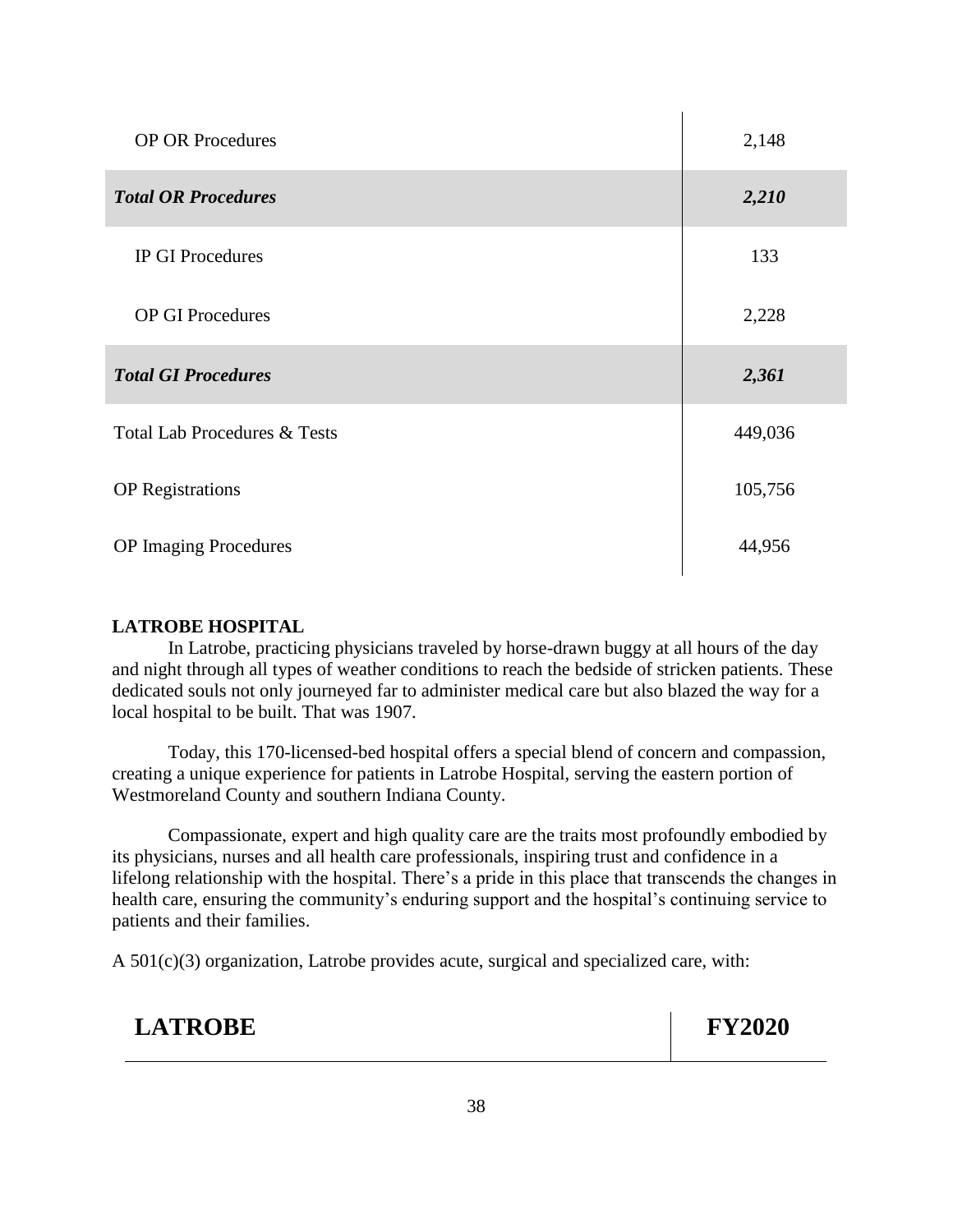| <b>Patient Admissions</b>                | 6,071   |
|------------------------------------------|---------|
| <b>Observation Cases</b>                 | 2,257   |
| <b>Inpatient Admissions/Observations</b> | 8,328   |
| <b>Acute Care Patient Days</b>           | 22,228  |
| <b>Emergency Room Visits</b>             | 25,402  |
| <b>IP OR Procedures</b>                  | 1,265   |
| <b>OP OR Procedures</b>                  | 6,081   |
| <b>Total OR Procedures</b>               | 7,346   |
| <b>IP GI Procedures</b>                  | 359     |
| <b>OP GI Procedures</b>                  | 6,506   |
| <b>Total GI Procedures</b>               | 6,865   |
| <b>Total Lab Procedures &amp; Tests</b>  | 979,481 |
| <b>OP</b> Registrations                  | 213,100 |
| <b>OP</b> Imaging Procedures             | 79,633  |
| <b>Physical Therapy Treatments</b>       | 107,661 |
|                                          |         |

Because Excela Latrobe Hospital firmly believes that its mission is inclusive and speaks to its truest sense of community commitment, its employees reinvest in the community in the following fashion:

| • Absorb bad debt and provide charity and uncompensated care: | \$2,337,569  |
|---------------------------------------------------------------|--------------|
| • 145 volunteers donate of their time and talents:            | 11,484 hours |
| • Patient education materials:                                | \$12.142     |

Fundamental to a healthy community are strong capabilities in internal and family medicine. Latrobe Hospital is home to many primary care physicians who have practiced in the area their entire career, and several are graduates of the health system's Family Medicine Residency Program, affiliated with the Jefferson Medical College of Thomas Jefferson University. As part of the residency program, family medicine residents are strongly encouraged to participate in community health fairs and screenings to build rapport with residents in the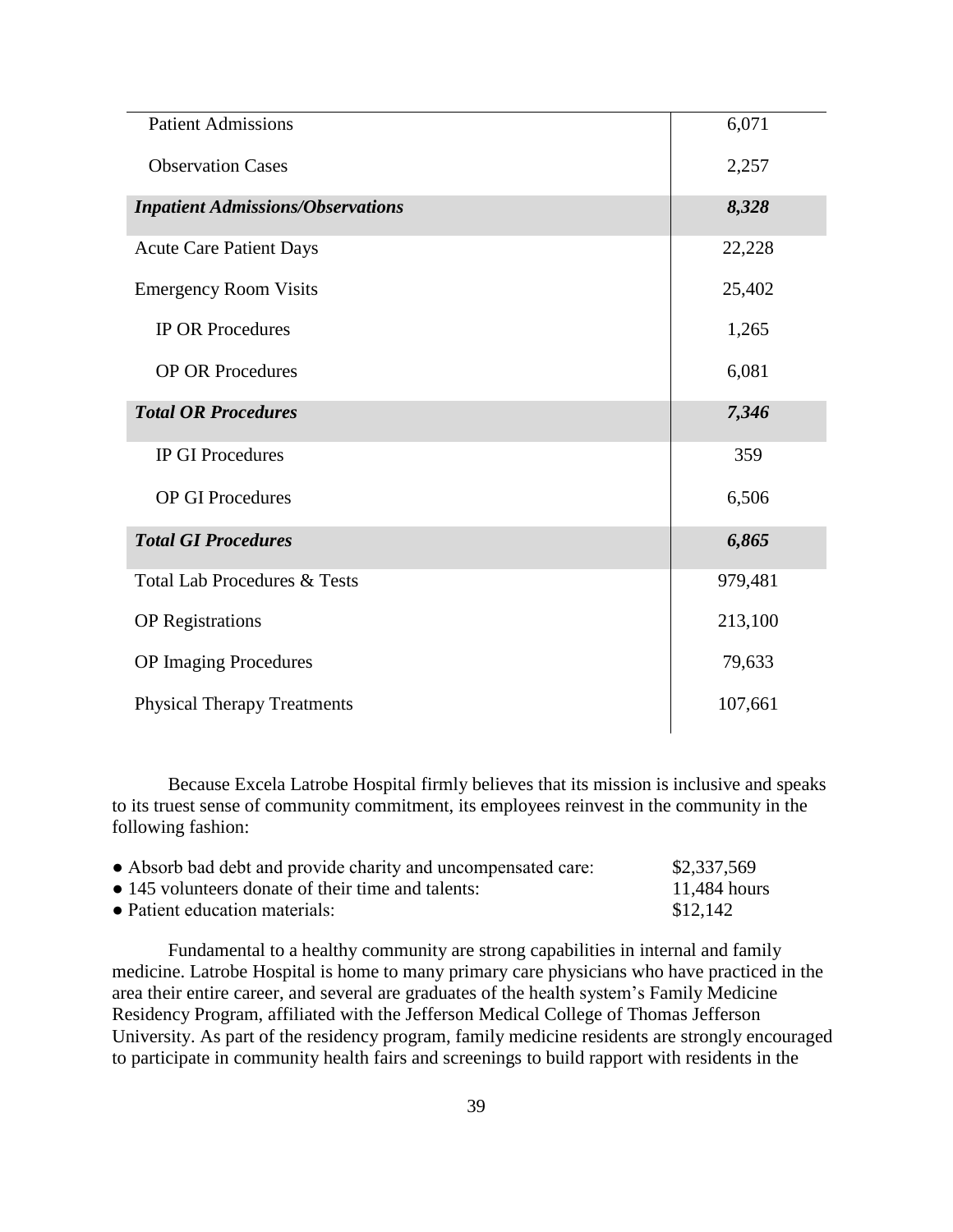community who may become potential patients within the health system and, possibly, patients of the residents themselves if they choose to stay and practice in Westmoreland County.

With community needs as a focus and with the help of Excela's extensive resources, Latrobe has expanded the scope of services beyond the traditional community hospital realm. But at the heart of all Excela Latrobe Hospital does is the simple message of its mission … "*Improving the health and well-being of every life we touch*."

**Minimally invasive surgery**, offering quicker recovery and less discomfort, is fast becoming the norm in many surgical specialties throughout the health system with Latrobe offering a dedicated suite for minimally invasive surgery. The Emergency department has the ability to place a dedicated emergency physician in triage to expedite care for non-threatening emergencies, given that they reach 25,402.

Children and adolescents with emotional and behavioral problems receive counseling, medication and other therapies through **Behavioral Health Services**. The child service includes an 11-bed, acute inpatient program with outpatient services for children, including individual, group and family counseling and medication management. Also provided are school-based mental health services in 31 school buildings in seven districts throughout Westmoreland County.

The Commission on Cancer of the American College of Surgeons once again has granted a three-year **accreditation to the cancer program at Excela Latrobe Hospital.** The accreditation recognizes the quality of comprehensive patient care and commitment to providing access to all of the various medical specialties involved in diagnosing and treating cancer. Currently, more than 1,500 Commission on Cancer accredited programs exist in the United States and Puerto Rico that diagnose and/or treat more than 70 percent of all newly diagnosed patients with cancer.

# **EPIC Rehab … The Step Between Hospital and Home**

Here, specialists work as a team to make activities of daily living possible for people with limited mobility or diminished strength after surgery, stroke or injury. The rehabilitation program is designed to meet each person's specific needs.

Unlike many skilled nursing facilities, EPIC's inpatient rehab level of care provides for three hours of extensive rehabilitation each day, at least five days a week. The most common diagnoses treated include stroke, amputation, multiple trauma, arthritis, hip fractures and neurological disorders such as MS, Parkinson's disease, myopathy and polyneuropathy. Everything learned in therapy is practiced, even during nontherapy hours, so there is carry over from therapy to the patient's daily activities.

Additionally, EPIC also offers: family training to aid the support person; activities of Daily Living Suite where the patient and support person can share an overnight experience in a controlled environment; Neighborhood Way, to aid in community reintegration; and pet therapy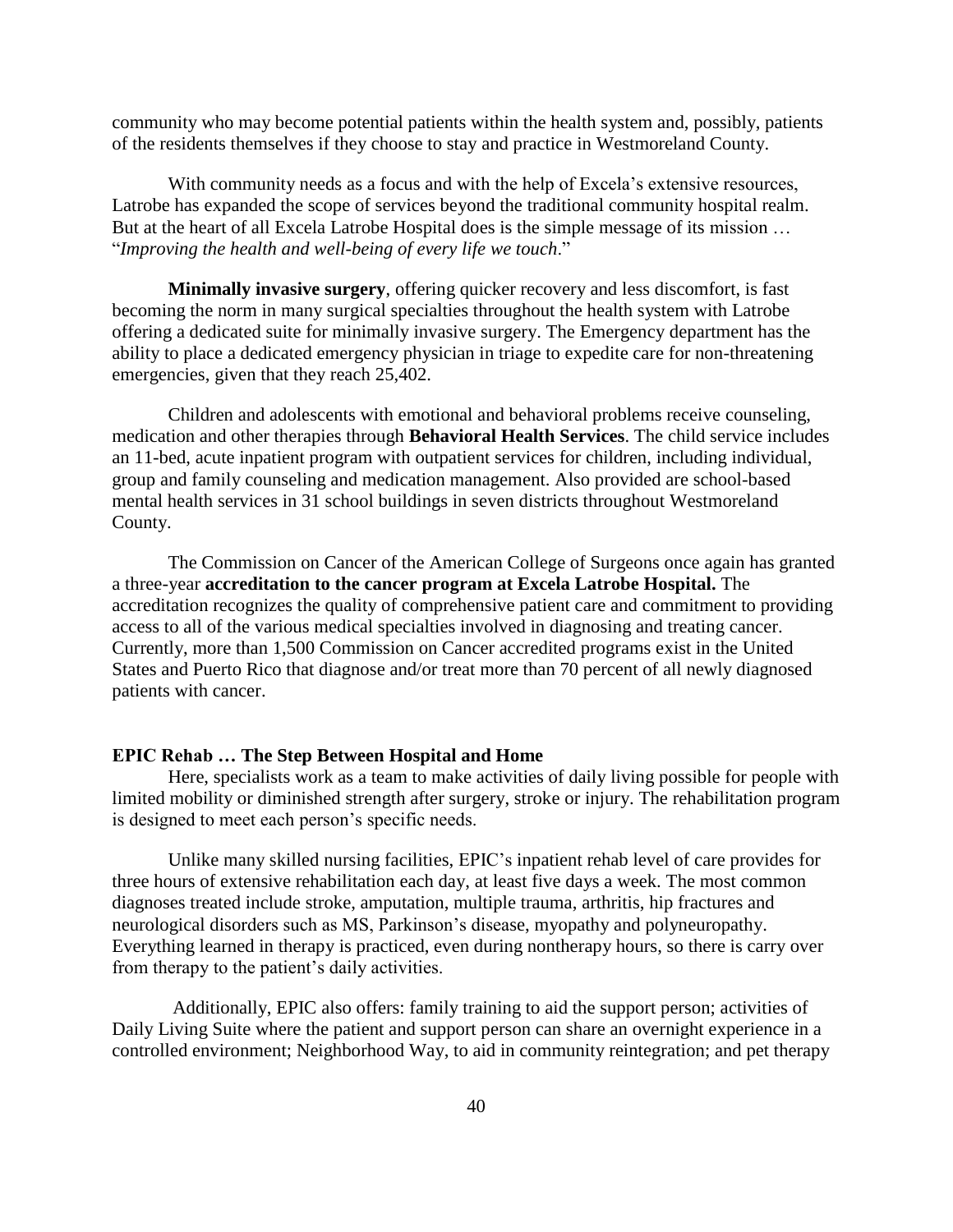and visitation.

## **The Future of Surgery Today ─ MIS and the da Vinci Robotic Surgical System**

Physicians at Latrobe are doing more with less … meaning smaller incisions. Using minimally invasive techniques, specially trained surgeons operate through multiple small incisions rather than the single larger one often associated with traditional surgeries.

These procedures typically result in less pain, scarring and blood loss as well as a shorter recovery time. With the \$1.5 million da Vinci Surgical System used for robotic-assisted surgeries, patients experience less blood loss and postoperative pain, realize a shorter hospital stay and recover faster. The first organization in the region outside of Pittsburgh to offer the da Vinci system, Excela's surgeons can achieve greater precision, better range of motion and increased visibility, often with improved outcomes. Physicians and surgeons use the da Vinci system for general surgery, urology cases and gynecologic procedures at Latrobe. In fiscal year 2020 alone for both facilities, 883 patients (306 at Latrobe Hospital; 577 at Westmoreland Hospital) availed themselves of this advanced surgical technology.

The Women's Care Services located within **Excela Square at Latrobe** serves as a comfortable place where women can get answers to health questions regardless of age or income. Here, caring and understanding professionals treat a woman's needs with dignity and respect. A nurse practitioner performs the exam and addresses concerns privately. Members of the Excela Health medical staff specializing in obstetrics and gynecology oversee the examination, testing and treatment. During fiscal year 2020, 826 patients visited the family planning clinic and 1,443 visited the prenatal clinic, all of which operate on a sliding scale according to income and family size. Healthy Women visits realized a slight increase for fiscal year 2020, while the family planning visits decreased, likely due to the Coronavirus pandemic. The breakdown is as follows:

| Family planning visits: | 484   |
|-------------------------|-------|
| Healthy Women visits:   | 130   |
| Pre-natal Clinic:       | 1,443 |
| Gyne Clinic:            | 2.12  |
| Pre-natal deliveries:   | 137   |

Excela Health participates in a Pennsylvania state program called Select Plan for women ages 18 to 44 who qualify for free services. Excela Health also offers the Healthy Women plan for women over the age of 21 who are uninsured or underinsured and meet the program's financial guidelines, so they might receive free mammograms and PAP smears. Patients under age 18 also receive free services. These clinics also serve as a clinical teaching site for the Excela Health Latrobe Family Medicine Residency Program. First- and second-year residents spend one month each on inpatient services and outpatient clinics.

## **Wellness, Community Outreach and Outpatient Services**

To make health care more accessible to its communities, Excela Latrobe Hospital continues to offer services in outpatient settings, including health screenings, health fairs, educational classes, support groups and a vibrant Speakers Bureau. The Diabetes Center tends to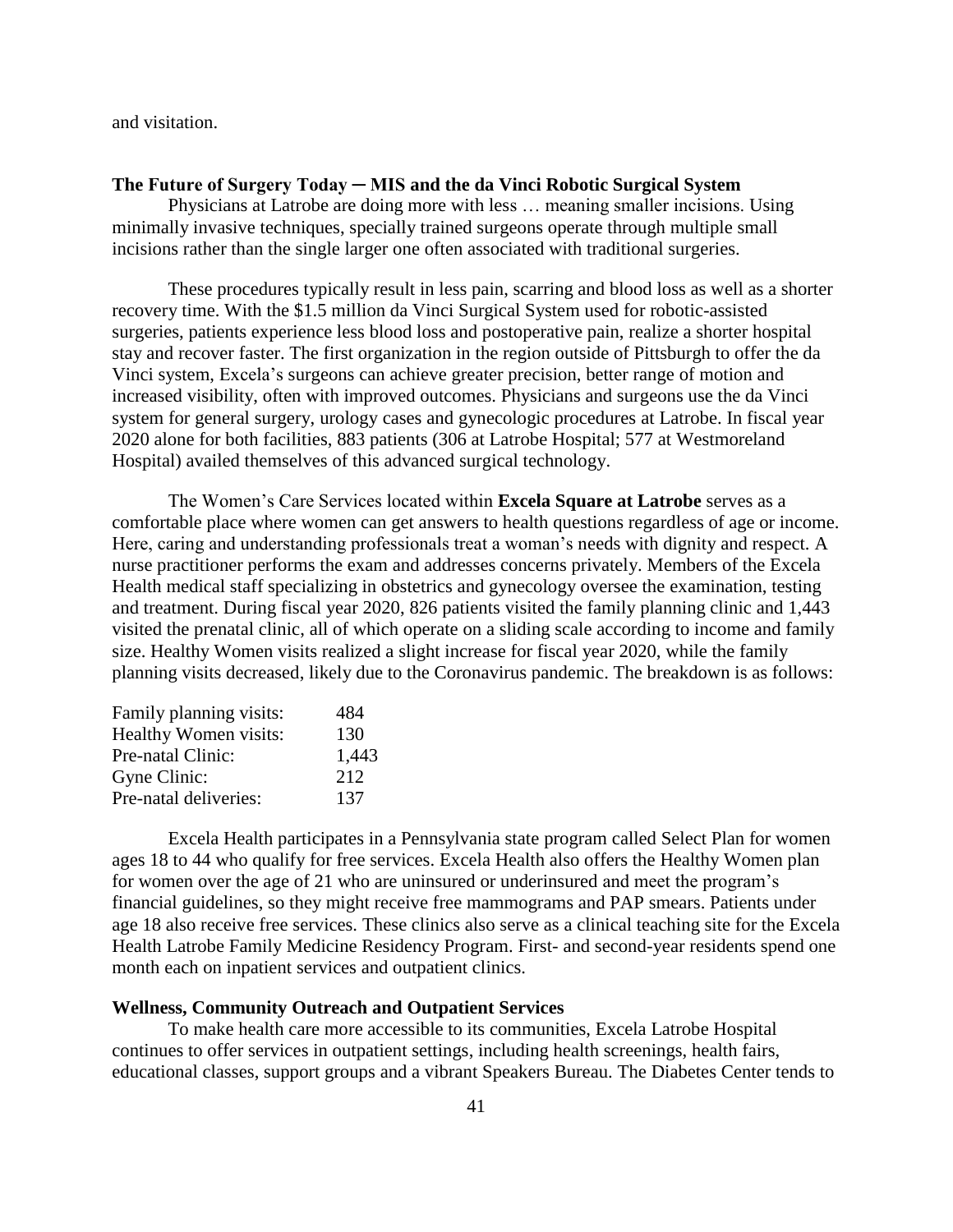the needs of the county's diabetic population, which is 12 percent of the total county population. About 143 patients received education at Latrobe Hospital in fiscal year 2020, seven of which received telehealth education during the Coronavirus pandemic.

Additional clinics at both Latrobe Hospital and Excela Square at Latrobe include Excela Health Outpatient Rehabilitation, outpatient labs and imaging stations (QuikDRAW and QUIKDRAW PLUS), the short procedure suite and outpatient surgery where procedures totaled:

| <b>IP OR Procedures</b>      | 1,265   |
|------------------------------|---------|
| <b>OP OR Procedures</b>      | 6,081   |
| <b>Total OR Procedures</b>   | 7,346   |
| <b>IP GI Procedures</b>      | 359     |
| <b>OP GI Procedures</b>      | 6,506   |
| <b>Total GI Procedures</b>   | 6,865   |
| Total Lab Procedures & Tests | 979,481 |
| <b>OP</b> Registrations      | 213,100 |
| <b>OP</b> Imaging Procedures | 79,633  |

# **EXCELA HEALTH HOME CARE & HOSPICE**

### **Home Care**

 A 501(c)(3) organization providing nursing care, rehabilitation, medical social services, palliative care and hospice care in the home, nursing home, hospital and other varied settings, Excela Health Home Care & Hospice tends to patients throughout Westmoreland and surrounding counties.

The home health team has more than 40 years of combined experience working with patients and their families, regardless of their ability to pay. The organization prides itself on getting to know the patient and listening to the individual's health care concerns. The home health team, consisting of nurses, physical, occupational and speech therapists, medical social workers, home health aides, dietitians, volunteers and others, encourages everyone involved to make each treatment plan a success.

The Excela Health Home Care & Hospice Community Liaison continues to develop relationships with skilled nursing facilities, personal care homes, physicians, regional health providers, and the public, serving as a bridge for the hospitalized patient returning to another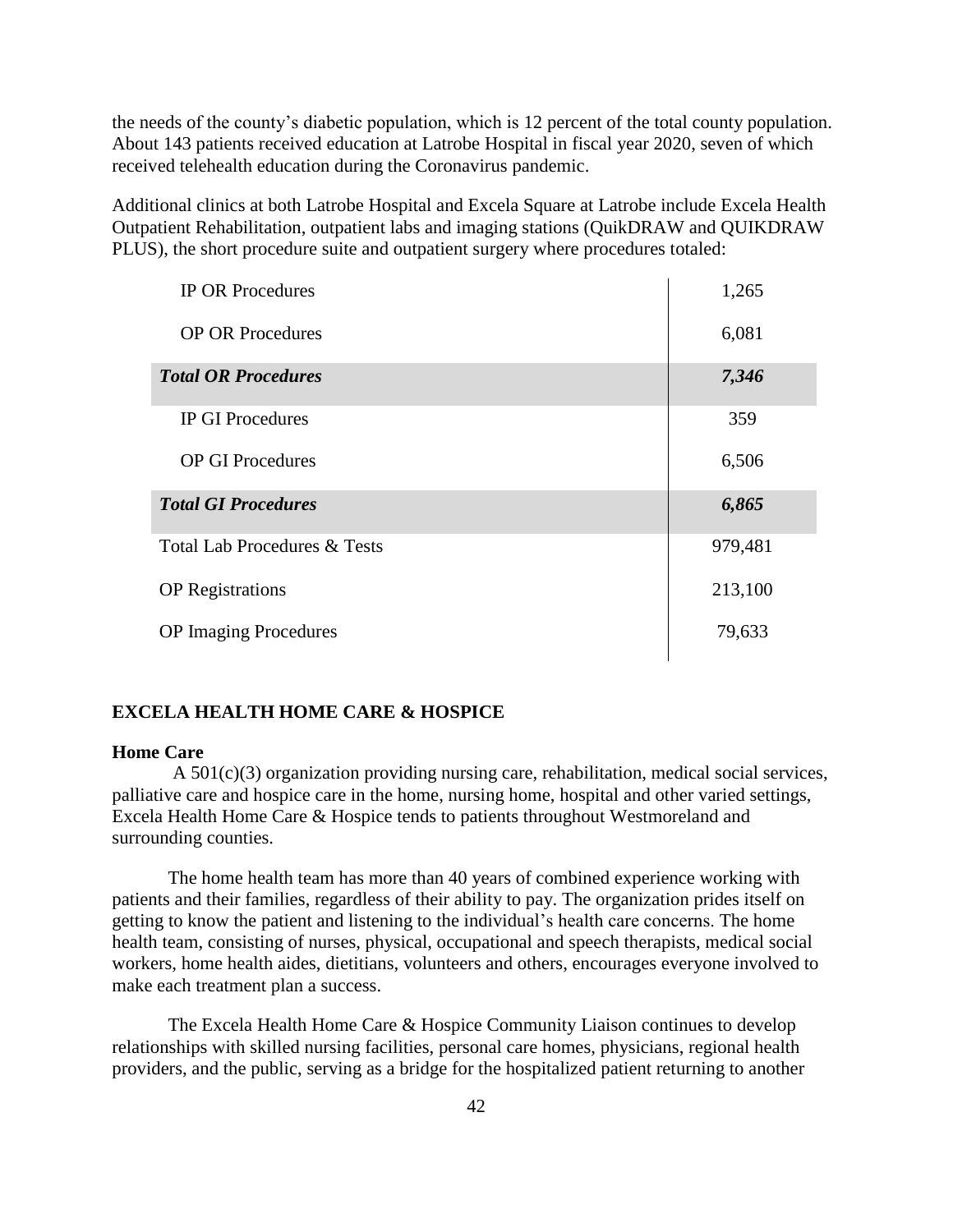care setting and a problem solver for physicians and other care providers. Referrals are made via the physician, nurse, social worker, case manager, a social service agency or insurance company after which a thorough home health assessment is completed. While home health services are covered by many insurance plans, staff works with individuals to answer questions, maximize available coverage and counsel them.

## **Hospice Care**

 As one of the oldest, most experienced nonprofit hospice services in Westmoreland County, Excela Hospice is committed to providing the highest level of palliative care to patients and families faced with a terminal illness. Excela's hospice program is Medicare certified and provided under the approval and supervision of the individual's family physician. Care is coordinated by skilled nursing staff and may include symptom control, pain management and physical, emotional, psychosocial, spiritual and practical support for patients and their families. The team consists of nurses, social workers, home health aides, therapists, bereavement counselors, dietitians, hospice-trained volunteers (numbering 68 giving 4,642 hours of service) and clergy.

Medicare guidelines dictate that hospice-trained volunteers must do five percent or more of the hours done by paid staff. In March 2020, Medicare removed those guidelines due to the Coronavirus pandemic. This regulation is still in effect currently until the end of January 2021. Nationwide hospice volunteers have not been active in hospice again due to the pandemic. Programs do not know how the regulations will be reestablished.

The hospice volunteer program also has an untrained group of volunteers known as "Caring Hands Volunteers" who donate many hours toward making items, such as blankets, activity aprons and patient gowns. Although these hours do not count toward the five percent requirement, they are a valuable donation. During fiscal year 2020, these volunteers donated over 6,729 hours.

Each patient's plan of care is supervised by the hospice medical director and delivered by the hospice team who works closely with the patient and family to give meaningful, end-of-life care and support. Patients and family are encouraged to ask questions and participate actively in the patient's care and treatment, particularly when assistance or reassurance is needed. After the death of a patient, loved ones receive bereavement support for up to 13 months. To enter hospice, patients must choose this service and have a certified prognosis of six months or less from a physician. Most recently, a formalized palliative care component was added focusing on improving a person's quality of life by providing relief from pain and other symptoms while working with the patient to determine goals of care and ensuring those goals are being addressed through treatment.

During the year, Excela Health Home Care & Hospice offers programs, in-services and specialized support groups for the public dealing with issues of loss, grief and separation. They include the following:

• Annual Memorial Service